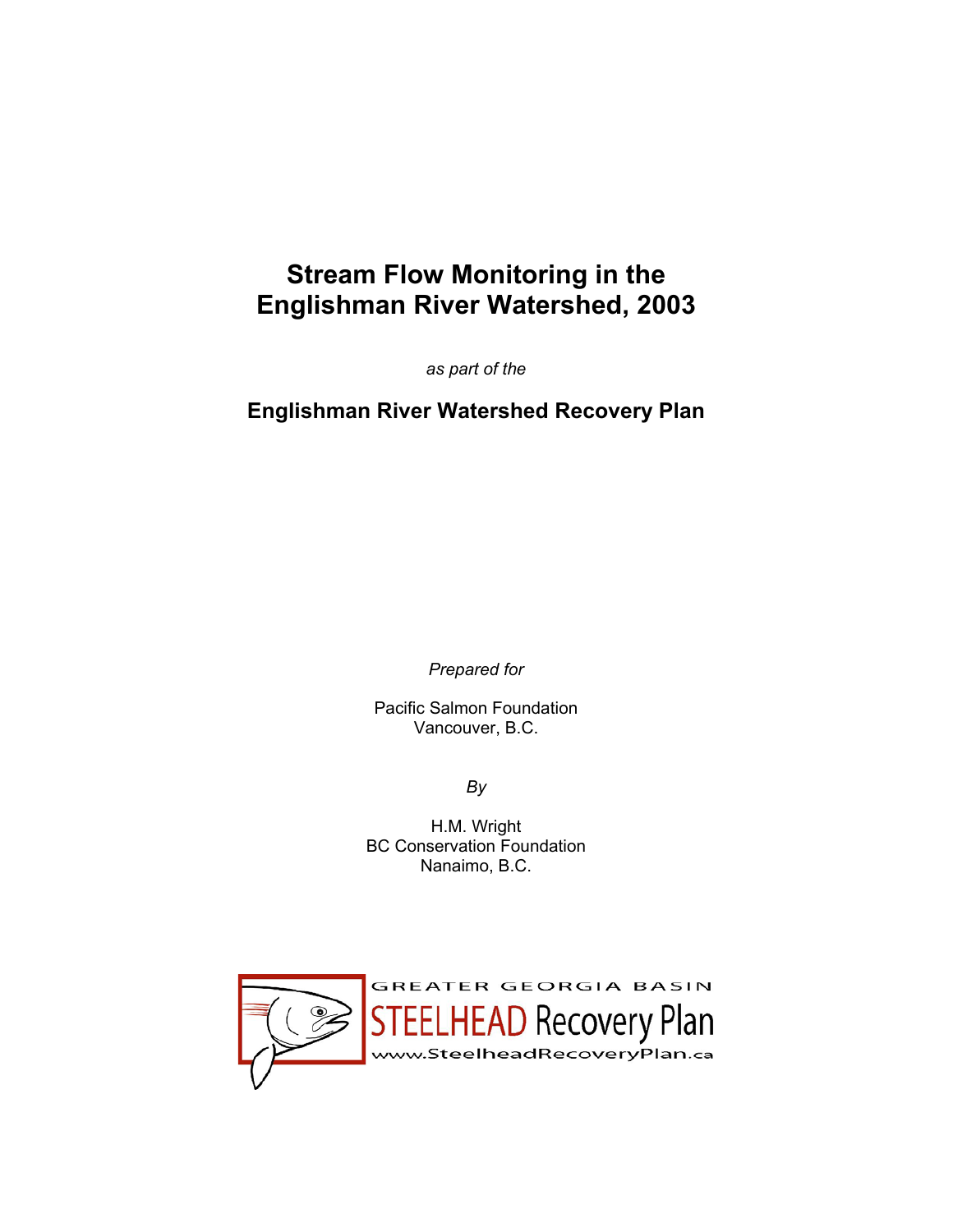### **ACKNOWLEDGEMENTS**

James Craig and Brad Smith<sup>1</sup> provided key support preparing the proposal and completing fieldwork. Leonard Fong, Luke Downs and Carol Cornish<sup>2</sup> assisted with stream flow measurements. Melissa Andrews<sup>3</sup> provided technical support. Craig Wightman<sup>4</sup> supported the study.

<sup>1&</sup>lt;br><sup>1</sup> Fisheries Technicians, BC Conservation Foundation, Nanaimo, B.C.

<sup>&</sup>lt;sup>∠</sup> Parksville Streamkeepers, Parksville, B.C.<br><sup>3</sup> Technician, Water Survey of Canada, Nanaimo, B.C.<br><sup>4</sup> Senior Fisheries Biologist, Ministry of Water, Land and Air Protection, Nanaimo, B.C.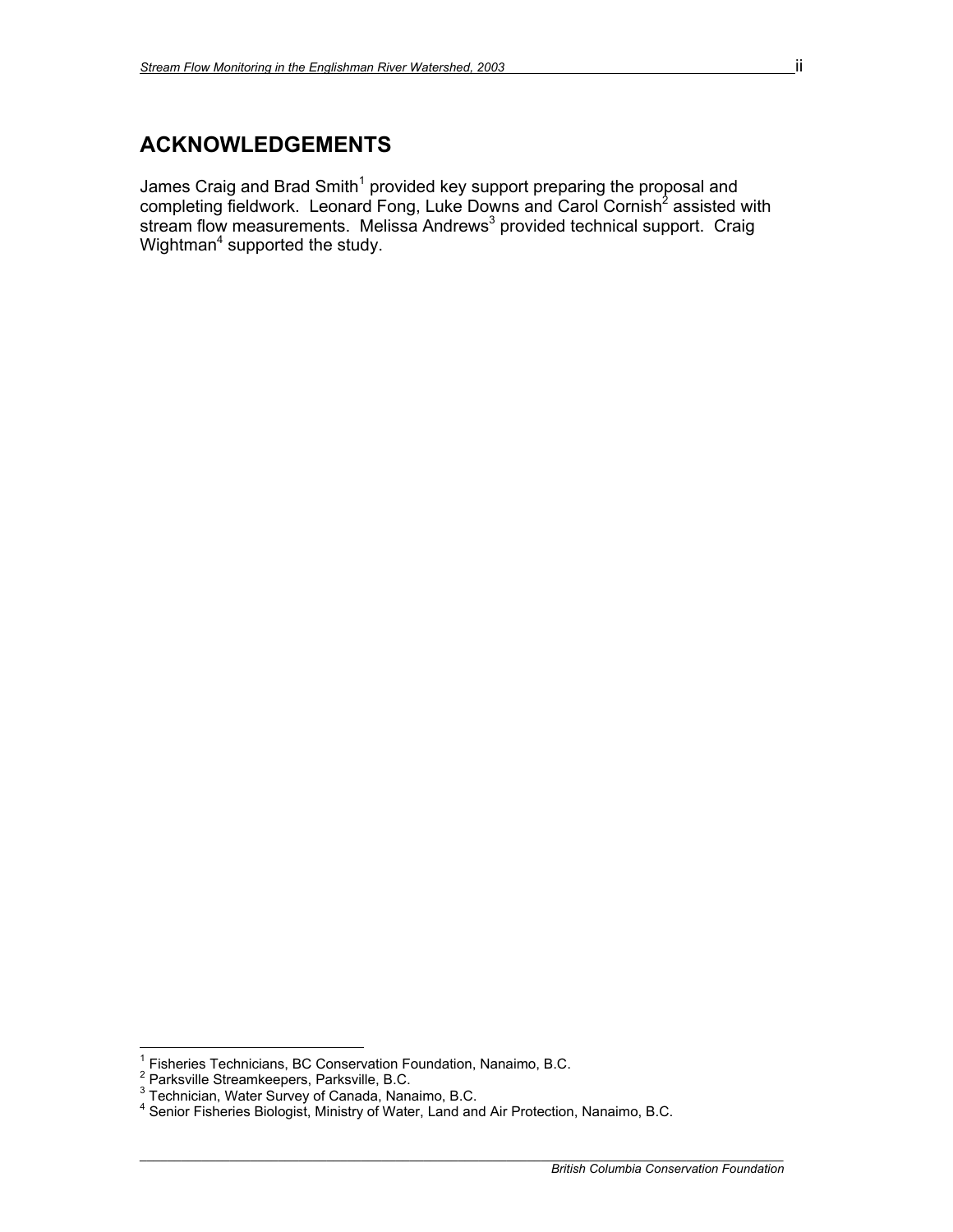## **TABLE OF CONTENTS**

### **LIST OF FIGURES**

Figure 1. Englishman River watershed with stream flow measurement locations. .......... 2

Figure 2. Comparison of Englishman River dishcarge values at locations above and below reaches suspected of groundwater loss, July 14 to September 25, 2003 ……….. 4

Figure 3. Mean daily discharge in Morison Creek, June 4 to October 2, 2003…….….... 4

## **LIST OF APPENDICES**

Appendix A. Depth/velocity spreadsheets used to derive discharge.

Appendix B. Stage/discharge relationship for Morison Creek semi-permanent flow station.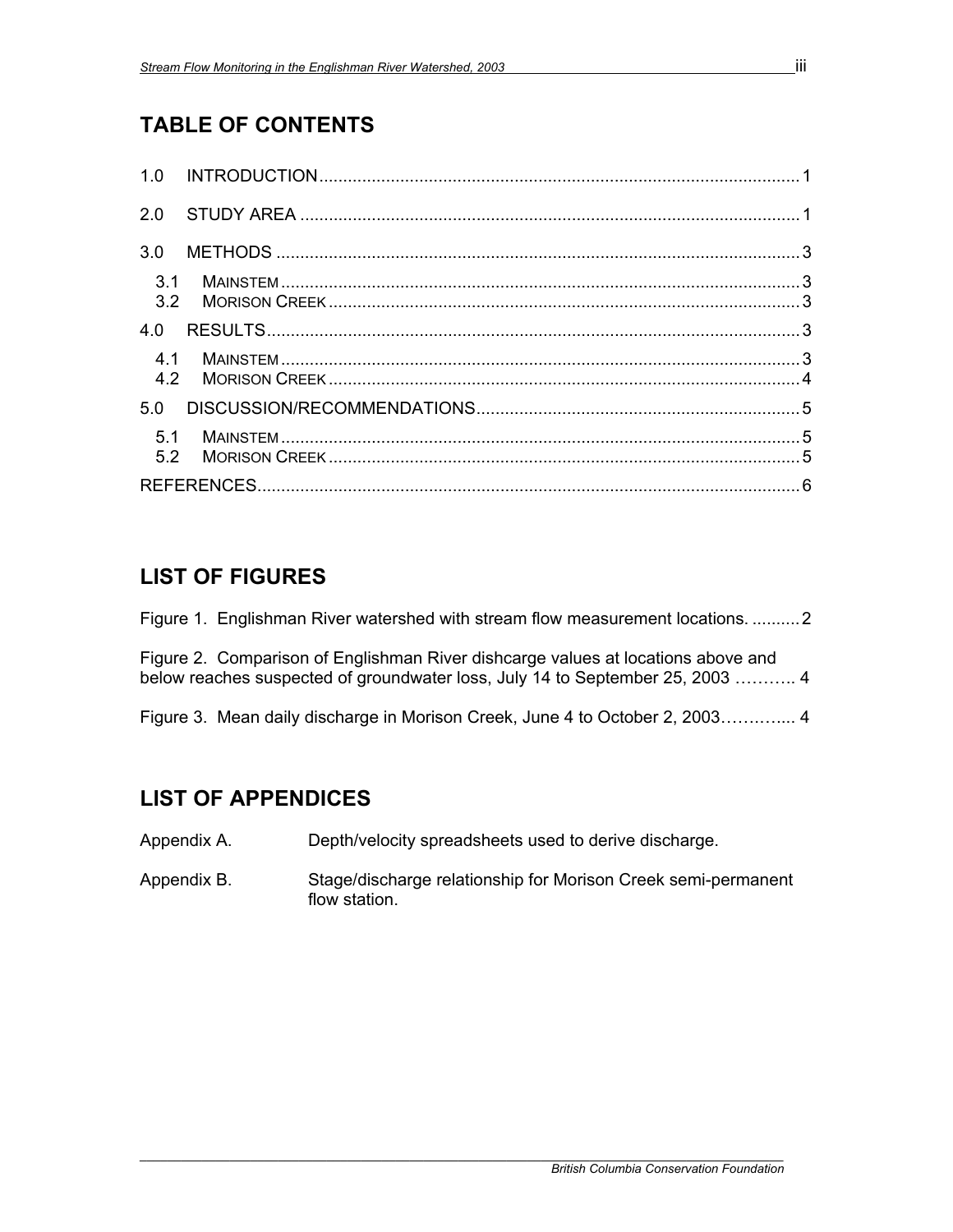### 1.0 Introduction

The Englishman River Watershed Recovery Plan, developed for and primarily funded by the Pacific Salmon Endowment Fund Society (PSEFS), is an initiative aimed at rebuilding wild salmon and steelhead stocks in the Englishman River. The Englishman River was selected for recovery by regional biologists from Department of Fisheries and Oceans (DFO) and Ministry of Water, Land and Air Protection (MWLAP) because it is a suitable size for habitat restoration activities and has a wide range of mostly wild anadromous fish species (Bocking and Gaboury 2001).

Following initial development of the Plan, Lough and Morley conducted a study to identify limiting factors to salmonid production and "identify opportunities to alleviate these constraints to fish production". Their study found "reduced summer rearing habitat caused by low summer flows" to be a major limiting factor. Additionally, a channel assessment identified potential for loss of surface flow through groundwater seepage, compounding the effects of low flows (nhc 2002).

In 2002, the BC Conservation Foundation (BCCF) completed an extensive stream flow and water quality monitoring project. Results included four recommendations:

- 1. re-assess mainstem discharge to confirm if potential loss of flow resulting from groundwater seepage is significant (2002 results were inconclusive);
- 2. determine the cause of water losses in Morison Creek;
- 3. maintain summer flow near 20% of mean annual discharge (2.76 m<sup>3</sup>/s), with a short term minimum base flow no lower than 10% (1.38  $\text{m}^3$ /s); and
- 4. initiate stream enrichment in the mainstem to increase primary productivity (Wright 2003).

This monitoring study addresses the first two recommendations listed above. Loss of flow resulting from groundwater seepage was re-assessed in 2003 with a series of discharge transects.Using a semi-permanent hydrometric station, a second year of flow data was collected in Morison Creek to confirm if unusual water losses observed in 2002 were atypical.

### 2.0 Study Area

The Englishman River enters the Strait of Georgia on the central east coast of Vancouver Island near the city of Parksville (Figure 1). It supplies water to residents of Parksville and the Parksville East Water District. The watershed originates on Mount Arrowsmith and has a total area of approximately 325  $km^2$  (Bocking and Gaboury 2001). Mean annual discharge (MAD), based on 23 years of Water Survey of Canada (WSC) data from 1915 to 2000, is 13.8  $\text{m}^3\text{/s}$ .

A dam on the outlet of Arrowsmith Lake, in the headwaters of the Englishman River, has been augmenting low summer flows for fisheries and domestic purposes since 1999. The reservoir has a live storage volume of 9,000,000  $\text{m}^3$  of water. Approximately 50% of the storage is allocated for fisheries purposes (Regional District of Nanaimo website). The current water license requires that 1.6  $m^3/s$ , (11.6% MAD), be maintained in the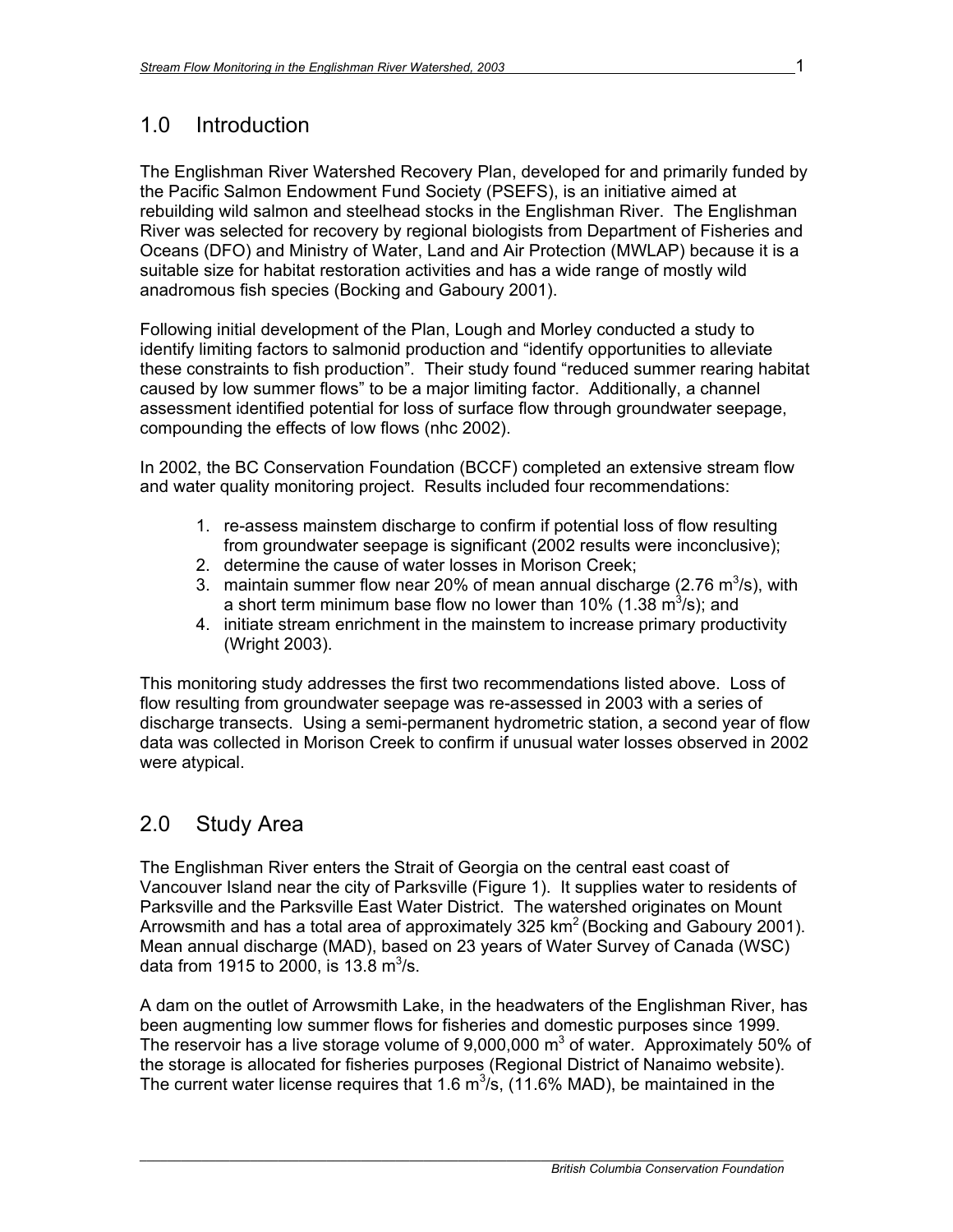lower river (Provisional Operation Rule), as measured at the WSC gauge at the Highway 19A bridge in Parksville.



Figure 1. Englishman River watershed with stream flow measurement locations.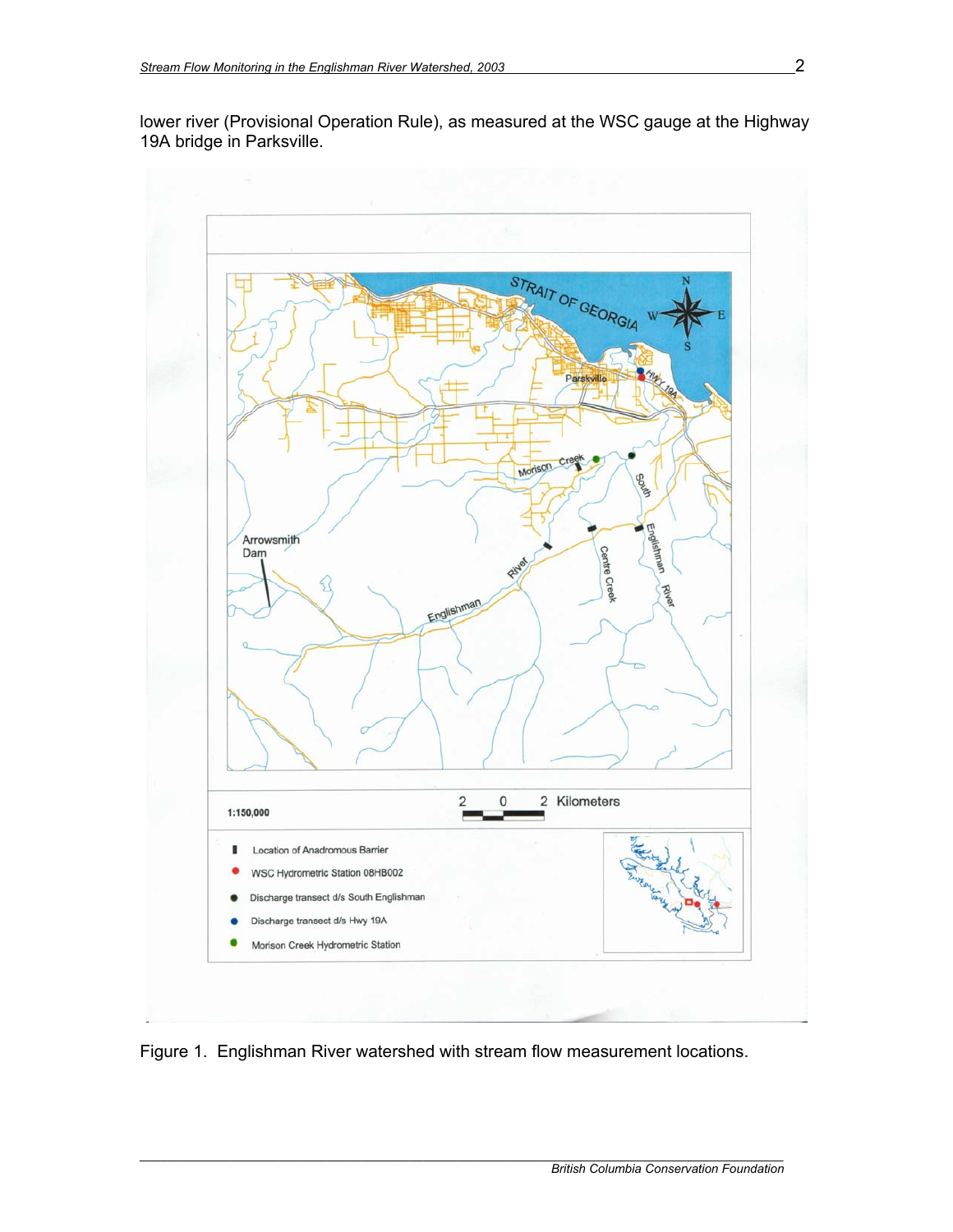### 3.0 Methods

### *3.1 Mainstem*

Discharge was measured in the Englishman River mainstem at a glide adjacent to the claybank 700 m downstream of the South Englishman River confuence, and at a glide 500 m downstream of the Highway 19A bridge (Figure 1). Sites were thus located located upstream and downstream of reach E3 (Lough and Morely 2002) where loss of flow stemming from groundwater seepage is suspected. Though the upstream site excludes flow diverted into the TimberWest side-channel<sup>5</sup> that enters the bottom of reach E3, locating the site downstream of the South Englishman confluence was seen to be more important.

Site selection and metering methodology was consistent with Resources Information Committee standards. Depth and velocity measurements were taken at a minimum of 20 stations equally spaced across the wetted width. Discharge was calculated by entering transect data into a standardized depth/velocity spreadsheet (Appendix A). Flows were measured at both sites every two weeks between mid-July and the end of September. On each day, the two sites were measured in succession to avoid significant time lapse.

### *3.2 Morison Creek*

For continuous monitoring, a semi-permanent pressure transducer device was installed on Morison Creek approximately 200 m upstream of its mouth. Equipment was purchased from Edutech Technologies Corp. (Gibson's, B.C.) for the 2002 study. The instruments recorded hourly stage measurements while discharge at the site was manually measured bi-weekly to develop a rating curve (Appendix B). A staff gauge referenced to a benchmark was set to allow for correction and confirm the pressure transducer did not shift during the study period.

### 4.0 Results

### *4.1 Mainstem*

Flow metering results indicate that discharge downstream of the Hwy 19A bridge was typically higher than downstream of the South Englishman confluence. On four of six dates, discharge was greater at the lower site by approximately 0.1  $\mathrm{m}^3$ /s. On July 14, the metered discharge was 0.4  $m^3$ /s greater at the upper site, though rain showers through the day account for some of this change. On August 11, during a stable hydrograph, discharge was 0.03 m<sup>3</sup>/s higher at the upper site, a difference of less than  $2.5\%$ .

 $\frac{5}{10}$  Flow in the side-channel is consistently in the range of 0.1 m<sup>3</sup>/s during the summer.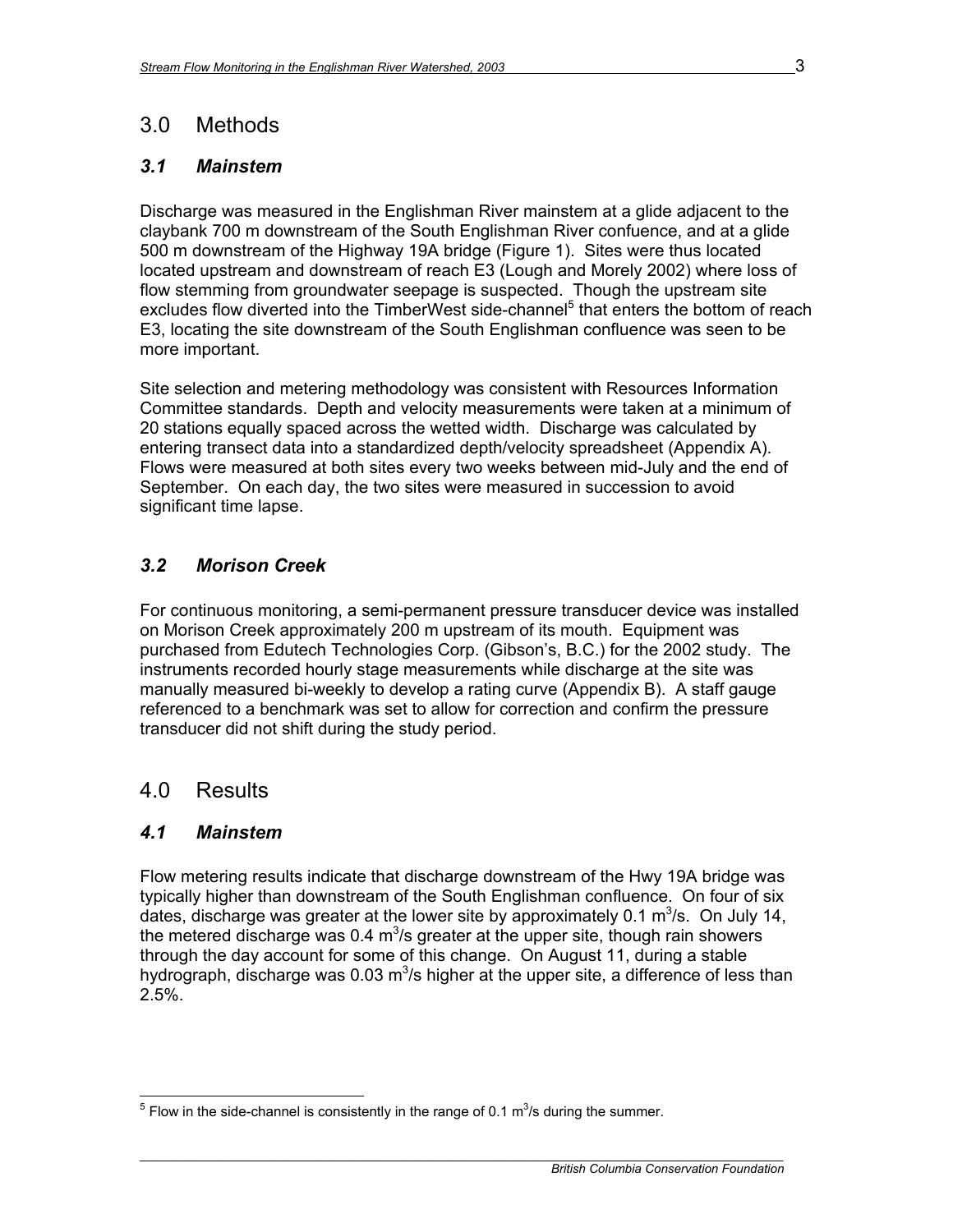

Figure 2. Comparison of Englishman River discharge values at locations above and below reaches suspected of groundwater loss, July 14 to September 25, 2003.

Results also suggest that minimum fish flow required under the current Provisional Operation Rule was not maintained (Figure 2). On August 28, test measurements were conducted with WSC staff to confirm metering results. Flows measured by WSC and BCCF personnel were 1.10 m<sup>3</sup>/s and 1.093 m<sup>3</sup>/s, respectively, confirming that flows were well below the required minimum of 1.6  $\mathrm{m}^3$ /s.

### *4.2 Morison Creek*

Mean daily discharge derived from Morison Creek flow station data is displayed in Figure 3. Following installation on June 4, discharge decreased rapidly from 38 L/s to 15 L/s on June 10. After mid-June, flow decreased steadily until September 4, when the season's lowest measurement of 6.6 L/s was recorded.



Figure 3. Mean daily discharge in Morison Creek, June 4 to October 2, 2003.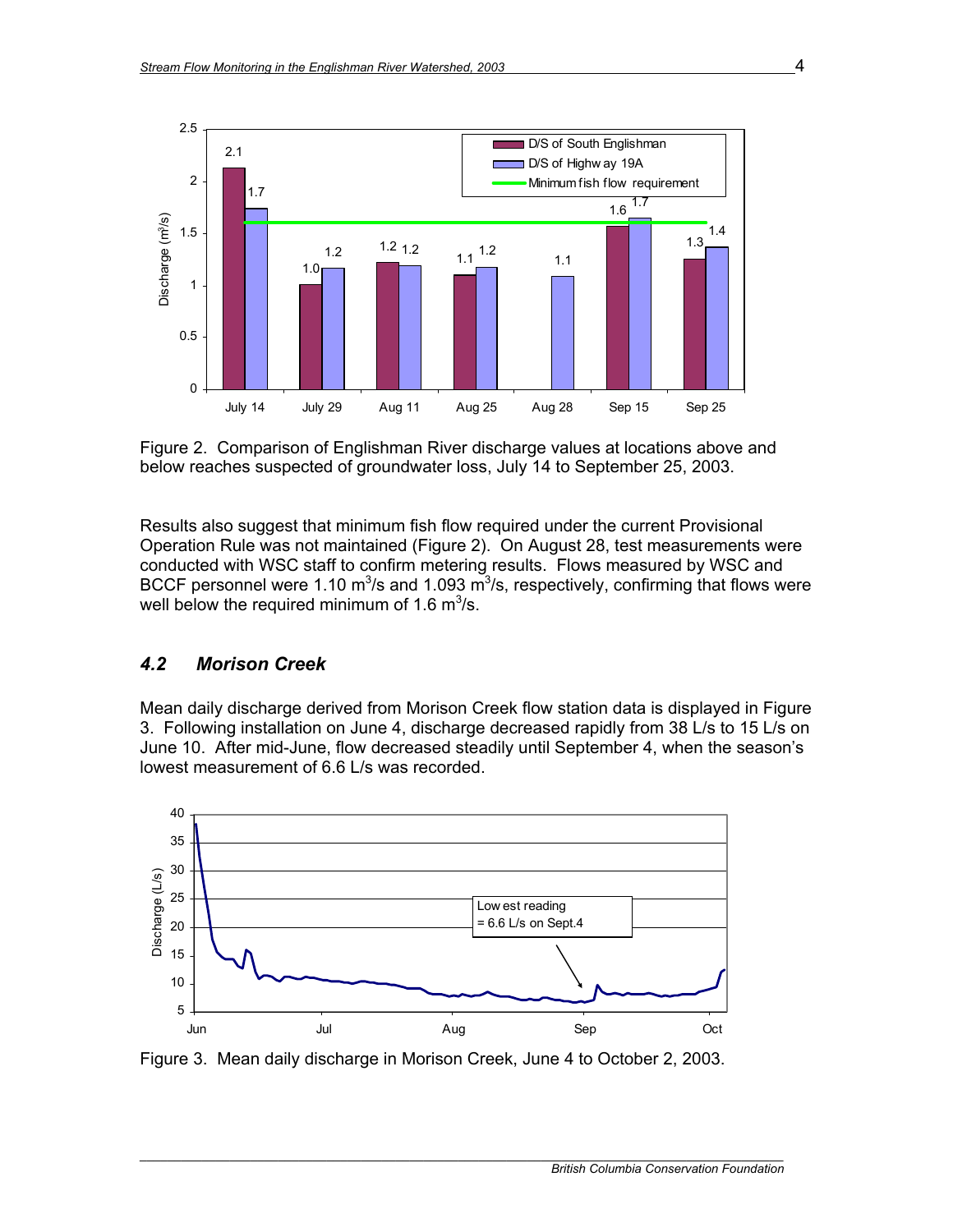### 5.0 DISCUSSION/RECOMMENDATIONS

### *5.1 Mainstem*

Loss of discharge through groundwater seepage in the lower Englishman was confirmed to be insignificant. As would be expected, discharge was typically higher at the lower transect site than it was downstream of the South Englishman confluence (Figure 2). The July 14<sup>th</sup> data point suggests otherwise (0.4  $\text{m}^3$ /s loss of flow), but rain caused flow to increase throughout the day, $^6$  and the upper transect was completed approximately 1.5 hours later that the lower transect.

The upper transect site, downstream of the South Englishman, excludes water that is diverted into the TimberWest side-channel. Flow in the side-channel re-enters the mainstem upstream of the lower transect site. This diversion likely accounts for most if not all of the 0.1  $m^3$ /s higher flow typically measured below Highway 19A.

Five of seven transects completed below the Highway 19A bridge indicate discharge values well below the 1.6  $m^3/s$  minimum required under the current operation rule (Figure 2). Riffle hydraulic suitability and wetted width analysis in 2002 indicated significant habitat loss occurs when flows drop below 10% MAD, or 1.4  $m^3$ /s (Wright 2003).

Releases from Arrowsmith Dam are managed by the City of Parksville to achieve 1.6  $m<sup>3</sup>/s$  or greater, based on discharge data emailed daily by WSC. Discharge data is preliminary and calculated using the most recent approved stage/discharge curve, which, in this case, was finalized in February 2003 (R. Gregory, WSC, pers. comm.).

The discrepancy between calculated and measured flows suggests that channel conveyance at the WSC station changed significantly by the summer of 2003. This is an inherent complication with hydrometric stations, as real-time stage data must be translated to discharge using curves that quickly become outdated due to channel dynamics. Operationally, WSC is not currently resourced to modify staff/discharge relationships continuously, despite the fact that changes are regularly monitored and noted, and that their mandate is to determine flows within +/- 5% (R. Gregory, WSC, pers. comm.).

WSC has suggested that an alternative to the present system that would alleviate some of the potential error from year to year. If necessary and adequately funded, preliminary shifts in the Englishman rating curve could be provided to Arrowsmith Water Service (City of Parksville) following each field measurement. The shift could be uploaded to the WSC database immediately and applied to obtain a preliminary corrected flow for Arrowsmith Water Service to better manage water releases from Arrowsmith Dam.

### *5.2 Morison Creek*

Results from the Morison Creek hydrometric station show a steady hydrograph in 2003 (Figure 3). There were no sudden water withdrawals in the headwaters to cause drastic

 6 WSC data from the Englishman River hydrometric station indicate that flow steadily increased by 58% over the day.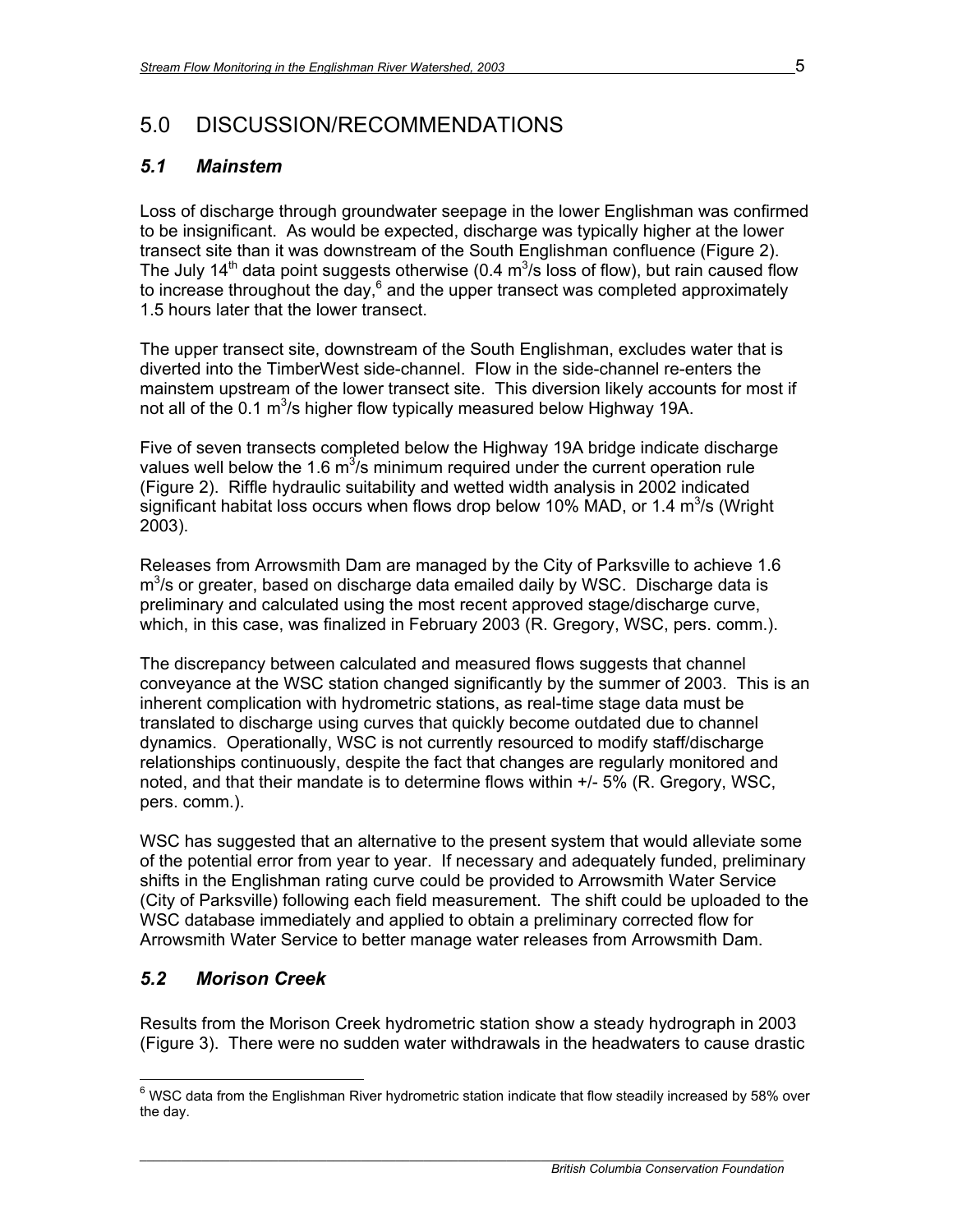loss of water. In 2002, there was a significant drop from 17 L/s to 4 L/s on August 4, likely due to agricultural withdrawals, though this was not confirmed. Low water in summer 2002 was exacerbated by an extremely dry fall, causing discharge to drop to 2 L/s in late October.

### REFERENCES

- Bocking, R.C. and M. Gaboury. 2001. Englishman River watershed recovery plan. Prepared for Pacific Endowment Fund Society by LGL Limited, Sidney, BC.
- Weyerhaeuser Canada Ltd., 2002. *DRAFT* Englishman River watershed assessment. Ostapowich Engineering Ltd. and Bill Pollard and Associates. Executive Summary. 10pp.
- Lough, M.J and C.F. Morley. 2002. Overview assessment of fish and fish habitat in the Englishman River watershed. Prepared for Pacific Salmon Foundation, funded by Pacific Salmon Endowment Fund Society. pp 28 plus appendices.
- Northwest Hydraulic Consultants. 2002. Englishman River channel assessment. Prepared for Pacific Salmon Foundation, funded by Pacific Salmon Endowment Fund Society. pp 15 plus appendices.
- Resources Information Committee Standards. Government of British Columbia.
- Water Survey of Canada. 2002. HYDAT Version 2000 20.1, surface water and sediment data. Environment Canada.
- Wright, H.M. 2003. Stream flow, water quality, and low-level nutrient monitoring in the Englishman River watershed, 2002. Prepared for Pacific Salmon Foundation, funded by Pacific Salmon Endowment Fund Society. pp. 23 plus appendices.

#### **Personal Communication**

.

Andrews, M. Environmental Monitoring Technician, Nanaimo Sub Office, Environment Canada, Nanaimo, BC.

*\_\_\_\_\_\_\_\_\_\_\_\_\_\_\_\_\_\_\_\_\_\_\_\_\_\_\_\_\_\_\_\_\_\_\_\_\_\_\_\_\_\_\_\_\_\_\_\_\_\_\_\_\_\_\_\_\_\_\_\_\_\_\_\_\_\_\_\_\_\_\_\_\_\_\_\_\_\_\_\_\_\_\_\_\_\_\_\_\_\_\_\_\_* 

Gregory, R. Head, Nanaimo Sub Office, Environment Canada, Nanaimo, B.C.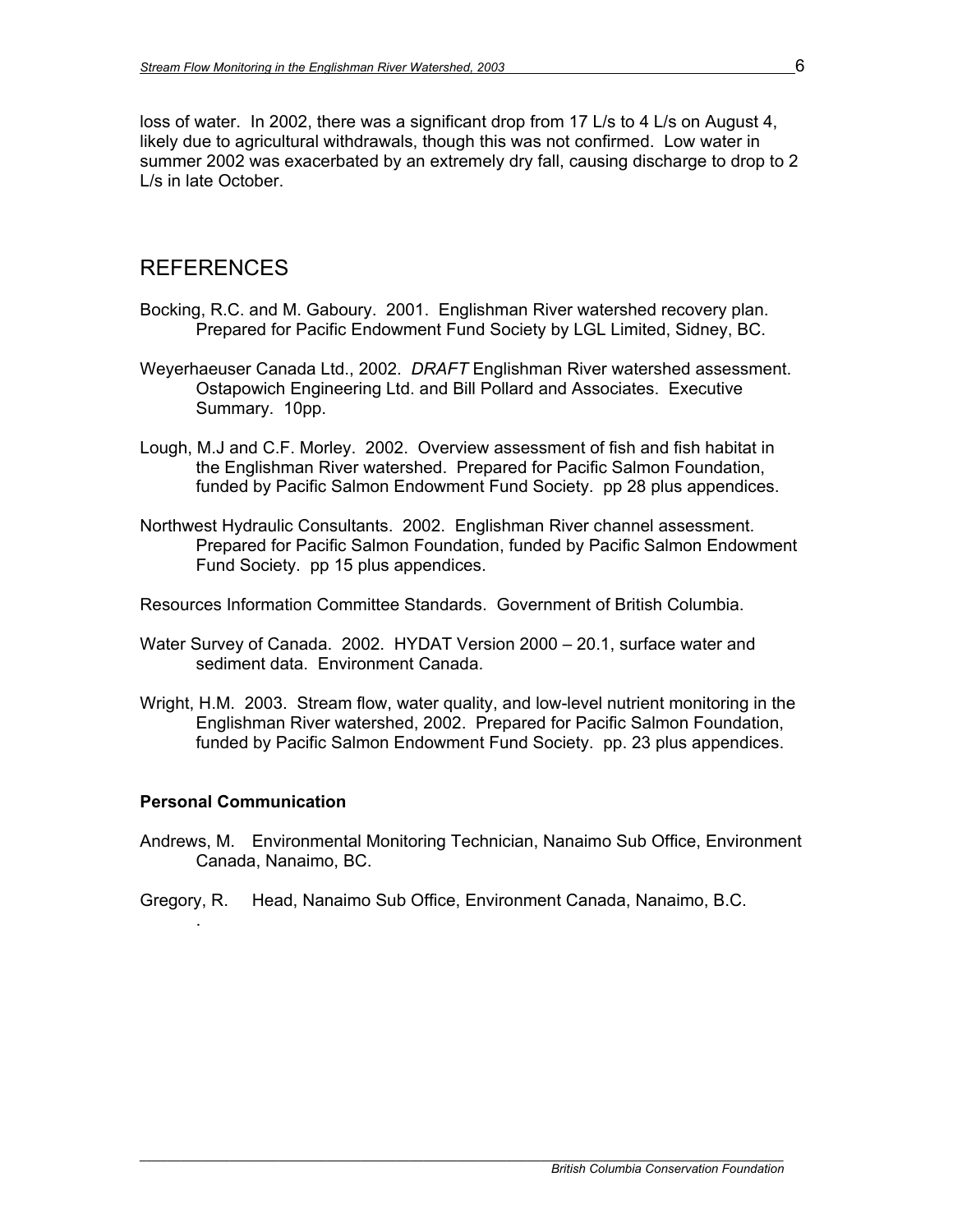# **Appendix A**

**Depth/velocity spreadsheets used to derive discharge.**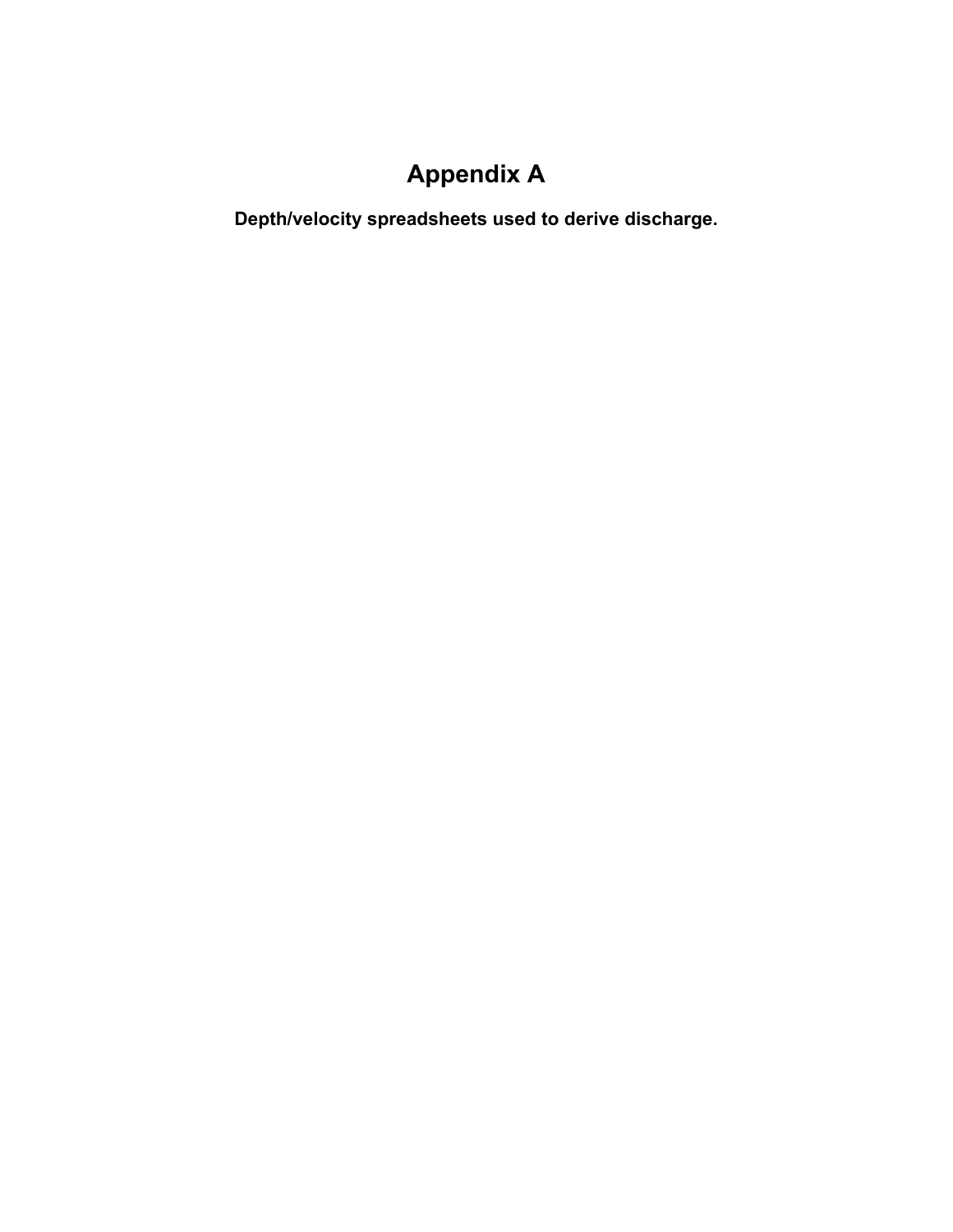| STREAM:                     | Englishman River |                                    |                              |
|-----------------------------|------------------|------------------------------------|------------------------------|
| DATE:                       | 14-Jul-03        |                                    |                              |
| TIME:                       | 13:15            |                                    |                              |
| <b>SAMPLE TYPE:</b>         | discharge        |                                    |                              |
| SITE NAME:                  | d/s Hwy 19A      |                                    |                              |
| MAIN/SIDE CHANNEL:          |                  | m                                  |                              |
| METERED/EST.:               |                  | m                                  |                              |
| MEAN/SURFACE:               |                  | m                                  | <b>HYDRAULIC TYPE:</b>       |
| <b>TRANSECT WIDTH:</b>      |                  | 32.7 <sub>m</sub>                  | WIDTH: DEPTH RATIO:          |
| <b>METER TYPE:</b>          |                  | swoffer                            | <b>TRANSECT TYPE:</b>        |
| SENSOR DEPTH (from bottom): |                  | 40 %                               | <b>STREAM WIDTH:</b>         |
|                             |                  |                                    | <b>NO. OF STATIONS:</b>      |
|                             |                  |                                    | <b>ADJUSTED USABLE AREAS</b> |
| <b>METERED DISCHARGE:</b>   |                  | $1.7421 \text{ m}^3 \text{s}^{-1}$ | % USABLE BY RBT FRY          |
|                             |                  |                                    | % USABLE BY RBT PARR         |
| <b>SITE WEIGHTED MEANS</b>  |                  |                                    | % USABLE BY CT FRY           |
| <b>MEAN DEPTH:</b>          |                  | $0.326$ m                          | % USABLE BY CT PARR          |
| <b>MEAN VELOCITY:</b>       |                  | $0.164 \text{ ms}^{-1}$            | % USABLE BY CHINOOK          |
| CROSS-SECT. AREA:           |                  | 10.649 $m2$                        | % USABLE BY COHO             |

| <b>HYDRAULIC TYPE:</b> | glide  |
|------------------------|--------|
| WIDTH: DEPTH RATIO:    | 100.41 |
| <b>TRANSECT TYPE:</b>  | total  |
| STREAM WIDTH:          | 32.7 m |
| NO. OF STATIONS:       | 25     |

#### **ADJUSTED USABLE AREAS**

| METERED DISCHARGE:    | $1.7421~{\rm m}^3{\rm s}^{-1}$ | <b>I</b> % USABLE BY RBT FRY | 63 % |
|-----------------------|--------------------------------|------------------------------|------|
|                       |                                | <b>1% USABLE BY RBT PARR</b> | 65 % |
| SITE WEIGHTED MEANS   |                                | <b>I</b> % USABLE BY CT FRY  | 72 % |
| MEAN DEPTH:           | $0.326$ m                      | <b>I</b> % USABLE BY CT PARR | 87 % |
| <b>MEAN VELOCITY:</b> | $0.164$ ms                     | <b>I</b> % USABLE BY CHINOOK | 72 % |
| CROSS-SECT. AREA:     | 10.649 $m2$                    | I% USABLE BY COHO            | 73 % |

#### **DEPTH/ VELOCITY DATA FOR WEIGHTED USABLE AREA (WUA) CALCULATIONS**

|                | <b>Transect Data</b> |          |           | cell         | cell     | cell        | cell         | usable      | cell            | usable      | cell           | usable         | cell      | <b>isable</b> | cell  | usable | cell  | usable | cell     | cell                  |
|----------------|----------------------|----------|-----------|--------------|----------|-------------|--------------|-------------|-----------------|-------------|----------------|----------------|-----------|---------------|-------|--------|-------|--------|----------|-----------------------|
| station length | depth                | velocity | substrate | width        | mean     | mean        | prob.        | width       | prob            | width       | prob.          | width          | prob      | width         | prob. | width  | prob. | width  | area     | discharge             |
| (m)            | (m)                  | (m/s)    |           |              | depth    | velocity    | <b>RBT</b>   | Fry         | RB <sub>1</sub> | <b>RBT</b>  | CT             | <b>CT</b>      | <b>CT</b> | CT            | CH    | CH     | CO    | CO     |          |                       |
|                |                      |          |           | (m)          | (m)      | (m/s)       |              | (m)         | Parr            | Parr        | fry            | fry            | parr      | parr          |       | (m)    |       | (m)    |          | $(sq. m)$ (cu. m/sec) |
| 1.00           | 0.28                 | 0.00     |           | 0.75         | 0.23     | $\Omega$    | 0.2          | 0.2         | 0.00            | 0           | 0.98           | 0.735          | 0.98      | 0.7           | 0.00  | 0.00   | 0.98  | 0.74   | 0.1725   | $\Omega$              |
| 2.50           | 0.64                 | 0.00     |           | 1.5          | 0.64     | $\mathbf 0$ | 0.022        | 0.033       | 0.00            | 0           | 0.15           | 0.225          | 1.00      | 1.5           | 0.00  | 0.00   | 1.00  | 1.50   | 0.96     | $\mathbf 0$           |
| 4.00           | 0.53                 | 0.16     |           | 1.5          | 0.53     | 0.16        | 0.22         | 0.33        | 0.78            | 1.17        | 0.29           | 0.435          | 1.00      | 1.5           | 0.84  | 1.26   | 0.88  | 1.32   | 0.795    | 0.1272                |
| 5.50           | 0.40                 | 0.230    |           | 1.5          | 0.4      | 0.23        | 0.478        | 0.718       | 0.96            | 1.44        | 0.594          | 0.891          | 1.00      | 1.5           | 0.97  | 1.46   | 0.60  | 0.90   | 0.6      | 0.138                 |
| 7.00           | 0.38                 | 0.19     |           | 1.5          | 0.38     | 0.19        | 0.58         | 0.87        | 0.87            | 1.305       | 0.66           | 0.99           | 1.00      | 1.5           | 0.92  | 1.38   | 0.76  | 1.14   | 0.57     | 0.1083                |
| 8.50           | 0.44                 | 0.19     |           | 1.5          | 0.44     | 0.19        | 0.4          | 0.6         | 0.87            | 1.305       | 0.5            | 0.75           | 1.00      | 1.5           | 0.92  | 1.38   | 0.76  | 1.14   | 0.66     | 0.1254                |
| 10.00          | 0.50                 | 0.16     |           | 1.5          | 0.5      | 0.16        | 0.27         | 0.405       | 0.78            | 1.17        | 0.4            | 0.6            | 1.00      | 1.5           | 0.84  | 1.26   | 0.88  | 1.32   | 0.75     | 0.12                  |
| 11.50          | 0.47                 | 0.17     |           | 1.5          | 0.47     | 0.17        | 0.34         | 0.51        | 0.81            | 1.215       | 0.4            | 0.6            | 1.00      | 1.5           | 0.87  | 1.31   | 0.84  | 1.26   | 0.705    | 0.11985               |
| 13.00          | 0.52                 | 0.21     |           | 1.5          | 0.52     | 0.21        | 0.223        | 0.335       | 0.92            | 1.38        | 0.261          | 0.3915         | 1.00      | 1.5           | 0.95  | 1.43   | 0.68  | 1.02   | 0.78     | 0.1638                |
| 14.50          | 0.46                 | 0.20     |           | 1.5          | 0.46     | 0.2         | 0.36         | 0.54        | 0.90            | 1.35        | 0.4            | 0.6            | 1.00      | 1.5           | 0.94  | 1.41   | 0.72  | 1.08   | 0.69     | 0.138                 |
| 16.00          | 0.36                 | 0.18     |           | 1.5          | 0.36     | 0.18        | 0.65         | 0.975       | 0.84            | 1.26        | 0.66           | 0.99           | 1.00      | 1.5           | 0.89  | 1.34   | 0.80  | 1.20   | 0.54     | 0.0972                |
| 17.50          | 0.30                 | 0.14     |           | 1.5          | 0.3      | 0.14        | 0.85         | 1.275       | 0.70            | 1.044       | 0.98           | 1.47           | 1.00      | 1.5           | 0.78  | 1.17   | 0.94  | 1.41   | 0.45     | 0.063                 |
| 19.00          | 0.22                 | 0.19     |           | 1.5          | 0.22     | 0.19        | $\mathbf{1}$ | 1.5         | 0.70            | 1.057 0.98  |                | 1.47           | 0.98      | 1.5           | 0.92  | 1.38   | 0.74  | 1.11   | 0.33     | 0.0627                |
| 20.50          | 0.20                 | 0.22     |           | 1.5          | 0.2      | 0.22        | 0.94         | 1.41        | 0.71            | 1.058 0.882 |                | 1.323          | 0.85      | 1.3           | 0.92  | 1.38   | 0.60  | 0.90   | 0.3      | 0.066                 |
| 22.00          | 0.25                 | 0.24     |           | 1.5          | 0.25     | 0.24        | 0.89         | 1.335       | 0.89            | 1.338 0.882 |                | 1.323          | 1.00      | 1.5           | 0.98  | 1.47   | 0.56  | 0.84   | 0.375    | 0.09                  |
| 23.50          | 0.30                 | 0.18     |           | 1.5          | 0.3      | 0.18        | 0.85         | 1.275       | 0.82            | 1.235       | 0.98           | 1.47           | 1.00      | 1.5           | 0.89  | 1.34   | 0.80  | 1.20   | 0.45     | 0.081                 |
| 25.00          | 0.31                 | 0.19     |           | 1.5          | 0.31     | 0.19        | 0.82         | 1.23        | 0.85            | 1.279 0.85  |                | 1.275          | 1.00      | 1.5           | 0.92  | 1.38   | 0.76  | 1.14   | 0.465    | 0.08835               |
| 26.50          | 0.22                 | 0.20     |           | 1.5          | 0.22     | 0.2         | $\mathbf{1}$ | 1.5         | 0.73            | 1.094 0.98  |                | 1.47           | 0.98      | 1.5           | 0.94  | 1.41   | 0.70  | 1.05   | 0.33     | 0.066                 |
| 28.00          | 0.19                 | 0.19     |           | 1.5          | 0.19     | 0.19        | $\mathbf{1}$ | 1.5         | 0.62            | 0.927       | 0.98           | 1.47           | 0.85      | 1.3           | 0.84  | 1.26   | 0.70  | 1.05   | 0.285    | 0.05415               |
| 29.50          | 0.12                 | 0.08     |           | $\mathbf{1}$ | 0.12     | 0.08        | 1            | 1           | 0.19            | 0.189       | $\overline{1}$ | $\mathbf{1}$   | 0.36      | 0.4           | 0.22  | 0.22   | 0.70  | 0.70   | 0.12     | 0.0096                |
| 30.00          | 0.08                 | 0.12     |           | 0.75         | 0.08     | 0.12        | $\mathbf{1}$ | 0.75        | 0.16            | 0.118       | $\overline{1}$ | 0.75           | 0.22      | 0.2           | 0.16  | 0.12   | 0.51  | 0.38   | 0.06     | 0.0072                |
| 31.00          | 0.10                 | 0.10     |           | $\mathbf{1}$ | 0.1      | 0.1         | $\mathbf{1}$ | 1           | 0.18            | 0.182       | $\overline{1}$ | $\overline{1}$ | 0.27      | 0.3           | 0.19  | 0.19   | 0.61  | 0.61   | 0.1      | 0.01                  |
| 32.00          | 0.09                 | 0.07     |           | $\mathbf{1}$ | 0.09     | 0.07        | $\mathbf{1}$ | 1           | 0.12            | 0.116       | $\overline{1}$ | $\mathbf{1}$   | 0.27      | 0.3           | 0.12  | 0.12   | 0.56  | 0.56   | 0.09     | 0.0063                |
| 33.00          | 0.07                 | 0.00     |           | 0.85         | 0.07     | 0           | 0.2          | 0.17        | 0.00            | 0           | $\overline{1}$ | 0.85           | 0.22      | 0.2           | 0.00  | 0.00   | 0.45  | 0.38   | 0.0595   | $\mathbf 0$           |
| 33.70          | 0.00                 | 0.00     |           | 0.35         | 0.035    | $\Omega$    | 0.12         | 0.042       | 0.00            | 0           | $\overline{1}$ | 0.35           | 0.03      | 0             | 0.00  | 0.00   | 0.20  | 0.07   | 0.0123   | $\Omega$              |
|                |                      |          |           | $\Omega$     | $\Omega$ | $\Omega$    | $\Omega$     | 0           | 0.00            | $\Omega$    | $\Omega$       | 0              | 0.00      | 0             | 0.00  | 0.00   | 0.00  | 0.00   | $\Omega$ | $\mathbf 0$           |
|                |                      |          |           | 0            | 0        | $\Omega$    | 0            | 0           | 0.00            | 0           | $\mathbf 0$    | $\Omega$       | 0.00      | $\mathbf 0$   | 0.00  | 0.00   | 0.00  | 0.00   | $\Omega$ | $\circ$               |
|                |                      |          |           | 0            | O        | $\Omega$    | 0            | 0           | 0.00            | $\Omega$    | $\Omega$       | $\Omega$       | 0.00      | $\mathbf 0$   | 0.00  | 0.00   | 0.00  | 0.00   | $\Omega$ | $\Omega$              |
|                |                      |          |           | 0            | O        | $\Omega$    | $\Omega$     | 0           | 0.00            | $\Omega$    | $\Omega$       | $\Omega$       | 0.00      | $^{\circ}$    | 0.00  | 0.00   | 0.00  | 0.00   | $\Omega$ | $\Omega$              |
|                |                      |          |           | O            | O        | $\Omega$    | 0            | 0           | 0.00            | $\Omega$    | $\Omega$       | $\Omega$       | 0.00      | 0             | 0.00  | 0.00   | 0.00  | 0.00   | $\Omega$ | $\circ$               |
|                |                      |          |           | n            | O        | $\Omega$    | 0            | 0           | 0.00            | $\Omega$    | $\Omega$       | $\Omega$       | 0.00      | 0             | 0.00  | 0.00   | 0.00  | 0.00   | $\Omega$ | $\mathbf 0$           |
|                |                      |          |           | 0            | 0        | $\Omega$    | 0            | 0           | 0.00            | $\Omega$    | 0              | $\Omega$       | 0.00      | 0             | 0.00  | 0.00   | 0.00  | 0.00   | $\Omega$ | $\mathbf 0$           |
|                |                      |          |           | O            | O        | $\Omega$    | 0            | 0           | 0.00            | $\Omega$    | $\Omega$       | $\Omega$       | 0.00      | $\mathbf 0$   | 0.00  | 0.00   | 0.00  | 0.00   | $\Omega$ | $\Omega$              |
|                |                      |          |           | $\Omega$     | $\Omega$ | $\Omega$    | $\Omega$     | 0           | 0.00            | $\Omega$    | $\Omega$       | $\Omega$       | 0.00      | 0             | 0.00  | 0.00   | 0.00  | 0.00   | $\Omega$ | $\mathbf 0$           |
|                |                      |          |           | $\Omega$     | 0        | $\Omega$    | 0            | 0           | 0.00            | 0           | O              | $\Omega$       | 0.00      | $\mathbf 0$   | 0.00  | 0.00   | 0.00  | 0.00   | $\Omega$ | O                     |
|                |                      |          |           | n            | O        | $\Omega$    | $\Omega$     | $\mathbf 0$ | 0.00            | $\Omega$    | $\Omega$       | $\Omega$       | 0.00      | $\Omega$      | 0.00  | 0.00   | 0.00  | 0.00   | $\Omega$ | $\Omega$              |
|                |                      |          |           | $\Omega$     | O        | $\Omega$    | $\Omega$     | 0           | 0.00            | $\Omega$    | $\Omega$       | $\Omega$       | 0.00      | $\mathbf 0$   | 0.00  | 0.00   | 0.00  | 0.00   | $\Omega$ | $\Omega$              |
|                |                      |          |           | O            | $\Omega$ | $\Omega$    | 0            | 0           | 0.00            | $\Omega$    | 0              | $\Omega$       | 0.00      | 0             | 0.00  | 0.00   | 0.00  | 0.00   | $\Omega$ | $\mathbf 0$           |
|                |                      |          |           | n            | 0        | $\Omega$    | 0            | 0           | 0.00            | $\Omega$    | $\Omega$       | $\Omega$       | 0.00      | 0             | 0.00  | 0.00   | 0.00  | 0.00   | $\Omega$ | $\circ$               |
|                |                      |          |           | $\Omega$     | 0        | $\Omega$    | 0            | 0           | 0.00            | 0           | 0              | $\Omega$       | 0.00      | 0             | 0.00  | 0.00   | 0.00  | 0.00   | $\Omega$ | 0                     |
|                |                      |          |           | O            | $\Omega$ | $\Omega$    | $\Omega$     | $\Omega$    | 0.00            | 0           | $\mathfrak{g}$ | $\Omega$       | 0.00      | 0             | 0.00  | 0.00   | 0.00  | 0.00   | $\Omega$ | $\Omega$              |
|                |                      |          |           | $\Omega$     | $\Omega$ | $\Omega$    | $\Omega$     | $\Omega$    | 0.00            | $\Omega$    | O              | $\Omega$       | 0.00      | $\Omega$      | 0.00  | 0.00   | 0.00  | 0.00   | $\Omega$ | $\Omega$              |
|                |                      |          |           |              |          |             |              |             |                 |             |                |                |           |               |       |        |       |        |          |                       |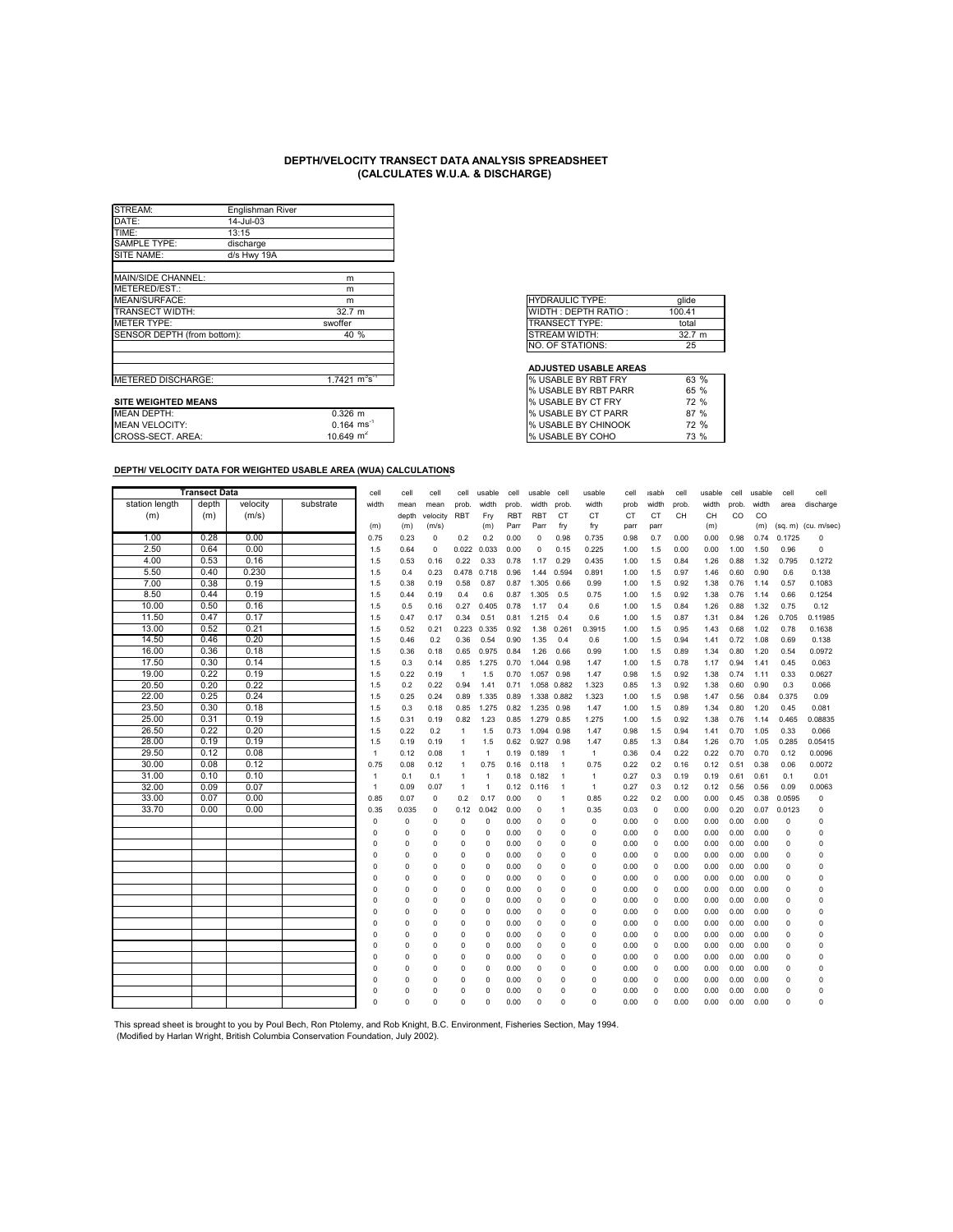| STREAM:                     | Englishman River          |                          |
|-----------------------------|---------------------------|--------------------------|
| DATE:                       | 14-Jul-03                 |                          |
| TIME:                       | 15:00                     |                          |
| <b>SAMPLE TYPE:</b>         | <b>Discharge Transect</b> |                          |
| SITE NAME:                  | d/s South Englishman      |                          |
|                             |                           |                          |
| MAIN/SIDE CHANNEL:          |                           | m                        |
| METERED/EST.:               |                           | m                        |
| MEAN/SURFACE:               |                           | m                        |
| TRANSECT WIDTH:             |                           | 22.5 m                   |
| <b>METER TYPE:</b>          |                           | swoffer                  |
| SENSOR DEPTH (from bottom): |                           | 40 %                     |
|                             |                           |                          |
|                             |                           |                          |
|                             |                           |                          |
| METERED DISCHARGE:          |                           | 2.1254 $m^3s^{-1}$       |
|                             |                           |                          |
| <b>SITE WEIGHTED MEANS</b>  |                           |                          |
| <b>MEAN DEPTH:</b>          |                           | $0.392$ m                |
| <b>MEAN VELOCITY:</b>       |                           | $0.241$ ms <sup>-1</sup> |
| CROSS-SECT. AREA:           |                           | $8.816 \text{ m}^2$      |

| glide  |
|--------|
| 57.43  |
| full   |
| 22.5 m |
| 24     |
|        |

#### **ADJUSTED USABLE AREAS**

| I% USABLE BY RBT FRY       | $\%$<br>41          |
|----------------------------|---------------------|
| I% USABLE BY RBT PARR      | 71 %                |
| <b>% USABLE BY CT FRY</b>  | 49 %                |
| % USABLE BY CT PARR        | 87%                 |
| <b>% USABLE BY CHINOOK</b> | 72 %                |
| % USABLE BY COHO           | $\frac{0}{0}$<br>57 |

#### **DEPTH/ VELOCITY DATA FOR WEIGHTED USABLE AREA (WUA) CALCULATIONS**

|                | <b>Transect Data</b> |          |           | cell           | cell        | cell        | cell         | usable   | cell       | usable         | cell           | usable       | cell | <b>isable</b>  | cell  | usable | cell  | usable | cell        | cell                |
|----------------|----------------------|----------|-----------|----------------|-------------|-------------|--------------|----------|------------|----------------|----------------|--------------|------|----------------|-------|--------|-------|--------|-------------|---------------------|
| station length | depth                | velocity | substrate | width          | mean        | mean        | prob.        | width    | prob.      | width          | prob           | width        | prob | width          | prob. | width  | prob. | width  | area        | discharge           |
| (m)            | (m)                  | (m/s)    |           |                | depth       | velocity    | <b>RBT</b>   | Fry      | <b>RBT</b> | <b>RBT</b>     | <b>CT</b>      | CT           | CT   | CT             | CH    | CH     | CO    | CO     |             |                     |
|                |                      |          |           | (m)            | (m)         | (m/s)       |              | (m)      | Parr       | Parr           | fry            | fry          | parr | parr           |       | (m)    |       | (m)    |             | (sq. m) (cu. m/sec) |
| 23.10          | 0.00                 | 0.00     |           | 0.55           | 0.025       | 0.035       | 0.32         | 0.2      | 0.00       | 0              | $\mathbf{1}$   | 0.55         | 0.03 | $\mathbf 0$    | 0.01  | 0.01   | 0.12  | 0.07   | 0.0138      | 0.000481            |
| 22.00          | 0.10                 | 0.07     |           | 1.05           | 0.1         | 0.07        | $\mathbf{1}$ | 1.05     | 0.13       | 0.139          | $\overline{1}$ | 1.05         | 0.27 | 0.3            | 0.14  | 0.14   | 0.61  | 0.64   | 0.105       | 0.00735             |
| 21.00          | 0.17                 | 0.05     |           | $\overline{1}$ | 0.17        | 0.05        | 0.9          | 0.9      | 0.19       | 0.189          | $\mathbf{1}$   | $\mathbf{1}$ | 0.71 | 0.7            | 0.27  | 0.27   | 0.87  | 0.87   | 0.17        | 0.0085              |
| 20.00          | 0.25                 | 0.03     |           | $\overline{1}$ | 0.25        | 0.03        | 0.8          | 0.8      | 0.16       | 0.164          | 0.98           | 0.98         | 1.00 | $\overline{1}$ | 0.22  | 0.22   | 1.00  | 1.00   | 0.25        | 0.0075              |
| 19.00          | 0.35                 | 0.05     |           | $\mathbf{1}$   | 0.35        | 0.05        | 0.612        | 0.612    | 0.30       | 0.3            | 0.85           | 0.85         | 1.00 | $\overline{1}$ | 0.35  | 0.35   | 1.00  | 1.00   | 0.35        | 0.0175              |
| 18.00          | 0.36                 | 0.10     |           | 1              | 0.36        | 0.1         | 0.65         | 0.65     | 0.55       | 0.55           | 0.66           | 0.66         | 1.00 | $\overline{1}$ | 0.63  | 0.63   | 1.00  | 1.00   | 0.36        | 0.036               |
| 17.00          | 0.40                 | 0.09     |           | 1              | 0.4         | 0.09        | 0.52         | 0.52     | 0.50       | 0.5            | 0.66           | 0.66         | 1.00 | $\overline{1}$ | 0.57  | 0.57   | 1.00  | 1.00   | 0.4         | 0.036               |
| 16.00          | 0.48                 | 0.25     |           | 1              | 0.48        | 0.25        | 0.267        | 0.267    | 1.00       | $\overline{1}$ | 0.3            | 0.3          | 1.00 | $\overline{1}$ | 0.99  | 0.99   | 0.52  | 0.52   | 0.48        | 0.12                |
| 15.00          | 0.55                 | 0.27     |           | $\mathbf{1}$   | 0.55        | 0.27        | 0.142        | 0.142    | 1.00       | $\overline{1}$ | 0.16           | 0.1595       | 1.00 | $\overline{1}$ | 1.00  | 1.00   | 0.44  | 0.44   | 0.55        | 0.1485              |
| 14.00          | 0.50                 | 0.24     |           | 1              | 0.5         | 0.24        | 0.24         | 0.24     | 0.98       | 0.98           | 0.36           | 0.36         | 1.00 | $\overline{1}$ | 0.98  | 0.98   | 0.56  | 0.56   | 0.5         | 0.12                |
| 13.00          | 0.53                 | 0.26     |           | 1              | 0.53        | 0.26        | 0.18         | 0.18     | 1.00       | $\overline{1}$ | 0.218          | 0.2175       | 1.00 | $\overline{1}$ | 1.00  | 1.00   | 0.48  | 0.48   | 0.53        | 0.1378              |
| 12.00          | 0.55                 | 0.25     |           | $\overline{1}$ | 0.55        | 0.25        | 0.155        | 0.155    | 1.00       | $\mathbf{1}$   | 0.218          | 0.2175       | 1.00 | $\overline{1}$ | 0.99  | 0.99   | 0.52  | 0.52   | 0.55        | 0.1375              |
| 11.00          | 0.53                 | 0.30     |           | $\mathbf{1}$   | 0.53        | 0.3         | 0.15         | 0.15     | 1.00       | $\mathbf{1}$   | 0.102          | 0.1015       | 0.99 | $\overline{1}$ | 1.00  | 1.00   | 0.33  | 0.33   | 0.53        | 0.159               |
| 10.00          | 0.45                 | 0.34     |           | 1              | 0.45        | 0.34        | 0.209        | 0.209    | 1.00       | $\overline{1}$ | 0.09           | 0.09         | 0.95 | -1             | 0.99  | 0.99   | 0.20  | 0.20   | 0.45        | 0.153               |
| 9.00           | 0.44                 | 0.25     |           | 1              | 0.44        | 0.25        | 0.344        | 0.344    | 1.00       | $\overline{1}$ | 0.375          | 0.375        | 1.00 | $\overline{1}$ | 0.99  | 0.99   | 0.52  | 0.52   | 0.44        | 0.11                |
| 8.00           | 0.53                 | 0.20     |           | $\mathbf{1}$   | 0.53        | 0.2         | 0.22         | 0.22     | 0.90       | 0.9            | 0.29           | 0.29         | 1.00 | $\overline{1}$ | 0.94  | 0.94   | 0.72  | 0.72   | 0.53        | 0.106               |
| 7.00           | 0.60                 | 0.36     |           | 1              | 0.6         | 0.36        | 0.064        | 0.064    | 1.00       | $\mathbf{1}$   | 0.027          | 0.0273       | 0.92 | 0.9            | 0.97  | 0.97   | 0.14  | 0.14   | 0.6         | 0.216               |
| 6.00           | 0.58                 | 0.39     |           | 1              | 0.58        | 0.39        | 0.057        | 0.057    | 1.00       | $\mathbf{1}$   | 0.013          | 0.0126       | 0.80 | 0.8            | 0.94  | 0.94   | 0.08  | 0.08   | 0.58        | 0.2262              |
| 5.00           | 0.42                 | 0.48     |           | $\mathbf{1}$   | 0.42        | 0.48        | 0.083        | 0.083    | 1.00       | $\mathbf{1}$   | 0.005          | 0.005        | 0.40 | 0.4            | 0.80  | 0.80   | 0.00  | 0.00   | 0.42        | 0.2016              |
| 4.00           | 0.33                 | 0.30     |           | $\mathbf{1}$   | 0.33        | 0.3         | 0.51         | 0.51     | 0.99       | 0.99           | 0.298          | 0.2975       | 0.99 | $\overline{1}$ | 1.00  | 1.00   | 0.33  | 0.33   | 0.33        | 0.099               |
| 3.00           | 0.30                 | 0.21     |           | $\overline{1}$ | 0.3         | 0.21        | 0.825        | 0.825    | 0.90       | 0.902          | 0.882          | 0.882        | 1.00 | $\overline{1}$ | 0.95  | 0.95   | 0.68  | 0.68   | 0.3         | 0.063               |
| 2.00           | 0.23                 | 0.07     |           | 0.9            | 0.23        | 0.07        | $\mathbf{1}$ | 0.9      | 0.34       | 0.306          | 0.98           | 0.882        | 0.98 | 0.9            | 0.46  | 0.41   | 0.98  | 0.88   | 0.207       | 0.01449             |
| 1.20           | 0.20                 | 0.00     |           | 0.7            | 0.2         | $\mathbf 0$ | 0.2          | 0.14     | 0.00       | 0              | 0.98           | 0.686        | 0.85 | 0.6            | 0.00  | 0.00   | 0.94  | 0.66   | 0.14        | 0                   |
| 0.60           | 0.00                 | 0.00     |           | 0.3            | 0.1         | 0           | 0.2          | 0.06     | 0.00       | 0              | $\mathbf{1}$   | 0.3          | 0.27 | 0.1            | 0.00  | 0.00   | 0.61  | 0.18   | 0.03        | 0                   |
|                |                      |          |           | $\mathbf 0$    | $\Omega$    | 0           | 0            | 0        | 0.00       | 0              | $\mathbf 0$    | $\mathbf 0$  | 0.00 | $\mathbf 0$    | 0.00  | 0.00   | 0.00  | 0.00   | 0           | $\Omega$            |
|                |                      |          |           | $\Omega$       | $\Omega$    | $\Omega$    | 0            | $\Omega$ | 0.00       | $\Omega$       | $\mathbf 0$    | $\Omega$     | 0.00 | $\mathbf 0$    | 0.00  | 0.00   | 0.00  | 0.00   | 0           | 0                   |
|                |                      |          |           | O              | $\Omega$    | 0           | 0            | 0        | 0.00       | 0              | $\Omega$       | $\Omega$     | 0.00 | 0              | 0.00  | 0.00   | 0.00  | 0.00   | 0           | $\Omega$            |
|                |                      |          |           | $\Omega$       | $\Omega$    | $\Omega$    | 0            | $\Omega$ | 0.00       | $\Omega$       | $\Omega$       | 0            | 0.00 | $\Omega$       | 0.00  | 0.00   | 0.00  | 0.00   | 0           | $\Omega$            |
|                |                      |          |           | $\Omega$       | 0           | $\Omega$    | 0            | $\Omega$ | 0.00       | $\Omega$       | $\Omega$       | $\Omega$     | 0.00 | $\Omega$       | 0.00  | 0.00   | 0.00  | 0.00   | $\mathsf 0$ | $\Omega$            |
|                |                      |          |           | $\Omega$       | 0           | 0           | 0            | $\Omega$ | 0.00       | 0              | 0              | 0            | 0.00 | 0              | 0.00  | 0.00   | 0.00  | 0.00   | 0           | 0                   |
|                |                      |          |           | C              | $\mathbf 0$ | 0           | 0            | $\Omega$ | 0.00       | 0              | 0              | 0            | 0.00 | 0              | 0.00  | 0.00   | 0.00  | 0.00   | 0           | 0                   |
|                |                      |          |           | $\Omega$       | $\Omega$    | $\Omega$    | 0            | $\Omega$ | 0.00       | $\Omega$       | $\Omega$       | $\Omega$     | 0.00 | $\Omega$       | 0.00  | 0.00   | 0.00  | 0.00   | $\Omega$    | $\Omega$            |
|                |                      |          |           | $\Omega$       | $\Omega$    | $\Omega$    | 0            | $\Omega$ | 0.00       | $\Omega$       | $\Omega$       | $\Omega$     | 0.00 | $\Omega$       | 0.00  | 0.00   | 0.00  | 0.00   | $\Omega$    | $\Omega$            |
|                |                      |          |           | C              | $\Omega$    | $\Omega$    | 0            | 0        | 0.00       | $\Omega$       | $\Omega$       | $\Omega$     | 0.00 | $\Omega$       | 0.00  | 0.00   | 0.00  | 0.00   | 0           | $\Omega$            |
|                |                      |          |           | $\Omega$       | 0           | 0           | 0            | $\Omega$ | 0.00       | 0              | 0              | $\mathbf 0$  | 0.00 | 0              | 0.00  | 0.00   | 0.00  | 0.00   | O           | 0                   |
|                |                      |          |           | $\Omega$       | $\Omega$    | 0           | 0            | $\Omega$ | 0.00       | 0              | 0              | $\Omega$     | 0.00 | 0              | 0.00  | 0.00   | 0.00  | 0.00   | 0           | $\Omega$            |
|                |                      |          |           | $\Omega$       | $\Omega$    | $\Omega$    | 0            | $\Omega$ | 0.00       | $\Omega$       | $\Omega$       | $\Omega$     | 0.00 | $\Omega$       | 0.00  | 0.00   | 0.00  | 0.00   | 0           | $\Omega$            |
|                |                      |          |           | C              | $\Omega$    | $\Omega$    | 0            | 0        | 0.00       | $\Omega$       | $\Omega$       | $\Omega$     | 0.00 | 0              | 0.00  | 0.00   | 0.00  | 0.00   | 0           | $\Omega$            |
|                |                      |          |           | $\Omega$       | $\Omega$    | $\Omega$    | 0            | $\Omega$ | 0.00       | $\Omega$       | $\Omega$       | $\Omega$     | 0.00 | $\Omega$       | 0.00  | 0.00   | 0.00  | 0.00   | 0           | $\Omega$            |
|                |                      |          |           | $\Omega$       | 0           | 0           | 0            | $\Omega$ | 0.00       | $\Omega$       | 0              | $\Omega$     | 0.00 | $\Omega$       | 0.00  | 0.00   | 0.00  | 0.00   | 0           | $\Omega$            |
|                |                      |          |           | $\Omega$       | $\Omega$    | $\Omega$    | 0            | $\Omega$ | 0.00       | 0              | $\Omega$       | $\Omega$     | 0.00 | $\Omega$       | 0.00  | 0.00   | 0.00  | 0.00   | O           | $\Omega$            |
|                |                      |          |           | $\Omega$       | $\Omega$    | $\Omega$    | $\Omega$     | $\Omega$ | 0.00       | $\Omega$       | O              | $\Omega$     | 0.00 | $\Omega$       | 0.00  | 0.00   | 0.00  | 0.00   | Ò           | $\overline{0}$      |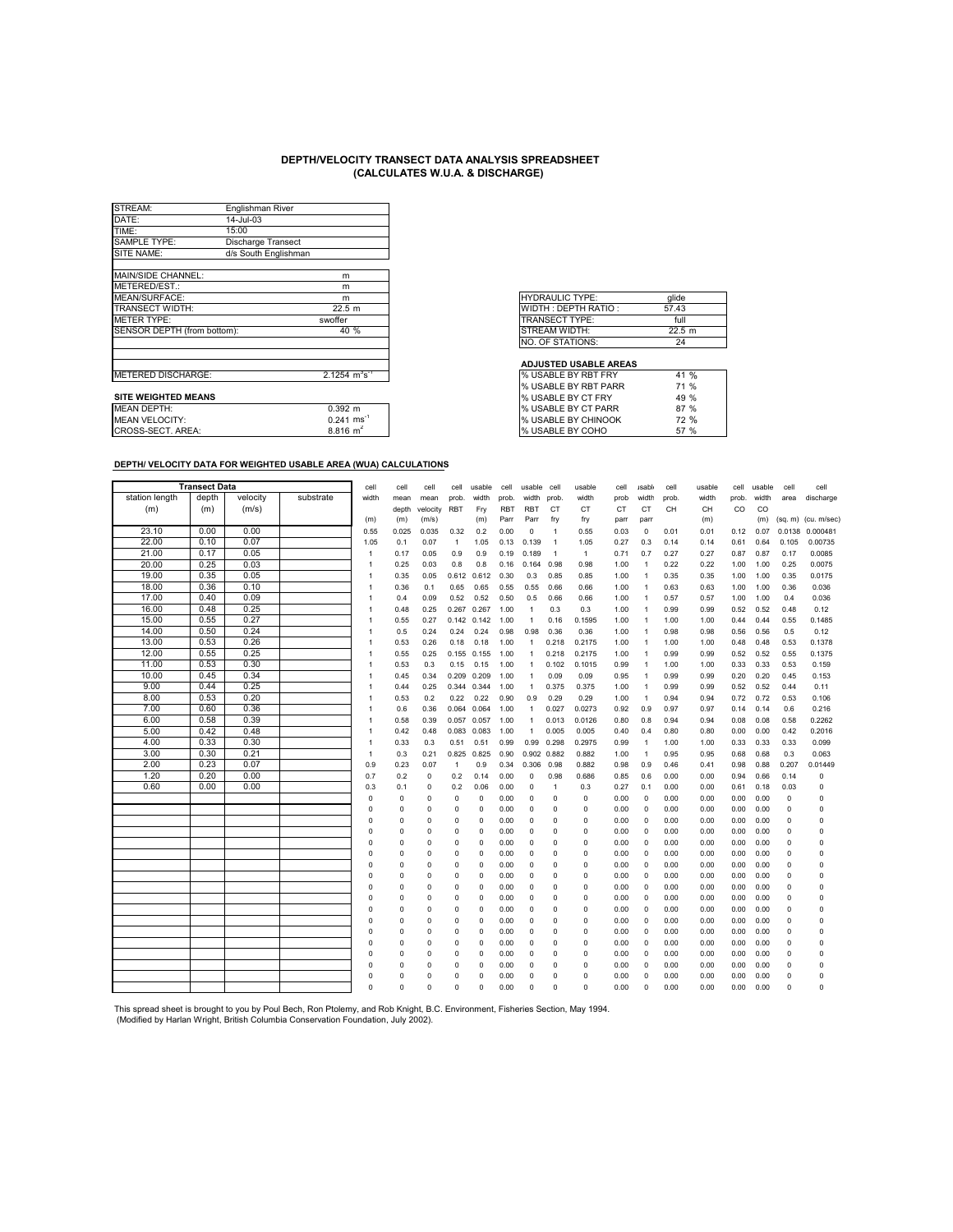| STREAM:                     | Englishman River |                      |                              |         |
|-----------------------------|------------------|----------------------|------------------------------|---------|
| DATE:                       | 11-Aug-03        |                      |                              |         |
| TIME:                       | 13:30            |                      |                              |         |
| <b>SAMPLE TYPE:</b>         | discharge        |                      |                              |         |
| SITE NAME:                  | d/s Hwy 19A      |                      |                              |         |
| MAIN/SIDE CHANNEL:          |                  | m                    |                              |         |
| METERED/EST.:               |                  | m                    |                              |         |
| MEAN/SURFACE:               |                  | m                    | <b>HYDRAULIC TYPE:</b>       | glide   |
| <b>TRANSECT WIDTH:</b>      |                  | 32.1 m               | WIDTH: DEPTH RATIO:          | 111.01  |
| <b>METER TYPE:</b>          |                  | swoffer              | TRANSECT TYPE:               |         |
| SENSOR DEPTH (from bottom): |                  | 40 %                 | <b>STREAM WIDTH:</b>         | 32.1 m  |
|                             |                  |                      | <b>NO. OF STATIONS:</b>      | 24      |
|                             |                  |                      | <b>ADJUSTED USABLE AREAS</b> |         |
| METERED DISCHARGE:          |                  | 1.1896 $m^3s^{-1}$   | % USABLE BY RBT FRY          | 66 %    |
|                             |                  |                      | % USABLE BY RBT PARR         | 53 %    |
| <b>SITE WEIGHTED MEANS</b>  |                  |                      | % USABLE BY CT FRY           | 82 %    |
|                             |                  | $\sim$ $\sim$ $\sim$ | $21.1217 + 21.527$           | $- - -$ |

| <b>HYDRAULIC TYPE:</b>     | glide  |
|----------------------------|--------|
| <b>WIDTH: DEPTH RATIO:</b> | 111.01 |
| <b>TRANSECT TYPE:</b>      |        |
| STREAM WIDTH:              | 32.1 m |
| NO. OF STATIONS:           | 24     |

#### **ADJUSTED USABLE AREAS**

| METERED DISCHARGE:         | $.1896 \text{ m}^3\text{s}$ | I% USABLE BY RBT FRY         | 66 % |
|----------------------------|-----------------------------|------------------------------|------|
|                            |                             | <b>1% USABLE BY RBT PARR</b> | 53 % |
| <b>SITE WEIGHTED MEANS</b> |                             | <b>I</b> % USABLE BY CT FRY  | 82 % |
| MEAN DEPTH:                | 0.289 m                     | <b>I</b> % USABLE BY CT PARR | 87 % |
| <b>MEAN VELOCITY:</b>      | $0.128$ ms <sup>-2</sup>    | <b>I</b> % USABLE BY CHINOOK | 63 % |
| CROSS-SECT. AREA:          | 9.283 $m2$                  | I% USABLE BY COHO            | 85 % |

#### **DEPTH/ VELOCITY DATA FOR WEIGHTED USABLE AREA (WUA) CALCULATIONS**

|                | <b>Transect Data</b> |          |           | cell           | cell     | cell        | cell         | usable      | cell  | usable      | cell           | usable       | cell | <b>isable</b> | cell  | usable | cell  | usable | cell        | cell                |
|----------------|----------------------|----------|-----------|----------------|----------|-------------|--------------|-------------|-------|-------------|----------------|--------------|------|---------------|-------|--------|-------|--------|-------------|---------------------|
| station length | depth                | velocity | substrate | width          | mean     | mean        | prob.        | width       | prob. | width       | prob           | width        | prob | width         | prob. | width  | prob. | width  | area        | discharge           |
| (m)            | (m)                  | (m/s)    |           |                | depth    | velocity    | <b>RBT</b>   | Fry         | RBT   | RBT         | CT             | CT           | CT   | СT            | CH    | CН     | CO    | CO     |             |                     |
|                |                      |          |           | (m)            | (m)      | (m/s)       |              | (m)         | Parr  | Parr        | fry            | fry          | parr | parr          |       | (m)    |       | (m)    |             | (sq. m) (cu. m/sec) |
| 0.90           | 0.30                 | 0.00     |           | 0.55           | 0.2      | $\mathbf 0$ | 0.2          | 0.1         | 0.00  | $\mathbf 0$ | 0.98           | 0.539        | 0.85 | 0.5           | 0.00  | 0.00   | 0.94  | 0.52   | 0.11        | $\Omega$            |
| 2.00           | 0.50                 | 0.00     |           | 1.05           | 0.5      | $\mathbf 0$ | 0.054        | 0.057       | 0.00  | $\mathbf 0$ | 0.4            | 0.42         | 1.00 | 1.1           | 0.00  | 0.00   | 1.00  | 1.05   | 0.525       | $\Omega$            |
| 3.00           | 0.53                 | 0.09     |           | 1.25           | 0.53     | 0.09        | 0.22         | 0.275       | 0.50  | 0.625       | 0.29           | 0.3625       | 1.00 | 1.3           | 0.57  | 0.71   | 1.00  | 1.25   | 0.6625      | 0.059625            |
| 4.50           | 0.44                 | 0.160    |           | 1.5            | 0.44     | 0.16        | 0.4          | 0.6         | 0.78  | 1.17        | 0.5            | 0.75         | 1.00 | 1.5           | 0.84  | 1.26   | 0.88  | 1.32   | 0.66        | 0.1056              |
| 6.00           | 0.33                 | 0.14     |           | 1.5            | 0.33     | 0.14        | 0.75         | 1.125       | 0.70  | 1.054       | 0.85           | 1.275        | 1.00 | 1.5           | 0.78  | 1.17   | 0.94  | 1.41   | 0.495       | 0.0693              |
| 7.50           | 0.34                 | 0.14     |           | 1.5            | 0.34     | 0.14        | 0.71         | 1.065       | 0.71  | 1.065       | 0.85           | 1.275        | 1.00 | 1.5           | 0.78  | 1.17   | 0.94  | 1.41   | 0.51        | 0.0714              |
| 9.00           | 0.35                 | 0.18     |           | 1.5            | 0.35     | 0.18        | 0.68         | 1.02        | 0.84  | 1.26        | 0.85           | 1.275        | 1.00 | 1.5           | 0.89  | 1.34   | 0.80  | 1.20   | 0.525       | 0.0945              |
| 10.50          | 0.35                 | 0.17     |           | 1.5            | 0.35     | 0.17        | 0.68         | 1.02        | 0.81  | 1.215       | 0.85           | 1.275        | 1.00 | 1.5           | 0.87  | 1.31   | 0.84  | 1.26   | 0.525       | 0.08925             |
| 12.00          | 0.52                 | 0.14     |           | 1.5            | 0.52     | 0.14        | 0.23         | 0.345       | 0.71  | 1.065       | 0.29           | 0.435        | 1.00 | 1.5           | 0.78  | 1.17   | 0.94  | 1.41   | 0.78        | 0.1092              |
| 13.50          | 0.45                 | 0.15     |           | 1.5            | 0.45     | 0.15        | 0.38         | 0.57        | 0.75  | 1.125       | 0.5            | 0.75         | 1.00 | 1.5           | 0.82  | 1.23   | 0.91  | 1.37   | 0.675       | 0.10125             |
| 15.00          | 0.38                 | 0.17     |           | 1.5            | 0.38     | 0.17        | 0.58         | 0.87        | 0.81  | 1.215       | 0.66           | 0.99         | 1.00 | 1.5           | 0.87  | 1.31   | 0.84  | 1.26   | 0.57        | 0.0969              |
| 16.50          | 0.30                 | 0.13     |           | 1.5            | 0.3      | 0.13        | 0.85         | 1.275       | 0.66  | 0.985       | 0.98           | 1.47         | 1.00 | 1.5           | 0.74  | 1.11   | 0.96  | 1.44   | 0.45        | 0.0585              |
| 18.00          | 0.22                 | 0.15     |           | 1.5            | 0.22     | 0.15        | $\mathbf{1}$ | 1.5         | 0.61  | 0.911       | 0.98           | 1.47         | 0.98 | 1.5           | 0.82  | 1.23   | 0.88  | 1.32   | 0.33        | 0.0495              |
| 19.50          | 0.21                 | 0.12     |           | 1.5            | 0.21     | 0.12        | $\mathbf{1}$ | 1.5         | 0.49  | 0.737       | 0.98           | 1.47         | 0.98 | 1.5           | 0.70  | 1.05   | 0.95  | 1.43   | 0.315       | 0.0378              |
| 21.00          | 0.23                 | 0.10     |           | 1.5            | 0.23     | 0.1         | $\mathbf{1}$ | 1.5         | 0.47  | 0.701       | 0.98           | 1.47         | 0.98 | 1.5           | 0.63  | 0.95   | 0.98  | 1.47   | 0.345       | 0.0345              |
| 22.50          | 0.21                 | 0.17     |           | 1.5            | 0.21     | 0.17        | $\mathbf{1}$ | 1.5         | 0.63  | 0.948       | 0.98           | 1.47         | 0.98 | 1.5           | 0.86  | 1.29   | 0.80  | 1.20   | 0.315       | 0.05355             |
| 24.00          | 0.30                 | 0.13     |           | 1.5            | 0.3      | 0.13        | 0.85         | 1.275       | 0.66  | 0.985       | 0.98           | 1.47         | 1.00 | 1.5           | 0.74  | 1.11   | 0.96  | 1.44   | 0.45        | 0.0585              |
| 25.50          | 0.20                 | 0.11     |           | 1.5            | 0.2      | 0.11        | $\mathbf{1}$ | 1.5         | 0.44  | 0.664       | 0.98           | 1.47         | 0.85 | 1.3           | 0.64  | 0.96   | 0.94  | 1.41   | 0.3         | 0.033               |
| 27.00          | 0.18                 | 0.12     |           | 1.5            | 0.18     | 0.12        | $\mathbf{1}$ | 1.5         | 0.42  | 0.633       | $\overline{1}$ | 1.5          | 0.85 | 1.3           | 0.60  | 0.91   | 0.89  | 1.34   | 0.27        | 0.0324              |
| 28.50          | 0.16                 | 0.14     |           | 1.5            | 0.16     | 0.14        | $\mathbf{1}$ | 1.5         | 0.42  | 0.628       | $\overline{1}$ | 1.5          | 0.71 | 1.1           | 0.56  | 0.84   | 0.79  | 1.18   | 0.24        | 0.0336              |
| 30.00          | 0.06                 | 0.00     |           | 1.5            | 0.06     | $\mathbf 0$ | 0.2          | 0.3         | 0.00  | $\mathbf 0$ | $\overline{1}$ | 1.5          | 0.13 | 0.2           | 0.00  | 0.00   | 0.40  | 0.60   | 0.09        | $\mathbf 0$         |
| 31.50          | 0.06                 | 0.02     |           | $\mathbf{1}$   | 0.06     | 0.02        | 0.7          | 0.7         | 0.02  | 0.019       | $\overline{1}$ | $\mathbf{1}$ | 0.13 | 0.1           | 0.02  | 0.02   | 0.40  | 0.40   | 0.06        | 0.0012              |
| 32.00          | 0.08                 | 0.00     |           | 0.75           | 0.08     | 0           | 0.2          | 0.15        | 0.00  | $\Omega$    | $\mathbf{1}$   | 0.75         | 0.22 | 0.2           | 0.00  | 0.00   | 0.51  | 0.38   | 0.06        | 0                   |
| 33.00          | 0.00                 | 0.00     |           | 0.5            | 0.04     | $\Omega$    | 0.16         | 0.08        | 0.00  | $\Omega$    | $\mathbf{1}$   | 0.5          | 0.03 | 0             | 0.00  | 0.00   | 0.27  | 0.14   | 0.02        | $\Omega$            |
|                |                      |          |           | 0              | 0        | $\Omega$    | 0            | 0           | 0.00  | 0           | 0              | 0            | 0.00 | 0             | 0.00  | 0.00   | 0.00  | 0.00   | $\mathbf 0$ | 0                   |
|                |                      |          |           | C              | $\Omega$ | $\Omega$    | $\Omega$     | 0           | 0.00  | $\Omega$    | $\Omega$       | $\Omega$     | 0.00 | $\Omega$      | 0.00  | 0.00   | 0.00  | 0.00   | $\mathbf 0$ | $\Omega$            |
|                |                      |          |           | $\mathfrak{g}$ | $\Omega$ | $\Omega$    | 0            | 0           | 0.00  | $\Omega$    | 0              | $\Omega$     | 0.00 | 0             | 0.00  | 0.00   | 0.00  | 0.00   | $\Omega$    | $\Omega$            |
|                |                      |          |           | C              | 0        | $\Omega$    | 0            | 0           | 0.00  | $\Omega$    | 0              | 0            | 0.00 | 0             | 0.00  | 0.00   | 0.00  | 0.00   | 0           | C                   |
|                |                      |          |           | C              | $\Omega$ | $\Omega$    | 0            | $\pmb{0}$   | 0.00  | $\Omega$    | 0              | O            | 0.00 | 0             | 0.00  | 0.00   | 0.00  | 0.00   | $\mathbf 0$ | $\Omega$            |
|                |                      |          |           | C              | 0        | $\Omega$    | 0            | $\mathbf 0$ | 0.00  | 0           | 0              | $\Omega$     | 0.00 | 0             | 0.00  | 0.00   | 0.00  | 0.00   | $\mathbf 0$ | $\Omega$            |
|                |                      |          |           | C              | $\Omega$ | $\Omega$    | 0            | $\mathbf 0$ | 0.00  | $\Omega$    | 0              | $\Omega$     | 0.00 | $\Omega$      | 0.00  | 0.00   | 0.00  | 0.00   | $\mathbf 0$ | $\Omega$            |
|                |                      |          |           | $\mathfrak{g}$ | 0        | $\Omega$    | $\Omega$     | $\mathbf 0$ | 0.00  | $\Omega$    | Ō              | $\Omega$     | 0.00 | 0             | 0.00  | 0.00   | 0.00  | 0.00   | $\Omega$    | $\Omega$            |
|                |                      |          |           | C              | $\Omega$ | $\Omega$    | 0            | $\pmb{0}$   | 0.00  | $\Omega$    | 0              | O            | 0.00 | $\Omega$      | 0.00  | 0.00   | 0.00  | 0.00   | $\mathbf 0$ | $\Omega$            |
|                |                      |          |           | C              | 0        | $\Omega$    | $\Omega$     | $\pmb{0}$   | 0.00  | $\Omega$    | $\Omega$       | $\Omega$     | 0.00 | $\Omega$      | 0.00  | 0.00   | 0.00  | 0.00   | $\mathbf 0$ | $\Omega$            |
|                |                      |          |           | C              | $\Omega$ | $\Omega$    | 0            | 0           | 0.00  | 0           | $\Omega$       | 0            | 0.00 | 0             | 0.00  | 0.00   | 0.00  | 0.00   | $\mathbf 0$ | 0                   |
|                |                      |          |           | C              | $\Omega$ | $\Omega$    | 0            | $\mathbf 0$ | 0.00  | $\Omega$    | $\Omega$       | $\Omega$     | 0.00 | $\Omega$      | 0.00  | 0.00   | 0.00  | 0.00   | $\mathbf 0$ | $\mathfrak{g}$      |
|                |                      |          |           | C              | 0        | $\Omega$    | 0            | 0           | 0.00  | $\Omega$    | $\Omega$       | O            | 0.00 | 0             | 0.00  | 0.00   | 0.00  | 0.00   | $\Omega$    | $\Omega$            |
|                |                      |          |           | C              | 0        | $\Omega$    | 0            | $\mathbf 0$ | 0.00  | $\Omega$    | 0              | $\Omega$     | 0.00 | 0             | 0.00  | 0.00   | 0.00  | 0.00   | $\mathbf 0$ | $\Omega$            |
|                |                      |          |           | C              | 0        | $\Omega$    | 0            | 0           | 0.00  | 0           | 0              | 0            | 0.00 | $\Omega$      | 0.00  | 0.00   | 0.00  | 0.00   | $\mathbf 0$ | $\Omega$            |
|                |                      |          |           | C              | 0        | $\Omega$    | $\Omega$     | $\Omega$    | 0.00  | $\Omega$    | 0              | $\Omega$     | 0.00 | $\Omega$      | 0.00  | 0.00   | 0.00  | 0.00   | $\Omega$    | $\Omega$            |
|                |                      |          |           | C              | $\Omega$ | $\Omega$    | 0            | $\Omega$    | 0.00  | $\Omega$    | $\Omega$       | O            | 0.00 | $\Omega$      | 0.00  | 0.00   | 0.00  | 0.00   | $\mathbf 0$ | $\Omega$            |
|                |                      |          |           | $\Omega$       | $\Omega$ | $\Omega$    | 0            | $\Omega$    | 0.00  | $\Omega$    | $\Omega$       | $\Omega$     | 0.00 | $\Omega$      | 0.00  | 0.00   | 0.00  | 0.00   | O           | $\Omega$            |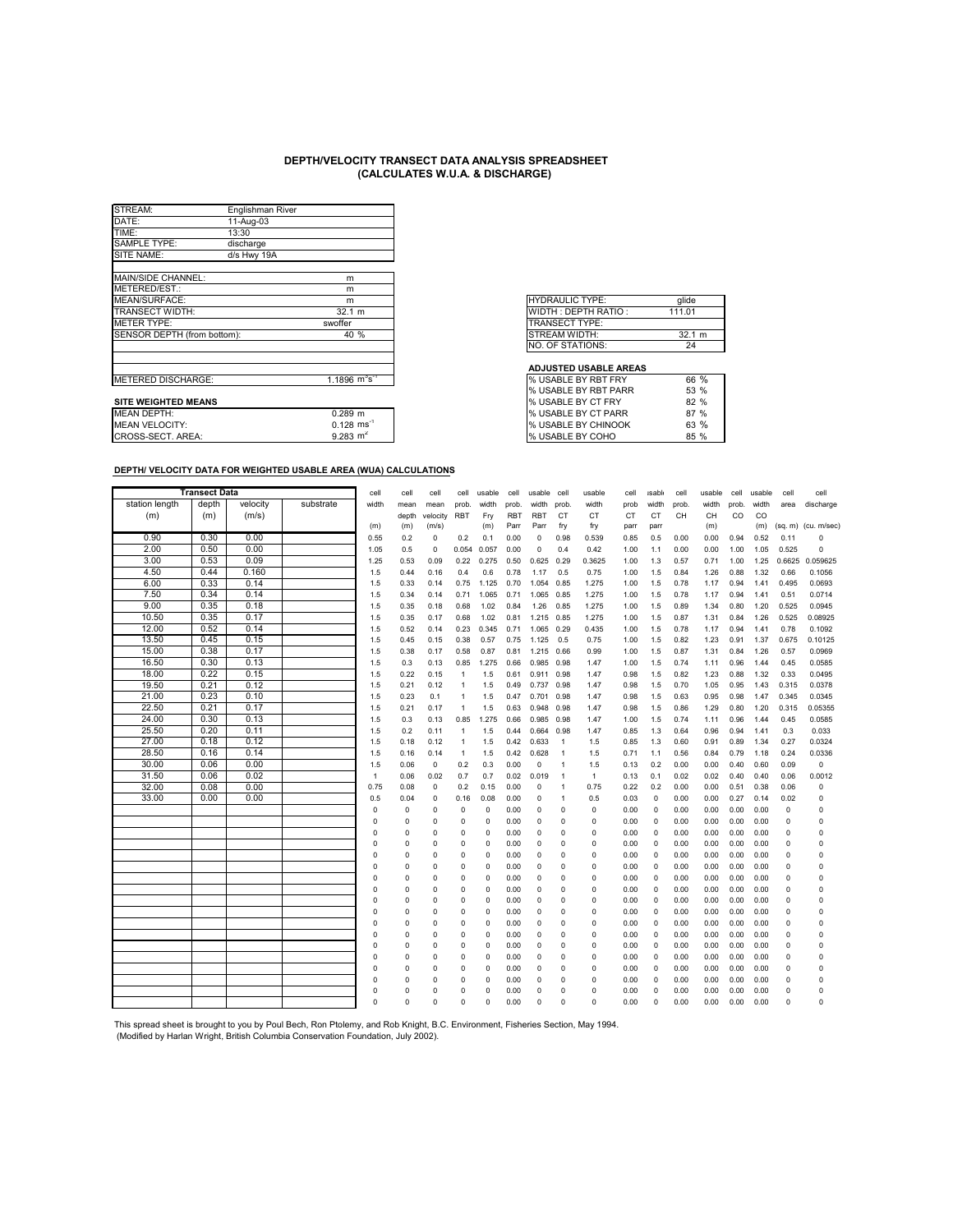| STREAM:                     | Englishman River     |                          |
|-----------------------------|----------------------|--------------------------|
| DATE:                       | 11-Aug-03            |                          |
| TIME:                       | 15:00                |                          |
| <b>SAMPLE TYPE:</b>         | discharge            |                          |
| SITE NAME:                  | d/s South Englishman |                          |
|                             |                      |                          |
| MAIN/SIDE CHANNEL:          |                      | m                        |
| METERED/EST.:               |                      | m                        |
| MEAN/SURFACE:               |                      | m                        |
| TRANSECT WIDTH:             |                      | 21.9 m                   |
| <b>METER TYPE:</b>          |                      | swoffer                  |
| SENSOR DEPTH (from bottom): |                      | 40 %                     |
|                             |                      |                          |
|                             |                      |                          |
|                             |                      |                          |
| METERED DISCHARGE:          |                      | 1.2223 $m^3 s^{-1}$      |
|                             |                      |                          |
| <b>SITE WEIGHTED MEANS</b>  |                      |                          |
| <b>MEAN DEPTH:</b>          |                      | $0.313$ m                |
| <b>MEAN VELOCITY:</b>       |                      | $0.179$ ms <sup>-1</sup> |
| CROSS-SECT. AREA:           |                      | $6.846 \; \text{m}^2$    |

| glide  |  |
|--------|--|
| 70.06  |  |
| full   |  |
| 21.9 m |  |
| 24     |  |
|        |  |

#### **ADJUSTED USABLE AREAS**

| <b>I</b> % USABLE BY RBT FRY | 49 $\%$ |
|------------------------------|---------|
| <b>I% USABLE BY RBT PARR</b> | 60%     |
| <b>% USABLE BY CT FRY</b>    | 71 %    |
| <b>% USABLE BY CT PARR</b>   | 84 %    |
| <b>% USABLE BY CHINOOK</b>   | 64%     |
| % USABLE BY COHO             | 70 %    |

#### **DEPTH/ VELOCITY DATA FOR WEIGHTED USABLE AREA (WUA) CALCULATIONS**

|                | <b>Transect Data</b> |          |           | cell           | cell     | cell        | cell           | usable         | cell       | usable         | cell           | usable       | cell      | <b>Isable</b>  | cell  | usable | cell  | usable | cell        | cell                |
|----------------|----------------------|----------|-----------|----------------|----------|-------------|----------------|----------------|------------|----------------|----------------|--------------|-----------|----------------|-------|--------|-------|--------|-------------|---------------------|
| station length | depth                | velocity | substrate | width          | mean     | mean        | prob.          | width          | prob.      | width          | prob.          | width        | prob      | width          | prob. | width  | prob. | width  | area        | discharge           |
| (m)            | (m)                  | (m/s)    |           |                | depth    | velocity    | <b>RBT</b>     | Fry            | <b>RBT</b> | <b>RBT</b>     | CT             | <b>CT</b>    | <b>CT</b> | <b>CT</b>      | CH    | CH     | CO    | CO     |             |                     |
|                |                      |          |           | (m)            | (m)      | (m/s)       |                | (m)            | Parr       | Parr           | fry            | fry          | parr      | parr           |       | (m)    |       | (m)    |             | (sq. m) (cu. m/sec) |
| 2.00           | 0.00                 | 0.00     |           | 0.5            | 0.018    | 0           | 0.04           | 0.0            | 0.00       | $\Omega$       | 1              | 0.5          | 0.03      | $\mathbf 0$    | 0.00  | 0.00   | 0.05  | 0.03   | 0.0088      | 0                   |
| 3.00           | 0.07                 | 0.00     |           | $\mathbf{1}$   | 0.07     | 0           | 0.2            | 0.2            | 0.00       | $\Omega$       | 1              | $\mathbf{1}$ | 0.22      | 0.2            | 0.00  | 0.00   | 0.45  | 0.45   | 0.07        | $\mathbf 0$         |
| 4.00           | 0.08                 | 0.05     |           | 1              | 0.08     | 0.05        | 0.9            | 0.9            | 0.08       | 0.075          | 1              | $\mathbf{1}$ | 0.22      | 0.2            | 0.08  | 0.08   | 0.51  | 0.51   | 0.08        | 0.004               |
| 5.00           | 0.17                 | 0.10     |           | $\mathbf{1}$   | 0.17     | 0.1         | $\mathbf{1}$   | $\overline{1}$ | 0.35       | 0.347          | $\overline{1}$ | $\mathbf{1}$ | 0.71      | 0.7            | 0.49  | 0.49   | 0.87  | 0.87   | 0.17        | 0.017               |
| 6.00           | 0.29                 | 0.00     |           | 0.75           | 0.29     | $\pmb{0}$   | 0.176          | 0.132          | 0.00       | 0              | 0.98           | 0.735        | 1.00      | 0.8            | 0.00  | 0.00   | 1.00  | 0.75   | 0.2175      | $\mathbf 0$         |
| 6.50           | 0.25                 | 0.07     |           | 0.5            | 0.25     | 0.07        | $\overline{1}$ | 0.5            | 0.36       | 0.182          | 0.98           | 0.49         | 1.00      | 0.5            | 0.46  | 0.23   | 1.00  | 0.50   | 0.125       | 0.00875             |
| 7.00           | 0.28                 | 0.21     |           | 0.75           | 0.28     | 0.21        | 0.883          | 0.662          | 0.87       | 0.656          | 0.882          | 0.6615       | 1.00      | 0.8            | 0.95  | 0.71   | 0.68  | 0.51   | 0.21        | 0.0441              |
| 8.00           | 0.31                 | 0.17     |           | $\mathbf{1}$   | 0.31     | 0.17        | 0.82           | 0.82           | 0.79       | 0.794          | 0.85           | 0.85         | 1.00      | $\mathbf{1}$   | 0.87  | 0.87   | 0.84  | 0.84   | 0.31        | 0.0527              |
| 9.00           | 0.40                 | 0.18     |           | $\overline{1}$ | 0.4      | 0.18        | 0.52           | 0.52           | 0.84       | 0.84           | 0.66           | 0.66         | 1.00      | $\overline{1}$ | 0.89  | 0.89   | 0.80  | 0.80   | 0.4         | 0.072               |
| 10.00          | 0.47                 | 0.19     |           | 1              | 0.47     | 0.19        | 0.34           | 0.34           | 0.87       | 0.87           | 0.4            | 0.4          | 1.00      | $\overline{1}$ | 0.92  | 0.92   | 0.76  | 0.76   | 0.47        | 0.0893              |
| 11.00          | 0.45                 | 0.23     |           | $\mathbf{1}$   | 0.45     | 0.23        | 0.35           | 0.35           | 0.96       | 0.96           | 0.45           | 0.45         | 1.00      | $\overline{1}$ | 0.97  | 0.97   | 0.60  | 0.60   | 0.45        | 0.1035              |
| 12.00          | 0.45                 | 0.16     |           | 1              | 0.45     | 0.16        | 0.38           | 0.38           | 0.78       | 0.78           | 0.5            | 0.5          | 1.00      | $\overline{1}$ | 0.84  | 0.84   | 0.88  | 0.88   | 0.45        | 0.072               |
| 13.00          | 0.49                 | 0.21     |           | $\mathbf{1}$   | 0.49     | 0.21        | 0.281          | 0.281          | 0.92       | 0.92           | 0.36           | 0.36         | 1.00      | $\overline{1}$ | 0.95  | 0.95   | 0.68  | 0.68   | 0.49        | 0.1029              |
| 14.00          | 0.38                 | 0.27     |           | 1              | 0.38     | 0.27        | 0.458          | 0.458          | 1.00       | $\overline{1}$ | 0.363          | 0.363        | 1.00      | $\overline{1}$ | 1.00  | 1.00   | 0.44  | 0.44   | 0.38        | 0.1026              |
| 15.00          | 0.41                 | 0.13     |           | $\overline{1}$ | 0.41     | 0.13        | 0.48           | 0.48           | 0.67       | 0.67           | 0.5            | 0.5          | 1.00      | $\overline{1}$ | 0.74  | 0.74   | 0.96  | 0.96   | 0.41        | 0.0533              |
| 16.00          | 0.40                 | 0.20     |           | $\mathbf{1}$   | 0.4      | 0.2         | 0.52           | 0.52           | 0.90       | 0.9            | 0.66           | 0.66         | 1.00      | $\overline{1}$ | 0.94  | 0.94   | 0.72  | 0.72   | 0.4         | 0.08                |
| 17.00          | 0.45                 | 0.27     |           | 1              | 0.45     | 0.27        | 0.3            | 0.3            | 1.00       | $\overline{1}$ | 0.275          | 0.275        | 1.00      | $\overline{1}$ | 1.00  | 1.00   | 0.44  | 0.44   | 0.45        | 0.1215              |
| 18.00          | 0.52                 | 0.24     |           | 1              | 0.52     | 0.24        | 0.205          | 0.205          | 0.98       | 0.98           | 0.261          | 0.261        | 1.00      | $\overline{1}$ | 0.98  | 0.98   | 0.56  | 0.56   | 0.52        | 0.1248              |
| 19.00          | 0.43                 | 0.24     |           | 1              | 0.43     | 0.24        | 0.383          | 0.383          | 0.98       | 0.98           | 0.45           | 0.45         | 1.00      | $\overline{1}$ | 0.98  | 0.98   | 0.56  | 0.56   | 0.43        | 0.1032              |
| 20.00          | 0.29                 | 0.20     |           | 1              | 0.29     | 0.2         | 0.88           | 0.88           | 0.87       | 0.873          | 0.98           | 0.98         | 1.00      | $\overline{1}$ | 0.94  | 0.94   | 0.72  | 0.72   | 0.29        | 0.058               |
| 21.00          | 0.18                 | 0.07     |           | $\mathbf{1}$   | 0.18     | 0.07        | $\overline{1}$ | $\overline{1}$ | 0.27       | 0.268          | $\mathbf{1}$   | $\mathbf{1}$ | 0.85      | 0.9            | 0.39  | 0.39   | 0.89  | 0.89   | 0.18        | 0.0126              |
| 22.00          | 0.17                 | 0.00     |           | $\overline{1}$ | 0.17     | $\mathbf 0$ | 0.2            | 0.2            | 0.00       | $\Omega$       | 1              | $\mathbf{1}$ | 0.71      | 0.7            | 0.00  | 0.00   | 0.87  | 0.87   | 0.17        | $\mathbf 0$         |
| 23.00          | 0.14                 | 0.00     |           | 0.95           | 0.14     | 0           | 0.2            | 0.19           | 0.00       | $\Omega$       | $\overline{1}$ | 0.95         | 0.50      | 0.5            | 0.00  | 0.00   | 0.78  | 0.74   | 0.133       | 0                   |
| 23.90          | 0.00                 | 0.00     |           | 0.45           | 0.07     | 0           | 0.2            | 0.09           | 0.00       | $\mathbf 0$    | 1              | 0.45         | 0.22      | 0.1            | 0.00  | 0.00   | 0.45  | 0.20   | 0.0315      | 0                   |
|                |                      |          |           | $\mathbf 0$    | 0        | $\mathbf 0$ | 0              | 0              | 0.00       | $\Omega$       | $\Omega$       | 0            | 0.00      | $\circ$        | 0.00  | 0.00   | 0.00  | 0.00   | $\mathbf 0$ | $\mathbf 0$         |
|                |                      |          |           | $\Omega$       | $\Omega$ | $\Omega$    | $\Omega$       | $\Omega$       | 0.00       | $\Omega$       | $\Omega$       | $\Omega$     | 0.00      | $\mathbf 0$    | 0.00  | 0.00   | 0.00  | 0.00   | 0           | $\mathbf 0$         |
|                |                      |          |           | $\Omega$       | $\Omega$ | $\Omega$    | $\Omega$       | 0              | 0.00       | $\Omega$       | $\Omega$       | $\Omega$     | 0.00      | $\mathbf 0$    | 0.00  | 0.00   | 0.00  | 0.00   | 0           | $\Omega$            |
|                |                      |          |           | n              | $\Omega$ | $\Omega$    | $\Omega$       | $\Omega$       | 0.00       | $\Omega$       | $\Omega$       | $\Omega$     | 0.00      | $\circ$        | 0.00  | 0.00   | 0.00  | 0.00   | $\Omega$    | $\Omega$            |
|                |                      |          |           | $\Omega$       | $\Omega$ | $\mathbf 0$ | $\Omega$       | $\Omega$       | 0.00       | $\Omega$       | $\Omega$       | 0            | 0.00      | $\mathbf 0$    | 0.00  | 0.00   | 0.00  | 0.00   | 0           | 0                   |
|                |                      |          |           | $\Omega$       | 0        | 0           | 0              | $\Omega$       | 0.00       | 0              | $\Omega$       | $\Omega$     | 0.00      | $\mathbf 0$    | 0.00  | 0.00   | 0.00  | 0.00   | 0           | 0                   |
|                |                      |          |           | $\Omega$       | 0        | $\mathbf 0$ | 0              | $\Omega$       | 0.00       | 0              | $\Omega$       | 0            | 0.00      | $\circ$        | 0.00  | 0.00   | 0.00  | 0.00   | $\mathbf 0$ | $\mathbf 0$         |
|                |                      |          |           | $\Omega$       | $\Omega$ | $\Omega$    | $\Omega$       | $\Omega$       | 0.00       | $\Omega$       | $\Omega$       | $\Omega$     | 0.00      | $\mathbf 0$    | 0.00  | 0.00   | 0.00  | 0.00   | $\Omega$    | $\Omega$            |
|                |                      |          |           | $\Omega$       | $\Omega$ | $\Omega$    | $\Omega$       | $\Omega$       | 0.00       | $\Omega$       | $\Omega$       | $\Omega$     | 0.00      | $^{\circ}$     | 0.00  | 0.00   | 0.00  | 0.00   | 0           | $\Omega$            |
|                |                      |          |           | $\Omega$       | $\Omega$ | 0           | 0              | $\Omega$       | 0.00       | $\Omega$       | $\Omega$       | 0            | 0.00      | $\mathbf 0$    | 0.00  | 0.00   | 0.00  | 0.00   | $\mathbf 0$ | 0                   |
|                |                      |          |           | $\Omega$       | $\Omega$ | $\Omega$    | $\Omega$       | $\Omega$       | 0.00       | $\Omega$       | $\Omega$       | $\Omega$     | 0.00      | $^{\circ}$     | 0.00  | 0.00   | 0.00  | 0.00   | $\Omega$    | $\mathbf 0$         |
|                |                      |          |           | $\Omega$       | $\Omega$ | $\Omega$    | $\Omega$       | $\Omega$       | 0.00       | $\Omega$       | $\Omega$       | $\Omega$     | 0.00      | $^{\circ}$     | 0.00  | 0.00   | 0.00  | 0.00   | 0           | $\Omega$            |
|                |                      |          |           | $\Omega$       | $\Omega$ | 0           | $\Omega$       | $\Omega$       | 0.00       | $\Omega$       | $\Omega$       | $\Omega$     | 0.00      | $\mathbf 0$    | 0.00  | 0.00   | 0.00  | 0.00   | $\Omega$    | $\mathbf 0$         |
|                |                      |          |           | $\Omega$       | $\Omega$ | 0           | $\Omega$       | $\Omega$       | 0.00       | $\Omega$       | $\Omega$       | $\Omega$     | 0.00      | $\mathbf 0$    | 0.00  | 0.00   | 0.00  | 0.00   | 0           | 0                   |
|                |                      |          |           | $\Omega$       | $\Omega$ | 0           | 0              | 0              | 0.00       | $\Omega$       | $\Omega$       | 0            | 0.00      | $^{\circ}$     | 0.00  | 0.00   | 0.00  | 0.00   | $\mathbf 0$ | $\Omega$            |
|                |                      |          |           | $\Omega$       | 0        | 0           | 0              | $\Omega$       | 0.00       | $\Omega$       | $\Omega$       | 0            | 0.00      | $^{\circ}$     | 0.00  | 0.00   | 0.00  | 0.00   | $\mathbf 0$ | $\mathbf 0$         |
|                |                      |          |           | $\Omega$       | $\Omega$ | $\Omega$    | $\Omega$       | 0              | 0.00       | $\Omega$       | $\Omega$       | $\Omega$     | 0.00      | $\Omega$       | 0.00  | 0.00   | 0.00  | 0.00   | $\Omega$    | $\Omega$            |
|                |                      |          |           | $\Omega$       | $\Omega$ | $\Omega$    | $\Omega$       | Ō              | 0.00       | $\Omega$       | $\Omega$       | $\Omega$     | 0.00      | $\Omega$       | 0.00  | 0.00   | 0.00  | 0.00   | $\Omega$    | $\Omega$            |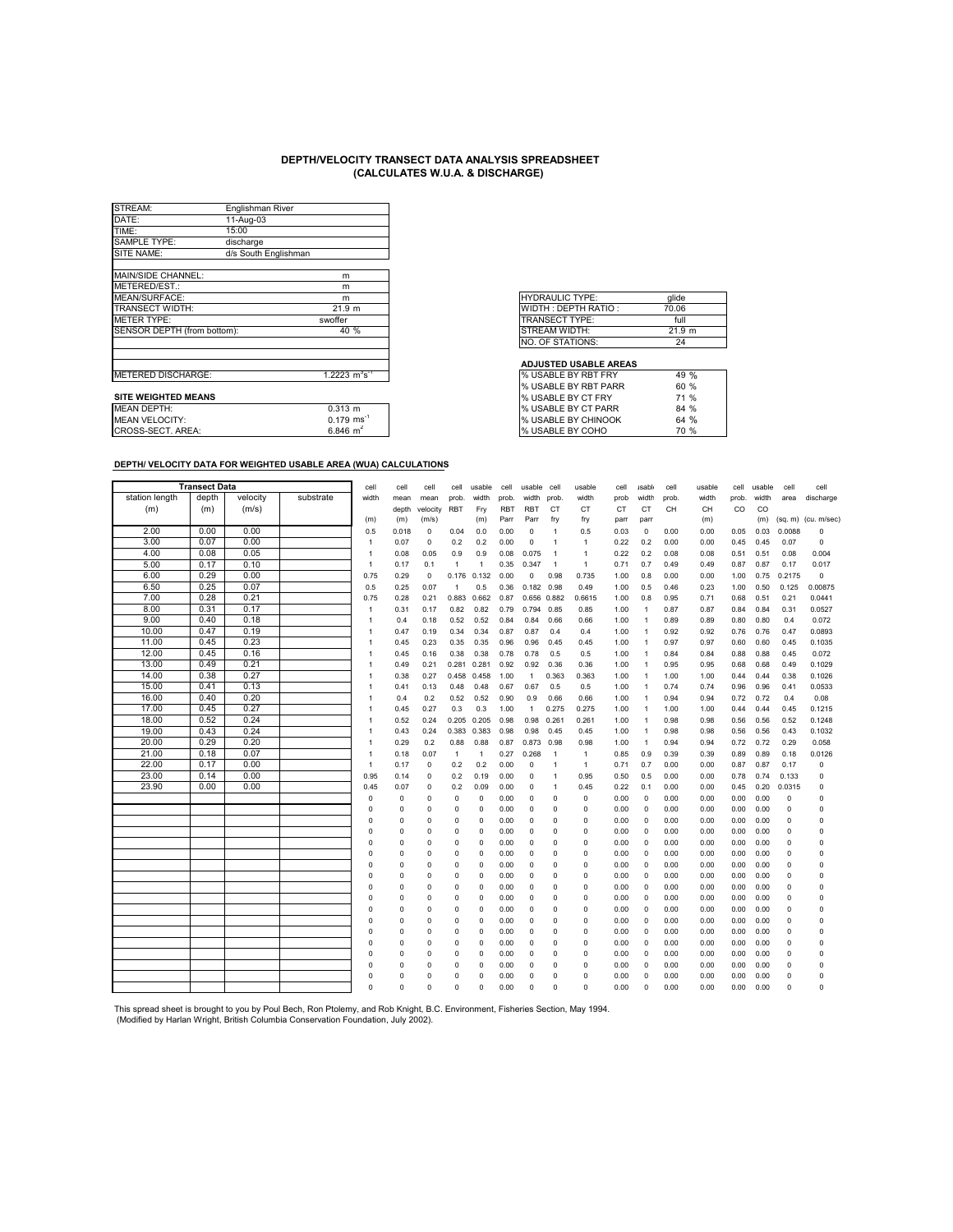| STREAM:                     | Englishman River |                    |                              |        |
|-----------------------------|------------------|--------------------|------------------------------|--------|
| DATE:                       | 25-Aug-03        |                    |                              |        |
| TIME:                       | 13:00            |                    |                              |        |
| <b>SAMPLE TYPE:</b>         | discharge        |                    |                              |        |
| SITE NAME:                  | d/s Hwy 19A      |                    |                              |        |
| MAIN/SIDE CHANNEL:          |                  | m                  |                              |        |
| METERED/EST.:               |                  | m                  |                              |        |
| MEAN/SURFACE:               |                  | m                  | <b>HYDRAULIC TYPE:</b>       | glide  |
| <b>TRANSECT WIDTH:</b>      |                  | 35.7 <sub>m</sub>  | WIDTH: DEPTH RATIO:          | 146.82 |
| <b>METER TYPE:</b>          |                  | swoffer            | TRANSECT TYPE:               |        |
| SENSOR DEPTH (from bottom): |                  | 40 %               | <b>STREAM WIDTH:</b>         | 35.7 m |
|                             |                  |                    | <b>NO. OF STATIONS:</b>      | 27     |
|                             |                  |                    | <b>ADJUSTED USABLE AREAS</b> |        |
| METERED DISCHARGE:          |                  | 1.1797 $m^3s^{-1}$ | % USABLE BY RBT FRY          | 77%    |
|                             |                  |                    | % USABLE BY RBT PARR         | 48 %   |
| <b>SITE WEIGHTED MEANS</b>  |                  |                    | % USABLE BY CT FRY           | 85 %   |
|                             |                  |                    |                              |        |

| <b>HYDRAULIC TYPE:</b>     | glide  |
|----------------------------|--------|
| <b>WIDTH: DEPTH RATIO:</b> | 146.82 |
| TRANSECT TYPE:             |        |
| <b>STREAM WIDTH:</b>       | 35.7 m |
| NO. OF STATIONS:           | 27     |
|                            |        |

#### **ADJUSTED USABLE AREAS**

| IMEAN DEPTH:      | 0.243 m                 | USABLE BY CT PARR<br>$\frac{10}{6}$        | 73 % |
|-------------------|-------------------------|--------------------------------------------|------|
| MEAN VELOCITY:    | $0.136$ ms <sup>-</sup> | <b>USABLE BY CHINOOK</b><br>$\frac{10}{6}$ | 57 % |
| CROSS-SECT, AREA: | 8.681 $m2$              | <b>USABLE BY COHO</b><br>$\frac{10}{6}$    | 77 % |

|                       | 89999169 998966 811689        |      |
|-----------------------|-------------------------------|------|
| $\mathsf{s}^\text{-}$ | % USABLE BY RBT FRY           | %    |
|                       | <b>I</b> % USABLE BY RBT PARR | 48 % |
|                       | <b>% USABLE BY CT FRY</b>     | 85%  |
|                       | <b>% USABLE BY CT PARR</b>    | 73 % |
| $-1$                  | <b>I</b> % USABLE BY CHINOOK  | 57%  |
|                       | % USABLE BY COHO              | 77 % |
|                       |                               |      |

#### **DEPTH/ VELOCITY DATA FOR WEIGHTED USABLE AREA (WUA) CALCULATIONS**

|                | <b>Transect Data</b> |          |           | cell           | cell        | cell        | cell         | usable      | cell       | usable     | cell           | usable   | cell | <b>isable</b>  | cell  | usable | cell  | usable | cell        | cell                |
|----------------|----------------------|----------|-----------|----------------|-------------|-------------|--------------|-------------|------------|------------|----------------|----------|------|----------------|-------|--------|-------|--------|-------------|---------------------|
| station length | depth                | velocity | substrate | width          | mean        | mean        | prob.        | width       | prob.      | width      | prob           | width    | prob | width          | prob. | width  | prob. | width  | area        | discharge           |
| (m)            | (m)                  | (m/s)    |           |                | depth       | velocity    | <b>RBT</b>   | Fry         | <b>RBT</b> | RBT        | CT             | CT       | CT   | СT             | CH    | CН     | CO    | CO     |             |                     |
|                |                      |          |           | (m)            | (m)         | (m/s)       |              | (m)         | Parr       | Parr       | fry            | fry      | parr | parr           |       | (m)    |       | (m)    |             | (sq. m) (cu. m/sec) |
| 0.50           | 0.14                 | 0.00     |           | 0.5            | 0.115       | 0.025       | 0.7          | 0.4         | 0.04       | 0.02       | $\overline{1}$ | 0.5      | 0.36 | 0.2            | 0.06  | 0.03   | 0.66  | 0.33   | 0.0575      | 0.001438            |
| 1.50           | 0.32                 | 0.05     |           | 1              | 0.32        | 0.05        | 0.702        | 0.702       | 0.30       | 0.297      | 0.85           | 0.85     | 1.00 | $\overline{1}$ | 0.35  | 0.35   | 1.00  | 1.00   | 0.32        | 0.016               |
| 2.50           | 0.53                 | 0.13     |           | 1              | 0.53        | 0.13        | 0.22         | 0.22        | 0.67       | 0.67       | 0.29           | 0.29     | 1.00 | $\mathbf{1}$   | 0.74  | 0.74   | 0.96  | 0.96   | 0.53        | 0.0689              |
| 3.50           | 0.52                 | 0.160    |           | 1.25           | 0.52        | 0.16        | 0.23         | 0.288       | 0.78       | 0.975      | 0.29           | 0.3625   | 1.00 | 1.3            | 0.84  | 1.05   | 0.88  | 1.10   | 0.65        | 0.104               |
| 5.00           | 0.48                 | 0.12     |           | 1.5            | 0.48        | 0.12        | 0.31         | 0.465       | 0.63       | 0.945      | 0.4            | 0.6      | 1.00 | 1.5            | 0.71  | 1.07   | 1.00  | 1.50   | 0.72        | 0.0864              |
| 6.50           | 0.32                 | 0.11     |           | 1.5            | 0.32        | 0.11        | 0.78         | 1.17        | 0.58       | 0.876      | 0.85           | 1.275    | 1.00 | 1.5            | 0.67  | 1.01   | 1.00  | 1.50   | 0.48        | 0.0528              |
| 8.00           | 0.41                 | 0.13     |           | 1.5            | 0.41        | 0.13        | 0.48         | 0.72        | 0.67       | 1.005      | 0.5            | 0.75     | 1.00 | 1.5            | 0.74  | 1.11   | 0.96  | 1.44   | 0.615       | 0.07995             |
| 9.50           | 0.42                 | 0.12     |           | 1.5            | 0.42        | 0.12        | 0.46         | 0.69        | 0.63       | 0.945      | 0.5            | 0.75     | 1.00 | 1.5            | 0.71  | 1.07   | 1.00  | 1.50   | 0.63        | 0.0756              |
| 11.00          | 0.34                 | 0.17     |           | 1.5            | 0.34        | 0.17        | 0.71         | 1.065       | 0.81       | 1.215 0.85 |                | 1.275    | 1.00 | 1.5            | 0.87  | 1.31   | 0.84  | 1.26   | 0.51        | 0.0867              |
| 12.50          | 0.32                 | 0.16     |           | 1.5            | 0.32        | 0.16        | 0.78         | 1.17        | 0.77       | 1.158 0.85 |                | 1.275    | 1.00 | 1.5            | 0.84  | 1.26   | 0.88  | 1.32   | 0.48        | 0.0768              |
| 14.00          | 0.31                 | 0.15     |           | 1.5            | 0.31        | 0.15        | 0.82         | 1.23        | 0.74       | 1.103      | 0.85           | 1.275    | 1.00 | 1.5            | 0.82  | 1.23   | 0.91  | 1.37   | 0.465       | 0.06975             |
| 15.50          | 0.28                 | 0.16     |           | 1.5            | 0.28        | 0.16        | 0.91         | 1.365       | 0.74       | 1.112 0.98 |                | 1.47     | 1.00 | 1.5            | 0.84  | 1.26   | 0.88  | 1.32   | 0.42        | 0.0672              |
| 17.00          | 0.19                 | 0.13     |           | 1.5            | 0.19        | 0.13        | $\mathbf{1}$ | 1.5         | 0.48       | 0.714 0.98 |                | 1.47     | 0.85 | 1.3            | 0.67  | 1.01   | 0.88  | 1.32   | 0.285       | 0.03705             |
| 18.50          | 0.22                 | 0.10     |           | 1.5            | 0.22        | 0.1         | $\mathbf{1}$ | 1.5         | 0.45       | 0.668      | 0.98           | 1.47     | 0.98 | 1.5            | 0.63  | 0.95   | 0.97  | 1.46   | 0.33        | 0.033               |
| 20.00          | 0.21                 | 0.18     |           | 1.5            | 0.21        | 0.18        | $\mathbf{1}$ | 1.5         | 0.66       | 0.983      | 0.98           | 1.47     | 0.98 | 1.5            | 0.88  | 1.32   | 0.76  | 1.14   | 0.315       | 0.0567              |
| 21.50          | 0.24                 | 0.14     |           | 1.5            | 0.24        | 0.14        | $\mathbf{1}$ | 1.5         | 0.62       | 0.937      | 0.98           | 1.47     | 1.00 | 1.5            | 0.78  | 1.17   | 0.93  | 1.40   | 0.36        | 0.0504              |
| 23.00          | 0.17                 | 0.23     |           | 1.5            | 0.17        | 0.23        | 0.92         | 1.38        | 0.60       | 0.907      | 0.9            | 1.35     | 0.71 | 1.1            | 0.76  | 1.13   | 0.52  | 0.78   | 0.255       | 0.05865             |
| 24.50          | 0.17                 | 0.12     |           | 1.5            | 0.17        | 0.12        | $\mathbf{1}$ | 1.5         | 0.40       | 0.595      | $\overline{1}$ | 1.5      | 0.71 | 1.1            | 0.55  | 0.83   | 0.87  | 1.31   | 0.255       | 0.0306              |
| 26.00          | 0.13                 | 0.19     |           | 1.5            | 0.13        | 0.19        | $\mathbf{1}$ | 1.5         | 0.40       | 0.6        | $\mathbf{1}$   | 1.5      | 0.36 | 0.5            | 0.46  | 0.69   | 0.56  | 0.84   | 0.195       | 0.03705             |
| 27.50          | 0.11                 | 0.18     |           | 1.5            | 0.11        | 0.18        | $\mathbf{1}$ | 1.5         | 0.31       | 0.466      | $\overline{1}$ | 1.5      | 0.27 | 0.4            | 0.33  | 0.49   | 0.53  | 0.79   | 0.165       | 0.0297              |
| 29.00          | 0.09                 | 0.10     |           | 1.5            | 0.09        | 0.1         | $\mathbf{1}$ | 1.5         | 0.16       | 0.239      | $\overline{1}$ | 1.5      | 0.27 | 0.4            | 0.16  | 0.25   | 0.56  | 0.84   | 0.135       | 0.0135              |
| 30.50          | 0.06                 | 0.19     |           | 1.5            | 0.06        | 0.19        | $\mathbf{1}$ | 1.5         | 0.15       | 0.222      | $\overline{1}$ | 1.5      | 0.13 | 0.2            | 0.14  | 0.21   | 0.30  | 0.46   | 0.09        | 0.0171              |
| 32.00          | 0.04                 | 0.11     |           | 1.5            | 0.04        | 0.11        | 0.8          | 1.2         | 0.05       | 0.08       | $\overline{1}$ | 1.5      | 0.03 | $\mathbf 0$    | 0.07  | 0.10   | 0.27  | 0.41   | 0.06        | 0.0066              |
| 33.50          | 0.07                 | 0.01     |           | 1.5            | 0.07        | 0.01        | 0.5          | 0.75        | 0.01       | 0.016      | $\overline{1}$ | 1.5      | 0.22 | 0.3            | 0.01  | 0.02   | 0.45  | 0.68   | 0.105       | 0.00105             |
| 35.00          | 0.14                 | 0.13     |           | 1.25           | 0.14        | 0.13        | $\mathbf{1}$ | 1.25        | 0.34       | 0.427      | $\overline{1}$ | 1.25     | 0.50 | 0.6            | 0.43  | 0.54   | 0.75  | 0.94   | 0.175       | 0.02275             |
| 36.00          | 0.12                 | 0.00     |           | 0.6            | 0.12        | $\mathbf 0$ | 0.2          | 0.12        | 0.00       | $\Omega$   | $\overline{1}$ | 0.6      | 0.36 | 0.2            | 0.00  | 0.00   | 0.70  | 0.42   | 0.072       | $\Omega$            |
| 36.20          | 0.00                 | 0.00     |           | 0.1            | 0.06        | $\Omega$    | 0.2          | 0.02        | 0.00       | $\Omega$   | $\mathbf{1}$   | 0.1      | 0.13 | $\mathbf 0$    | 0.00  | 0.00   | 0.40  | 0.04   | 0.006       | $\mathbf 0$         |
|                |                      |          |           | $\Omega$       | $\Omega$    | $\Omega$    | 0            | 0           | 0.00       | $\Omega$   | 0              | 0        | 0.00 | 0              | 0.00  | 0.00   | 0.00  | 0.00   | $\mathbf 0$ | $\Omega$            |
|                |                      |          |           | $\mathfrak{g}$ | $\Omega$    | $\Omega$    | $\mathbf 0$  | 0           | 0.00       | $\Omega$   | 0              | 0        | 0.00 | $\Omega$       | 0.00  | 0.00   | 0.00  | 0.00   | $\mathbf 0$ | $\Omega$            |
|                |                      |          |           | $\mathfrak{g}$ | 0           | $\Omega$    | 0            | $\mathbf 0$ | 0.00       | 0          | 0              | 0        | 0.00 | 0              | 0.00  | 0.00   | 0.00  | 0.00   | $\mathbf 0$ | 0                   |
|                |                      |          |           | $\mathfrak{g}$ | $\Omega$    | $\Omega$    | 0            | $\mathbf 0$ | 0.00       | $\Omega$   | 0              | $\Omega$ | 0.00 | $\Omega$       | 0.00  | 0.00   | 0.00  | 0.00   | $\mathbf 0$ | $\Omega$            |
|                |                      |          |           | $\mathfrak{g}$ | $\Omega$    | $\Omega$    | 0            | 0           | 0.00       | $\Omega$   | 0              | $\Omega$ | 0.00 | 0              | 0.00  | 0.00   | 0.00  | 0.00   | $\mathbf 0$ | $\Omega$            |
|                |                      |          |           | C              | O           | $\Omega$    | $\mathbf 0$  | $\mathbf 0$ | 0.00       | $\Omega$   | 0              | $\Omega$ | 0.00 | $\mathbf 0$    | 0.00  | 0.00   | 0.00  | 0.00   | $\mathbf 0$ | 0                   |
|                |                      |          |           | C              | 0           | $\Omega$    | 0            | $\mathbf 0$ | 0.00       | $\Omega$   | 0              | 0        | 0.00 | $\Omega$       | 0.00  | 0.00   | 0.00  | 0.00   | $\mathbf 0$ | $\Omega$            |
|                |                      |          |           | C              | $\Omega$    | $\Omega$    | 0            | 0           | 0.00       | $\Omega$   | $\Omega$       | O        | 0.00 | 0              | 0.00  | 0.00   | 0.00  | 0.00   | $\mathbf 0$ | $\Omega$            |
|                |                      |          |           | $\Omega$       | $\Omega$    | $\Omega$    | 0            | 0           | 0.00       | $\Omega$   | $\Omega$       | $\Omega$ | 0.00 | $\Omega$       | 0.00  | 0.00   | 0.00  | 0.00   | $\mathbf 0$ | $\Omega$            |
|                |                      |          |           | C              | $\Omega$    | $\Omega$    | 0            | 0           | 0.00       | $\Omega$   | 0              | 0        | 0.00 | $\Omega$       | 0.00  | 0.00   | 0.00  | 0.00   | $\mathbf 0$ | $\Omega$            |
|                |                      |          |           | C              | 0           | $\Omega$    | 0            | 0           | 0.00       | $\Omega$   | $\Omega$       | $\Omega$ | 0.00 | 0              | 0.00  | 0.00   | 0.00  | 0.00   | $\mathbf 0$ | $\Omega$            |
|                |                      |          |           | $\mathfrak{g}$ | $\Omega$    | $\Omega$    | 0            | 0           | 0.00       | $\Omega$   | 0              | $\Omega$ | 0.00 | $\Omega$       | 0.00  | 0.00   | 0.00  | 0.00   | $\mathbf 0$ | $\Omega$            |
|                |                      |          |           | O              | $\mathbf 0$ | $\Omega$    | 0            | 0           | 0.00       | $\Omega$   | 0              | 0        | 0.00 | $\Omega$       | 0.00  | 0.00   | 0.00  | 0.00   | $\mathbf 0$ | 0                   |
|                |                      |          |           | $\Omega$       | $\Omega$    | $\Omega$    | 0            | $\Omega$    | 0.00       | $\Omega$   | $\Omega$       | $\Omega$ | 0.00 | 0              | 0.00  | 0.00   | 0.00  | 0.00   | $\mathbf 0$ | $\Omega$            |
|                |                      |          |           | O              | $\Omega$    | $\Omega$    | 0            | $\Omega$    | 0.00       | $\Omega$   | Ō              | O        | 0.00 | $\Omega$       | 0.00  | 0.00   | 0.00  | 0.00   | O           | $\Omega$            |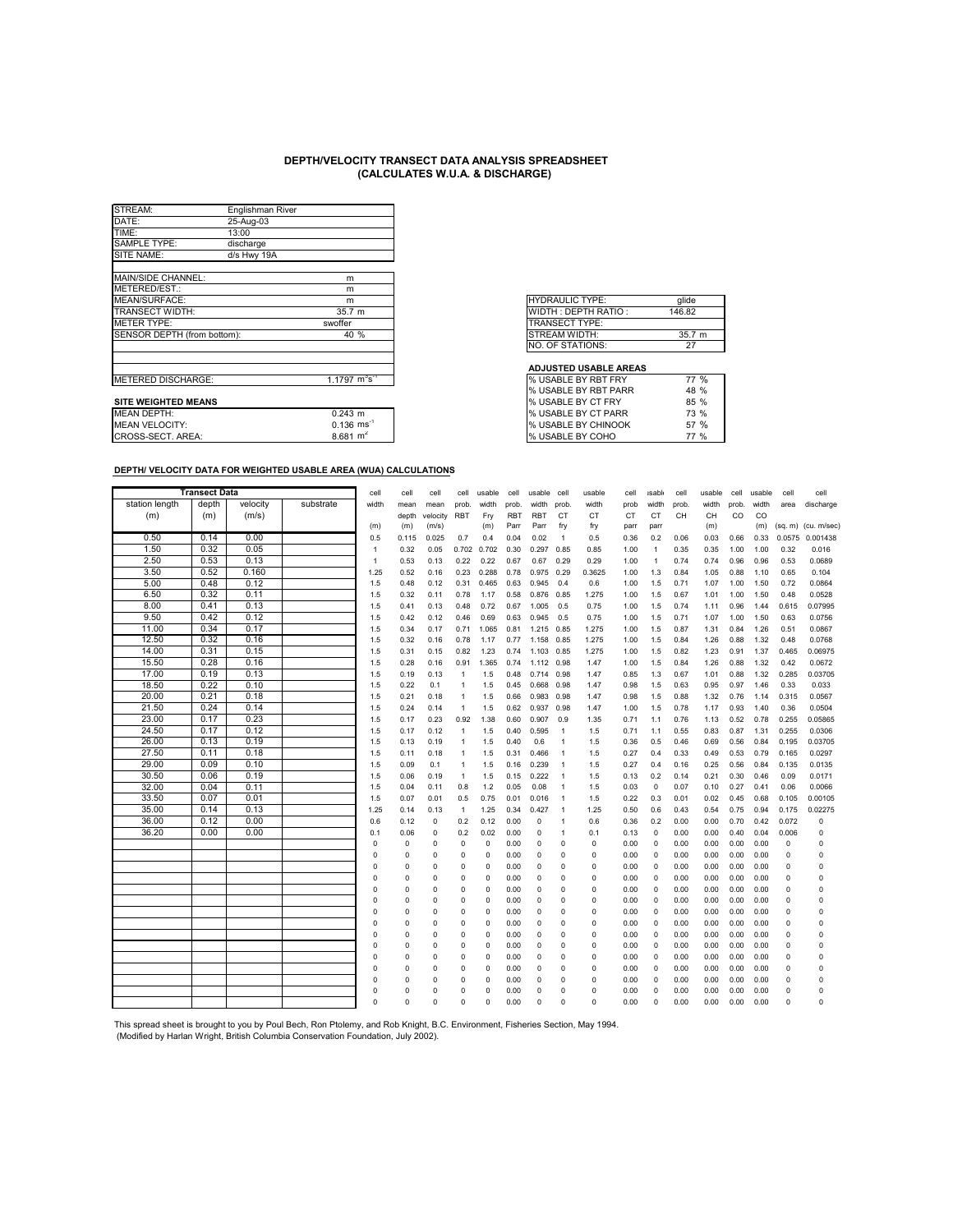| STREAM:                     | Englishman River                        |      |
|-----------------------------|-----------------------------------------|------|
| DATE:                       | 25-Aug-03                               |      |
| TIME:                       | 14:30                                   |      |
| SAMPLE TYPE:                | discharge                               |      |
| SITE NAME:                  | d/s South Englishman                    |      |
| MAIN/SIDE CHANNEL:          | m                                       |      |
| METERED/EST.:               | m                                       |      |
| MEAN/SURFACE:               | m                                       |      |
| TRANSECT WIDTH:             | 21.8 m                                  |      |
| <b>METER TYPE:</b>          | swoffer                                 |      |
| SENSOR DEPTH (from bottom): |                                         | 40 % |
|                             |                                         |      |
|                             |                                         |      |
| <b>METERED DISCHARGE:</b>   | 1.1022 $\mathrm{m}^{3} \mathrm{s}^{-1}$ |      |
|                             |                                         |      |
| <b>SITE WEIGHTED MEANS</b>  |                                         |      |
| <b>MEAN DEPTH:</b>          | $0.316$ m                               |      |
| <b>MEAN VELOCITY:</b>       | $0.160$ ms <sup>-1</sup>                |      |
| CROSS-SECT. AREA:           | 6.883 $m^2$                             |      |

| glide  |
|--------|
| 69.05  |
| full   |
| 21.8 m |
| 26     |
|        |

#### **ADJUSTED USABLE AREAS**

| I% USABLE BY RBT FRY       | $\%$<br>51 |
|----------------------------|------------|
| % USABLE BY RBT PARR       | 56 %       |
| <b>% USABLE BY CT FRY</b>  | 71 %       |
| <b>% USABLE BY CT PARR</b> | 82%        |
| <b>% USABLE BY CHINOOK</b> | 60%        |
| % USABLE BY COHO           | 74 %       |

### **DEPTH/ VELOCITY DATA FOR WEIGHTED USABLE AREA (WUA) CALCULATIONS**

|                | <b>Transect Data</b> |          |           | cell           | cell     | cell        | cell           | usable         | cell       | usable         | cell           | usable       | cell | <b>isable</b>  | cell  | usable | cell  | usable | cell        | cell                  |
|----------------|----------------------|----------|-----------|----------------|----------|-------------|----------------|----------------|------------|----------------|----------------|--------------|------|----------------|-------|--------|-------|--------|-------------|-----------------------|
| station length | depth                | velocity | substrate | width          | mean     | mean        | prob.          | width          | prob.      | width          | prob.          | width        | prob | width          | prob. | width  | prob. | width  | area        | discharge             |
| (m)            | (m)                  | (m/s)    |           |                | depth    | velocity    | <b>RBT</b>     | Fry            | <b>RBT</b> | <b>RBT</b>     | CT             | <b>CT</b>    | CT   | CT             | CH    | CH     | CO    | CO     |             |                       |
|                |                      |          |           | (m)            | (m)      | (m/s)       |                | (m)            | Parr       | Parr           | fry            | fry          | parr | parr           |       | (m)    |       | (m)    |             | $(sq. m)$ (cu. m/sec) |
| 1.00           | 0.00                 | 0.00     |           | 0.5            | 0.035    | 0           | 0.12           | 0.1            | 0.00       | $\mathbf 0$    | 1              | 0.5          | 0.03 | $\mathbf 0$    | 0.00  | 0.00   | 0.20  | 0.10   | 0.0175      | $\Omega$              |
| 2.00           | 0.14                 | 0.00     |           | $\mathbf{1}$   | 0.14     | 0           | 0.2            | 0.2            | 0.00       | $\Omega$       | $\overline{1}$ | $\mathbf{1}$ | 0.50 | 0.5            | 0.00  | 0.00   | 0.78  | 0.78   | 0.14        | 0                     |
| 3.00           | 0.19                 | 0.02     |           | 0.85           | 0.19     | 0.02        | 0.7            | 0.595          | 0.08       | 0.066          | 0.98           | 0.833        | 0.85 | 0.7            | 0.14  | 0.12   | 0.92  | 0.78   | 0.1615      | 0.00323               |
| 3.70           | 0.21                 | 0.08     |           | 0.6            | 0.21     | 0.08        | $\overline{1}$ | 0.6            | 0.35       | 0.211          | 0.98           | 0.588        | 0.98 | 0.6            | 0.51  | 0.31   | 0.95  | 0.57   | 0.126       | 0.01008               |
| 4.20           | 0.15                 | 0.14     |           | 0.65           | 0.15     | 0.14        | $\overline{1}$ | 0.65           | 0.39       | 0.254          | $\overline{1}$ | 0.65         | 0.50 | 0.3            | 0.49  | 0.32   | 0.76  | 0.49   | 0.0975      | 0.01365               |
| 5.00           | 0.33                 | 0.21     |           | 0.9            | 0.33     | 0.21        | 0.728          | 0.655          | 0.91       | 0.82           | 0.765          | 0.6885       | 1.00 | 0.9            | 0.95  | 0.86   | 0.68  | 0.61   | 0.297       | 0.06237               |
| 6.00           | 0.40                 | 0.25     |           | 1              | 0.4      | 0.25        | 0.447          | 0.447          | 1.00       | $\overline{1}$ | 0.495          | 0.495        | 1.00 | $\overline{1}$ | 0.99  | 0.99   | 0.52  | 0.52   | 0.4         | 0.1                   |
| 7.00           | 0.55                 | 0.18     |           | $\mathbf{1}$   | 0.55     | 0.18        | 0.18           | 0.18           | 0.84       | 0.84           | 0.29           | 0.29         | 1.00 | $\mathbf{1}$   | 0.89  | 0.89   | 0.80  | 0.80   | 0.55        | 0.099                 |
| 8.00           | 0.47                 | 0.24     |           | $\overline{1}$ | 0.47     | 0.24        | 0.303          | 0.303          | 0.98       | 0.98           | 0.36           | 0.36         | 1.00 | $\overline{1}$ | 0.98  | 0.98   | 0.56  | 0.56   | 0.47        | 0.1128                |
| 9.00           | 0.35                 | 0.23     |           | $\mathbf{1}$   | 0.35     | 0.23        | 0.626          | 0.626          | 0.96       | 0.96           | 0.765          | 0.765        | 1.00 | $\overline{1}$ | 0.97  | 0.97   | 0.60  | 0.60   | 0.35        | 0.0805                |
| 10.00          | 0.48                 | 0.14     |           | 0.75           | 0.48     | 0.14        | 0.31           | 0.233          | 0.71       | 0.533          | 0.4            | 0.3          | 1.00 | 0.8            | 0.78  | 0.59   | 0.94  | 0.71   | 0.36        | 0.0504                |
| 10.50          | 0.49                 | 0.28     |           | 0.5            | 0.49     | 0.28        | 0.218          | 0.109          | 1.00       | 0.5            | 0.22           | 0.11         | 1.00 | 0.5            | 1.00  | 0.50   | 0.40  | 0.20   | 0.245       | 0.0686                |
| 11.00          | 0.43                 | 0.21     |           | 0.75           | 0.43     | 0.21        | 0.417          | 0.313          | 0.92       | 0.69           | 0.45           | 0.3375       | 1.00 | 0.8            | 0.95  | 0.71   | 0.68  | 0.51   | 0.3225      | 0.067725              |
| 12.00          | 0.44                 | 0.08     |           | 0.75           | 0.44     | 0.08        | 0.4            | 0.3            | 0.45       | 0.338          | 0.5            | 0.375        | 1.00 | 0.8            | 0.52  | 0.39   | 1.00  | 0.75   | 0.33        | 0.0264                |
| 12.50          | 0.41                 | 0.15     |           | 0.5            | 0.41     | 0.15        | 0.48           | 0.24           | 0.75       | 0.375          | 0.5            | 0.25         | 1.00 | 0.5            | 0.82  | 0.41   | 0.91  | 0.46   | 0.205       | 0.03075               |
| 13.00          | 0.46                 | 0.16     |           | 0.75           | 0.46     | 0.16        | 0.36           | 0.27           | 0.78       | 0.585          | 0.4            | 0.3          | 1.00 | 0.8            | 0.84  | 0.63   | 0.88  | 0.66   | 0.345       | 0.0552                |
| 14.00          | 0.44                 | 0.12     |           | $\mathbf{1}$   | 0.44     | 0.12        | 0.4            | 0.4            | 0.63       | 0.63           | 0.5            | 0.5          | 1.00 | $\overline{1}$ | 0.71  | 0.71   | 1.00  | 1.00   | 0.44        | 0.0528                |
| 15.00          | 0.45                 | 0.22     |           | $\mathbf{1}$   | 0.45     | 0.22        | 0.357          | 0.357          | 0.94       | 0.94           | 0.45           | 0.45         | 1.00 | $\overline{1}$ | 0.96  | 0.96   | 0.64  | 0.64   | 0.45        | 0.099                 |
| 16.00          | 0.40                 | 0.18     |           | $\mathbf{1}$   | 0.4      | 0.18        | 0.52           | 0.52           | 0.84       | 0.84           | 0.66           | 0.66         | 1.00 | $\overline{1}$ | 0.89  | 0.89   | 0.80  | 0.80   | 0.4         | 0.072                 |
| 17.00          | 0.32                 | 0.14     |           | 1              | 0.32     | 0.14        | 0.78           | 0.78           | 0.70       | 0.703          | 0.85           | 0.85         | 1.00 | $\overline{1}$ | 0.78  | 0.78   | 0.94  | 0.94   | 0.32        | 0.0448                |
| 18.00          | 0.25                 | 0.16     |           | $\mathbf{1}$   | 0.25     | 0.16        | $\mathbf{1}$   | $\overline{1}$ | 0.71       | 0.71           | 0.98           | 0.98         | 1.00 | $\overline{1}$ | 0.84  | 0.84   | 0.88  | 0.88   | 0.25        | 0.04                  |
| 19.00          | 0.31                 | 0.00     |           | $\mathbf{1}$   | 0.31     | $\mathsf 0$ | 0.164          | 0.164          | 0.00       | $\mathbf 0$    | 0.85           | 0.85         | 1.00 | $\overline{1}$ | 0.00  | 0.00   | 1.00  | 1.00   | 0.31        | $\mathbf 0$           |
| 20.00          | 0.15                 | 0.07     |           | $\mathbf{1}$   | 0.15     | 0.07        | $\mathbf{1}$   | $\overline{1}$ | 0.22       | 0.22           | $\mathbf{1}$   | $\mathbf{1}$ | 0.50 | 0.5            | 0.29  | 0.29   | 0.81  | 0.81   | 0.15        | 0.0105                |
| 21.00          | 0.08                 | 0.03     |           | $\mathbf{1}$   | 0.08     | 0.03        | 0.8            | 0.8            | 0.05       | 0.045          | 1              | $\mathbf{1}$ | 0.22 | 0.2            | 0.05  | 0.05   | 0.51  | 0.51   | 0.08        | 0.0024                |
| 22.00          | 0.06                 | 0.00     |           | 0.9            | 0.06     | 0           | 0.2            | 0.18           | 0.00       | $\Omega$       | 1              | 0.9          | 0.13 | 0.1            | 0.00  | 0.00   | 0.40  | 0.36   | 0.054       | 0                     |
| 22.80          | 0.00                 | 0.00     |           | 0.4            | 0.03     | 0           | 0.12           | 0.048          | 0.00       | $\Omega$       | 1              | 0.4          | 0.03 | $\mathbf 0$    | 0.00  | 0.00   | 0.20  | 0.08   | 0.012       | 0                     |
|                |                      |          |           | 0              | $\Omega$ | $\mathbf 0$ | 0              | $\Omega$       | 0.00       | $\Omega$       | $\Omega$       | 0            | 0.00 | $\circ$        | 0.00  | 0.00   | 0.00  | 0.00   | 0           | 0                     |
|                |                      |          |           | $\Omega$       | $\Omega$ | $\mathbf 0$ | 0              | $\Omega$       | 0.00       | $\Omega$       | $\Omega$       | $\Omega$     | 0.00 | $\mathbf 0$    | 0.00  | 0.00   | 0.00  | 0.00   | $\Omega$    | $\mathbf 0$           |
|                |                      |          |           | $\Omega$       | 0        | 0           | 0              | 0              | 0.00       | $\Omega$       | $\Omega$       | 0            | 0.00 | $\circ$        | 0.00  | 0.00   | 0.00  | 0.00   | 0           | $\mathbf 0$           |
|                |                      |          |           | $\Omega$       | $\Omega$ | $\Omega$    | $\Omega$       | $\Omega$       | 0.00       | $\Omega$       | $\Omega$       | $\Omega$     | 0.00 | $\mathbf 0$    | 0.00  | 0.00   | 0.00  | 0.00   | 0           | $\mathbf 0$           |
|                |                      |          |           | $\Omega$       | $\Omega$ | 0           | 0              | $\Omega$       | 0.00       | $\Omega$       | $\Omega$       | $\Omega$     | 0.00 | $\mathbf 0$    | 0.00  | 0.00   | 0.00  | 0.00   | $\Omega$    | $\Omega$              |
|                |                      |          |           | O              | $\Omega$ | $\Omega$    | $\Omega$       | $\Omega$       | 0.00       | $\Omega$       | $\Omega$       | $\Omega$     | 0.00 | $\Omega$       | 0.00  | 0.00   | 0.00  | 0.00   | $\Omega$    | $\Omega$              |
|                |                      |          |           | $\Omega$       | $\Omega$ | $\Omega$    | $\Omega$       | $\Omega$       | 0.00       | $\Omega$       | $\Omega$       | $\Omega$     | 0.00 | $\mathbf 0$    | 0.00  | 0.00   | 0.00  | 0.00   | 0           | 0                     |
|                |                      |          |           | $\Omega$       | 0        | 0           | 0              | $\Omega$       | 0.00       | $\Omega$       | $\Omega$       | 0            | 0.00 | $\circ$        | 0.00  | 0.00   | 0.00  | 0.00   | $\mathbf 0$ | 0                     |
|                |                      |          |           | $\Omega$       | $\Omega$ | $\Omega$    | $\Omega$       | $\Omega$       | 0.00       | $\Omega$       | $\Omega$       | $\Omega$     | 0.00 | $\circ$        | 0.00  | 0.00   | 0.00  | 0.00   | $\Omega$    | $\Omega$              |
|                |                      |          |           | $\Omega$       | $\Omega$ | $\Omega$    | $\Omega$       | 0              | 0.00       | $\Omega$       | $\Omega$       | $\Omega$     | 0.00 | $\mathbf 0$    | 0.00  | 0.00   | 0.00  | 0.00   | 0           | $\Omega$              |
|                |                      |          |           | $\Omega$       | $\Omega$ | 0           | $\Omega$       | $\Omega$       | 0.00       | $\Omega$       | $\Omega$       | 0            | 0.00 | $\mathbf 0$    | 0.00  | 0.00   | 0.00  | 0.00   | $\Omega$    | 0                     |
|                |                      |          |           | $\Omega$       | $\Omega$ | 0           | $\Omega$       | $\Omega$       | 0.00       | $\mathbf 0$    | $\Omega$       | $\Omega$     | 0.00 | $\circ$        | 0.00  | 0.00   | 0.00  | 0.00   | 0           | 0                     |
|                |                      |          |           | n              | $\Omega$ | 0           | 0              | 0              | 0.00       | $\Omega$       | $\Omega$       | 0            | 0.00 | $\mathbf 0$    | 0.00  | 0.00   | 0.00  | 0.00   | $\mathbf 0$ | $\Omega$              |
|                |                      |          |           | $\Omega$       | 0        | 0           | 0              | $\Omega$       | 0.00       | $\Omega$       | $\Omega$       | 0            | 0.00 | $\mathbf 0$    | 0.00  | 0.00   | 0.00  | 0.00   | $\mathbf 0$ | $\mathbf 0$           |
|                |                      |          |           | $\Omega$       | $\Omega$ | $\Omega$    | $\Omega$       | 0              | 0.00       | $\Omega$       | $\Omega$       | $\Omega$     | 0.00 | $\Omega$       | 0.00  | 0.00   | 0.00  | 0.00   | $\Omega$    | $\Omega$              |
|                |                      |          |           | $\Omega$       | $\Omega$ | $\Omega$    | $\Omega$       | Ō              | 0.00       | $\Omega$       | $\Omega$       | $\Omega$     | 0.00 | $\Omega$       | 0.00  | 0.00   | 0.00  | 0.00   | $\Omega$    | $\Omega$              |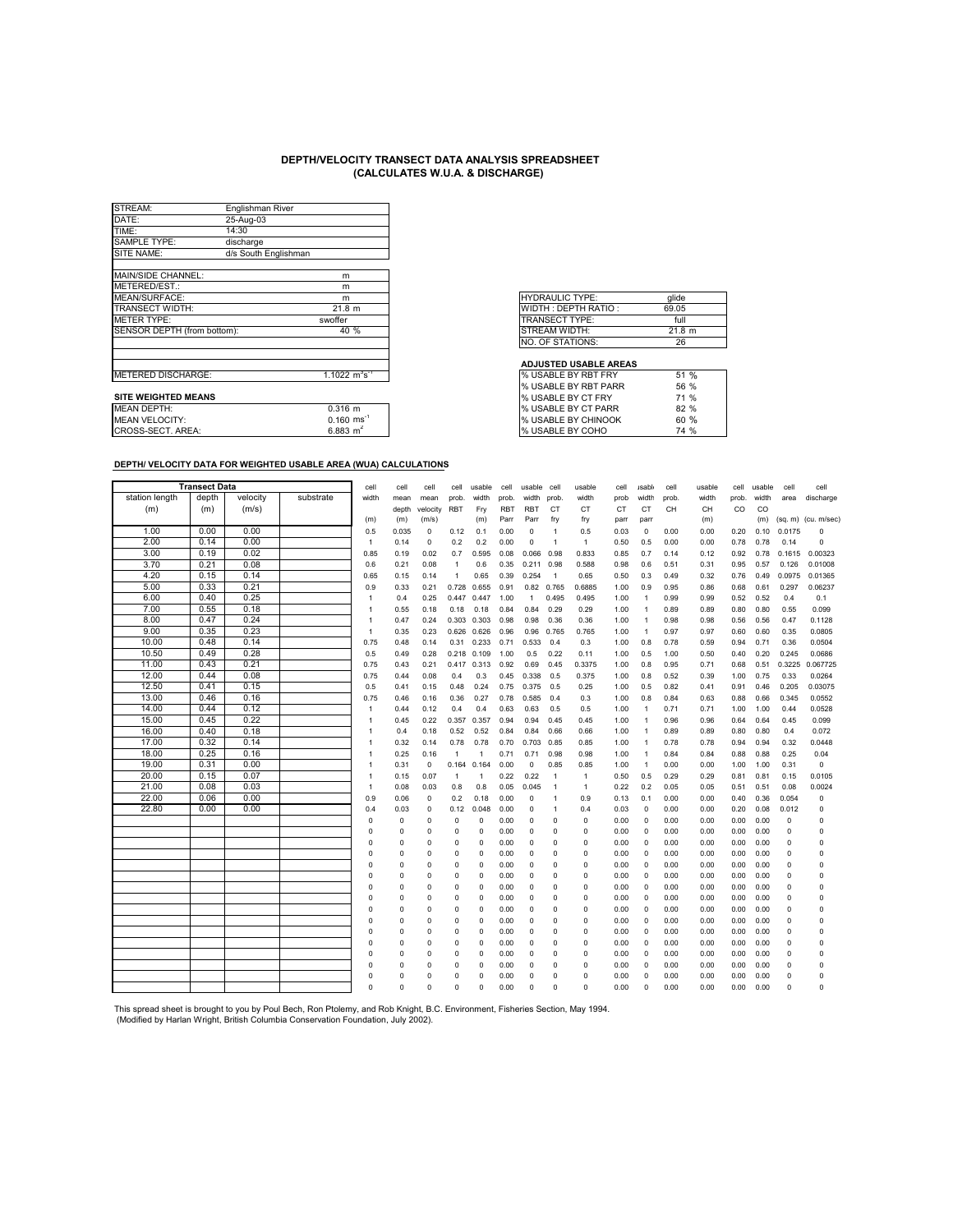| STREAM:                     | Englishman  |                                   |
|-----------------------------|-------------|-----------------------------------|
| DATE:                       | 28-Aug-03   |                                   |
| SAMPLE TYPE:                | discharge   |                                   |
| SITE NAME:                  | d/s Hwy 19A |                                   |
|                             |             |                                   |
| MAIN/SIDE CHANNEL:          |             | М                                 |
| METERED/EST.:               |             | м                                 |
| MEAN/SURFACE:               |             | м                                 |
| <b>TRANSECT WIDTH:</b>      |             | 32.0 m                            |
| METER TYPE:                 |             | Swoffer 2100                      |
| SENSOR DEPTH (from bottom): |             | 40%                               |
| <b>IMETERED DISCHARGE:</b>  |             | $1.0927 \text{ m}^3\text{s}^{-1}$ |

|   | <b>HYDRAULIC TYPE:</b> | alide       |
|---|------------------------|-------------|
|   | WIDTH: DEPTH RATIO:    | 110.58      |
|   | <b>TRANSECT TYPE:</b>  | total       |
|   | STREAM WIDTH:          | $32.0 \; m$ |
| ন | NO. OF STATIONS:       | 25          |

#### **ADJUSTED USABLE AREAS**

|                            |                          | I 70 USADLL DI NDI FANN      | <b>JU 70</b> |
|----------------------------|--------------------------|------------------------------|--------------|
| <b>SITE WEIGHTED MEANS</b> |                          | <b>I</b> % USABLE BY CT FRY  | 79 %         |
| <b>MEAN DEPTH:</b>         | $0.289$ m                | <b>% USABLE BY CT PARR</b>   | 86 %         |
| <b>MEAN VELOCITY:</b>      | $0.118$ ms <sup>-1</sup> | <b>I</b> % USABLE BY CHINOOK | 60 %         |
| CROSS-SECT. AREA:          | $9.266 \; \text{m}^2$    | <b>I</b> % USABLE BY COHO    | 86 %         |
|                            |                          |                              |              |

| % USABLE BY RBT FRY        | 70 %   |
|----------------------------|--------|
| % USABLE BY RBT PARR       | 50%    |
| % USABLE BY CT FRY         | 79 %   |
| % USABLE BY CT PARR        | 86 %   |
| % USABLE BY CHINOOK        | 60%    |
| % USABLE BY COHO           | 86 %   |
| Generic Insect suitability | $11\%$ |
|                            |        |

|                                                                                                                                                                                    | <b>Transect Data</b> |              |           | cell       | cell       | cell               | cell       | usable     | cell       | usable     | cell       | usable     | cell       | <b>Isable</b> | cell       | usable     | cell       | usable cell |            | usable     | cell       | cell              |
|------------------------------------------------------------------------------------------------------------------------------------------------------------------------------------|----------------------|--------------|-----------|------------|------------|--------------------|------------|------------|------------|------------|------------|------------|------------|---------------|------------|------------|------------|-------------|------------|------------|------------|-------------------|
| station length                                                                                                                                                                     | depth                | velocity     | substrate | width      | mean       | mean               | prob.      | width      | prob.      | width      | prob.      | width      | prob       | width         | prob.      | width      | prob.      | width prob. |            | width      |            | area discharge    |
| (m)                                                                                                                                                                                | (m)                  | (m/s)        |           |            |            | depth velocity RBT |            | Fry        | <b>RBT</b> | <b>RBT</b> | <b>CT</b>  | СT         | <b>CT</b>  | CT            | CH         | CH         | CO.        | CO.         | Ins.       | Ins.       |            |                   |
|                                                                                                                                                                                    |                      |              |           | (m)        | (m)        | (m/s)              |            | (m)        | Parr       | Parr       | fry        | fry        | parr       | parr          |            | (m)        |            | (m)         |            | (m)        |            | (sq. m) (cu. m/se |
| 1.59                                                                                                                                                                               | 0.00                 | 0.00         |           | 0.0        | 0.1        | 0.0                | 0.2        | 0.0        | 0.0        | 0.0        | 1.0        | 0.0        | 0.3        | 0.0           | 0.0        | 0.0        | 0.6        | 0.0         | 0.0        | 0.0        | 0.0        | 0.0               |
| 1.6                                                                                                                                                                                | 0.39                 | 0.00         |           | 0.7        | 0.4        | 0.0                | 0.1        | 0.1        | 0.0        | 0.0        | 0.7        | 0.5        | 1.0        | 0.7           | 0.0        | 0.0        | 1.0        | 0.7         | 0.0        | 0.0        | 0.3        | 0.0               |
| 3.0                                                                                                                                                                                | 0.56                 | 0.08         |           | 1.5        | 0.6        | 0.1                | 0.2        | 0.2        | 0.5        | 0.7        | 0.2        | 0.3        | 1.0        | 1.5           | 0.5        | 0.8        | 1.0        | 1.5         | 0.1        | 0.1        | 0.8        | 0.1               |
| 4.5                                                                                                                                                                                | 0.44                 | 0.12         |           | 1.5        | 0.4        | 0.1                | 0.4        | 0.6        | 0.6        | 0.9        | 0.5        | 0.8        | 1.0        | 1.5           | 0.7        | 1.1        | 1.0        | 1.5         | 0.1        | 0.2        | 0.7        | 0.1               |
| 6.0                                                                                                                                                                                | 0.42                 | 0.11         |           | 1.5        | 0.4        | 0.1                | 0.5        | 0.7        | 0.6        | 0.9        | 0.5        | 0.8        | 1.0        | 1.5           | 0.7        | 1.0        | 1.0        | 1.5         | 0.1        | 0.2        | 0.6        | 0.1               |
| 7.5                                                                                                                                                                                | 0.35                 | 0.16         |           | 1.5        | 0.4        | 0.2                | 0.7        | 1.0        | 0.8        | 1.2        | 0.9        | 1.3        | 1.0        | 1.5           | 0.8        | 1.3        | 0.9        | 1.3         | 0.2        | 0.2        | 0.5        | 0.1               |
| 9.0                                                                                                                                                                                | 0.34                 | 0.12         |           | 1.5        | 0.3        | 0.1                | 0.7        | 1.1        | 0.6        | 0.9        | 0.9        | 1.3        | 1.0        | 1.5           | 0.7        | 1.1        | 1.0        | 1.5         | 0.1        | 0.2        | 0.5        | 0.1               |
| 10.5                                                                                                                                                                               | 0.38                 | 0.11         |           | 1.5        | 0.4        | 0.1                | 0.6        | 0.9        | 0.6        | 0.9        | 0.7        | 1.0        | 1.0        | 1.5           | 0.7        | 1.0        | 1.0        | 1.5         | 0.1        | 0.2        | 0.6        | 0.1               |
| 12.0                                                                                                                                                                               | 0.42                 | 0.18         |           | 1.5        | 0.4        | 0.2                | 0.5        | 0.7        | 0.8        | 1.3        | 0.5        | 0.8        | 1.0        | 1.5           | 0.9        | 1.3        | 0.8        | 1.2         | 0.2        | 0.3        | 0.6        | 0.1               |
| 13.5                                                                                                                                                                               | 0.46                 | 0.15         |           | 1.5        | 0.5        | 0.2                | 0.4        | 0.5        | 0.8        | 1.1        | 0.4        | 0.6        | 1.0        | 1.5           | 0.8        | 1.2        | 0.9        | 1.4         | 0.2        | 0.2        | 0.7        | 0.1               |
| 15.0                                                                                                                                                                               | 0.41                 | 0.10         |           | 1.5        | 0.4        | 0.1                | 0.5        | 0.7        | 0.6        | 0.8        | 0.5        | 0.8        | 1.0        | 1.5           | 0.6        | 0.9        | 1.0        | 1.5         | 0.1        | 0.2        | 0.6        | 0.1               |
| 16.5                                                                                                                                                                               | 0.33                 | 0.11         |           | 1.5        | 0.3        | 0.1                | 0.8        | 1.1        | 0.6        | 0.9        | 0.9        | 1.3        | 1.0        | 1.5           | 0.7        | 1.0        | 1.0        | 1.5         | 0.1        | 0.2        | 0.5        | 0.1               |
| 18.0                                                                                                                                                                               | 0.20                 | 0.15         |           | 1.5        | 0.2        | 0.2                | 1.0        | 1.5        | 0.6        | 0.8        | 1.0        | 1.5        | 0.9        | 1.3           | 0.8        | 1.2        | 0.9        | 1.3         | 0.2        | 0.2        | 0.3        | 0.0               |
| 19.5                                                                                                                                                                               | 0.21                 | 0.09         |           | 1.5        | 0.2        | 0.1                | 1.0        | 1.5        | 0.4        | 0.6        | 1.0        | 1.5        | 1.0        | 1.5           | 0.6        | 0.8        | 1.0        | 1.4         | 0.1        | 0.1        | 0.3        | 0.0               |
| 21.0                                                                                                                                                                               | 0.24                 | 0.15         |           | 1.5        | 0.2        | 0.2                | 1.0        | 1.5        | 0.7        | 1.0        | 1.0        | 1.5        | 1.0        | 1.5           | 0.8        | 1.2        | 0.9        | 1.4         | 0.2        | 0.2        | 0.4        | 0.1               |
| 22.5                                                                                                                                                                               | 0.20                 | 0.19         |           | 1.5        | 0.2        | 0.2                | 1.0        | 1.5        | 0.7        | 1.0        | 1.0        | 1.5        | 0.9        | 1.3           | 0.9        | 1.3        | 0.7        | 1.1         | 0.2        | 0.3        | 0.3        | 0.1               |
| 24.0                                                                                                                                                                               | 0.24                 | 0.14         |           | 1.5        | 0.2        | 0.1                | 1.0        | 1.5        | 0.6        | 0.9        | 1.0        | 1.5        | 1.0        | 1.5           | 0.8        | 1.2        | 0.9        | 1.4         | 0.1        | 0.2        | 0.4        | 0.1               |
| 25.5                                                                                                                                                                               | 0.25                 | 0.12         |           | 1.5        | 0.3        | 0.1                | 1.0        | 1.5        | 0.6        | 0.9        | 1.0        | 1.5        | 1.0        | 1.5           | 0.7        | 1.1        | 1.0        | 1.5         | 0.1        | 0.2        | 0.4        | 0.0               |
| 27.0<br>28.5                                                                                                                                                                       | 0.21                 | 0.08<br>0.09 |           | 1.5        | 0.2        | 0.1                | 1.0        | 1.5        | 0.4        | 0.5        | 1.0        | 1.5        | 1.0        | 1.5           | 0.5        | 0.8        | 1.0        | 1.4         | 0.1        | 0.1        | 0.3        | 0.0               |
| 30.0                                                                                                                                                                               | 0.16<br>0.09         | 0.01         |           | 1.5        | 0.2        | 0.1                | 1.0        | 1.5        | 0.3        | 0.4        | 1.0        | 1.5        | 0.7        | 1.1           | 0.4        | 0.6        | 0.8        | 1.3         | 0.1        | 0.1        | 0.2        | 0.0               |
|                                                                                                                                                                                    | 0.07                 |              |           | 1.5        | 0.1        | 0.0                | 0.5        | 0.8        | 0.0        | 0.0        | 1.0        | 1.5        | 0.3        | 0.4           | 0.0        | 0.0        | 0.6        | 0.8         | 0.0        | 0.0        | 0.1        | 0.0               |
| 31.5<br>32.50                                                                                                                                                                      | 0.06                 | 0.10<br>0.04 |           | 1.3        | 0.1        | 0.1                | 1.0        | 1.3        | 0.1        | 0.1        | 1.0        | 1.3        | 0.2        | 0.3           | 0.1        | 0.1        | 0.5        | 0.6         | 0.0        | 0.1        | 0.1        | 0.0               |
| 33.0                                                                                                                                                                               | 0.03                 | 0.00         |           | 0.8        | 0.1        | 0.0                | 0.9        | 0.6        | 0.0        | 0.0<br>0.0 | 1.0        | 0.8        | 0.1<br>0.0 | 0.1<br>0.0    | 0.0<br>0.0 | 0.0        | 0.4        | 0.3         | 0.0        | 0.0<br>0.0 | 0.0<br>0.0 | 0.0               |
| 33.6                                                                                                                                                                               | 0.00                 | 0.00         |           | 0.6<br>0.3 | 0.0<br>0.0 | 0.0<br>0.0         | 0.1<br>0.0 | 0.1<br>0.0 | 0.0<br>0.0 | 0.0        | 1.0<br>1.0 | 0.6<br>0.3 | 0.0        | 0.0           | 0.0        | 0.0<br>0.0 | 0.2<br>0.1 | 0.1<br>0.0  | 0.0<br>0.0 | 0.0        | 0.0        | 0.0<br>0.0        |
|                                                                                                                                                                                    |                      |              |           | 0.0        | 0.0        | 0.0                | 0.0        | 0.0        | 0.0        | 0.0        | 0.0        | 0.0        | 0.0        | 0.0           | 0.0        | 0.0        | 0.0        | 0.0         | 0.0        | 0.0        | 0.0        | 0.0               |
|                                                                                                                                                                                    |                      |              |           | 0.0        | 0.0        | 0.0                | 0.0        | 0.0        | 0.0        | 0.0        | 0.0        | 0.0        | 0.0        | 0.0           | 0.0        | 0.0        | 0.0        | 0.0         | 0.0        | 0.0        | 0.0        | 0.0               |
|                                                                                                                                                                                    |                      |              |           | 0.0        | 0.0        | 0.0                | 0.0        | 0.0        | 0.0        | 0.0        | 0.0        | 0.0        | 0.0        | 0.0           | 0.0        | 0.0        | 0.0        | 0.0         | 0.0        | 0.0        | 0.0        | 0.0               |
|                                                                                                                                                                                    |                      |              |           | 0.0        | 0.0        | 0.0                | 0.0        | 0.0        | 0.0        | 0.0        | 0.0        | 0.0        | 0.0        | 0.0           | 0.0        | 0.0        | 0.0        | 0.0         | 0.0        | 0.0        | 0.0        | 0.0               |
|                                                                                                                                                                                    |                      |              |           | 0.0        | 0.0        | 0.0                | 0.0        | 0.0        | 0.0        | 0.0        | 0.0        | 0.0        | 0.0        | 0.0           | 0.0        | 0.0        | 0.0        | 0.0         | 0.0        | 0.0        | 0.0        | 0.0               |
|                                                                                                                                                                                    |                      |              |           | 0.0        | 0.0        | 0.0                | 0.0        | 0.0        | 0.0        | 0.0        | 0.0        | 0.0        | 0.0        | 0.0           | 0.0        | 0.0        | 0.0        | 0.0         | 0.0        | 0.0        | 0.0        | 0.0               |
|                                                                                                                                                                                    |                      |              |           | 0.0        | 0.0        | 0.0                | 0.0        | 0.0        | 0.0        | 0.0        | 0.0        | 0.0        | 0.0        | 0.0           | 0.0        | 0.0        | 0.0        | 0.0         | 0.0        | 0.0        | 0.0        | 0.0               |
|                                                                                                                                                                                    |                      |              |           | 0.0        | 0.0        | 0.0                | 0.0        | 0.0        | 0.0        | 0.0        | 0.0        | 0.0        | 0.0        | 0.0           | 0.0        | 0.0        | 0.0        | 0.0         | 0.0        | 0.0        | 0.0        | 0.0               |
|                                                                                                                                                                                    |                      |              |           | 0.0        | 0.0        | 0.0                | 0.0        | 0.0        | 0.0        | 0.0        | 0.0        | 0.0        | 0.0        | 0.0           | 0.0        | 0.0        | 0.0        | 0.0         | 0.0        | 0.0        | 0.0        | 0.0               |
|                                                                                                                                                                                    |                      |              |           | 0.0        | 0.0        | 0.0                | 0.0        | 0.0        | 0.0        | 0.0        | 0.0        | 0.0        | 0.0        | 0.0           | 0.0        | 0.0        | 0.0        | 0.0         | 0.0        | 0.0        | 0.0        | 0.0               |
|                                                                                                                                                                                    |                      |              |           | 0.0        | 0.0        | 0.0                | 0.0        | 0.0        | 0.0        | 0.0        | 0.0        | 0.0        | 0.0        | 0.0           | 0.0        | 0.0        | 0.0        | 0.0         | 0.0        | 0.0        | 0.0        | 0.0               |
|                                                                                                                                                                                    |                      |              |           | 0.0        | 0.0        | 0.0                | 0.0        | 0.0        | 0.0        | 0.0        | 0.0        | 0.0        | 0.0        | 0.0           | 0.0        | 0.0        | 0.0        | 0.0         | 0.0        | 0.0        | 0.0        | 0.0               |
|                                                                                                                                                                                    |                      |              |           | 0.0        | 0.0        | 0.0                | 0.0        | 0.0        | 0.0        | 0.0        | 0.0        | 0.0        | 0.0        | 0.0           | 0.0        | 0.0        | 0.0        | 0.0         | 0.0        | 0.0        | 0.0        | 0.0               |
|                                                                                                                                                                                    |                      |              |           | 0.0        | 0.0        | 0.0                | 0.0        | 0.0        | 0.0        | 0.0        | 0.0        | 0.0        | 0.0        | 0.0           | 0.0        | 0.0        | 0.0        | 0.0         | 0.0        | 0.0        | 0.0        | 0.0               |
|                                                                                                                                                                                    |                      |              |           | 0.0        | 0.0        | 0.0                | 0.0        | 0.0        | 0.0        | 0.0        | 0.0        | 0.0        | 0.0        | 0.0           | 0.0        | 0.0        | 0.0        | 0.0         | 0.0        | 0.0        | 0.0        | 0.0               |
|                                                                                                                                                                                    |                      |              |           | 0.0        | 0.0        | 0.0                | 0.0        | 0.0        | 0.0        | 0.0        | 0.0        | 0.0        | 0.0        | 0.0           | 0.0        | 0.0        | 0.0        | 0.0         | 0.0        | 0.0        | 0.0        | 0.0               |
|                                                                                                                                                                                    |                      |              |           | 0.0        | 0.0        | 0.0                | 0.0        | 0.0        | 0.0        | 0.0        | 0.0        | 0.0        | 0.0        | 0.0           | 0.0        | 0.0        | 0.0        | 0.0         | 0.0        | 0.0        | 0.0        | 0.0               |
|                                                                                                                                                                                    |                      |              |           | 0.0        | 0.0        | 0.0                | 0.0        | 0.0        | 0.0        | 0.0        | 0.0        | 0.0        | 0.0        | 0.0           | 0.0        | 0.0        | 0.0        | 0.0         | 0.0        | 0.0        | 0.0        | 0.0               |
| This spread sheet is brought to you by Poul Bech, Ron Ptolemy, and Rob Knight, B.C. Environment, Fisheries Section, May 1994                                                       |                      |              |           |            |            |                    |            |            |            |            |            |            |            |               |            |            |            |             |            |            |            |                   |
| (Modified by Harlan Wright, British Columbia Conservation Foundation, January 2003, using Febuary 2001 WUP HSI curves and Generic Insect curves from Stalnaker and Arnette, 1976). |                      |              |           |            |            |                    |            |            |            |            |            |            |            |               |            |            |            |             |            |            |            |                   |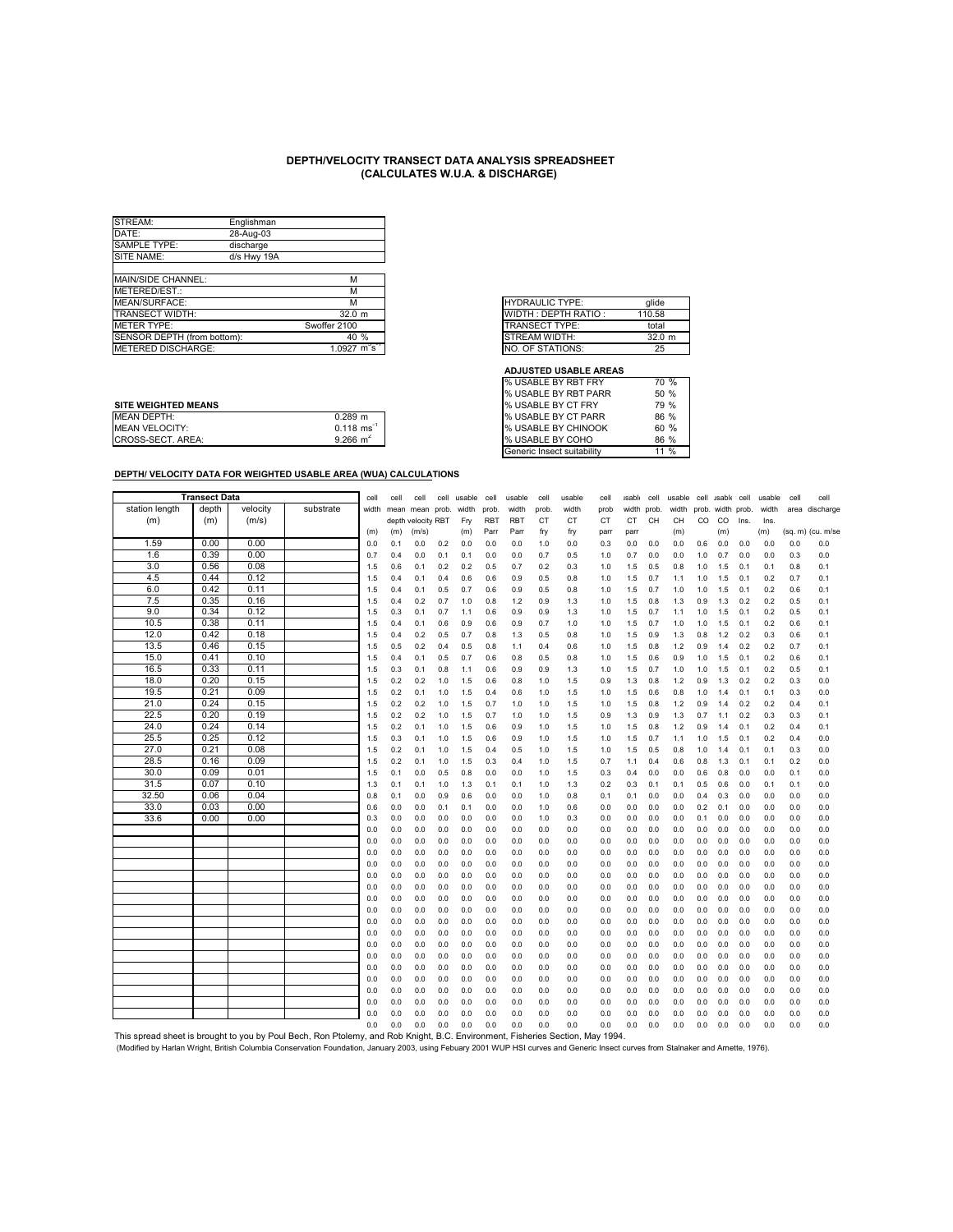| STREAM:                     | Englishman  |                                   |
|-----------------------------|-------------|-----------------------------------|
| DATE:                       | 15-Sep-03   |                                   |
| SAMPLE TYPE:                | discharge   |                                   |
| SITE NAME:                  | d/s Hwy 19A |                                   |
|                             |             |                                   |
| MAIN/SIDE CHANNEL:          |             | М                                 |
| IMETERED/EST.:              |             | М                                 |
| MEAN/SURFACE:               |             | м                                 |
| <b>TRANSECT WIDTH:</b>      |             | $36.4 \; m$                       |
| <b>IMETER TYPE:</b>         |             | Swoffer 2100                      |
| SENSOR DEPTH (from bottom): |             | 40%                               |
| <b>IMETERED DISCHARGE:</b>  |             | $1.6534 \text{ m}^3\text{s}^{-1}$ |

|    | <b>HYDRAULIC TYPE:</b> | alide       |
|----|------------------------|-------------|
|    | WIDTH: DEPTH RATIO:    | 152.62      |
|    | TRANSECT TYPE:         | total       |
|    | STREAM WIDTH:          | $36.4 \; m$ |
| ना | NO. OF STATIONS:       | 38          |

#### **ADJUSTED USABLE AREAS**

|                            |                          | I% USABLE BY RBT PARR                                                                                                                                                                                                          | <b>b</b> 3 % |
|----------------------------|--------------------------|--------------------------------------------------------------------------------------------------------------------------------------------------------------------------------------------------------------------------------|--------------|
| <b>SITE WEIGHTED MEANS</b> |                          | <b>I</b> % USABLE BY CT FRY                                                                                                                                                                                                    | 72 %         |
| <b>MEAN DEPTH:</b>         | 0.238 m                  | <b>% USABLE BY CT PARR</b>                                                                                                                                                                                                     | 82 %         |
| <b>MEAN VELOCITY:</b>      | $0.190$ ms <sup>-1</sup> | <b>% USABLE BY CHINOOK</b>                                                                                                                                                                                                     | 74 %         |
| CROSS-SECT. AREA:          | $8.681 \text{ m}^2$      | <b>% USABLE BY COHO</b>                                                                                                                                                                                                        | 64 %         |
|                            |                          | Louis and a characteristic traditional and the contracted of the contracted state of the contracted of the contracted of the contracted of the contracted of the contracted of the contracted of the contracted of the contrac | 0000         |

| % USABLE BY RBT FRY        | 78 %   |
|----------------------------|--------|
| % USABLE BY RBT PARR       | 63 %   |
| % USABLE BY CT FRY         | 72 %   |
| % USABLE BY CT PARR        | 82%    |
| % USABLE BY CHINOOK        | 74 %   |
| % USABLE BY COHO           | 64 %   |
| Generic Insect suitability | $23\%$ |
|                            |        |

|                                                                                                                                                                                    | <b>Transect Data</b> |              |           | cell       | cell       | cell               | cell       | usable     | cell       | usable     | cell       | usable     | cell       | <b>Isable</b> | cell       | usable     | cell       | usable cell       |            | usable     | cell       | cell              |
|------------------------------------------------------------------------------------------------------------------------------------------------------------------------------------|----------------------|--------------|-----------|------------|------------|--------------------|------------|------------|------------|------------|------------|------------|------------|---------------|------------|------------|------------|-------------------|------------|------------|------------|-------------------|
| station length                                                                                                                                                                     | depth                | velocity     | substrate | width      | mean       | mean               | prob.      | width      | prob.      | width      | prob.      | width      | prob       | width         | prob.      | width      |            | prob. width prob. |            | width      |            | area discharge    |
| (m)                                                                                                                                                                                | (m)                  | (m/s)        |           |            |            | depth velocity RBT |            | Fry        | <b>RBT</b> | <b>RBT</b> | CT         | СT         | <b>CT</b>  | CT            | CH         | CH         | CO.        | CO.               | Ins.       | Ins.       |            |                   |
|                                                                                                                                                                                    |                      |              |           | (m)        | (m)        | (m/s)              |            | (m)        | Parr       | Parr       | fry        | fry        | parr       | parr          |            | (m)        |            | (m)               |            | (m)        |            | (sq. m) (cu. m/se |
| 2.30                                                                                                                                                                               | 0.05                 | 0.03         |           | 0.5        | 0.0        | 0.1                | 0.8        | 0.4        | 0.0        | 0.0        | 1.0        | 0.5        | 0.1        | 0.1           | 0.0        | 0.0        | 0.3        | 0.1               | 0.0        | 0.0        | 0.0        | 0.0               |
| 3.3                                                                                                                                                                                | 0.12                 | 0.09         |           | 1.0        | 0.1        | 0.1                | 1.0        | 1.0        | 0.2        | 0.2        | 1.0        | 1.0        | 0.4        | 0.4           | 0.2        | 0.2        | 0.7        | 0.7               | 0.1        | 0.1        | 0.1        | 0.0               |
| 4.3                                                                                                                                                                                | 0.14                 | 0.16         |           | 1.0        | 0.1        | 0.2                | 1.0        | 1.0        | 0.4        | 0.4        | 1.0        | 1.0        | 0.5        | 0.5           | 0.5        | 0.5        | 0.7        | 0.7               | 0.2        | 0.2        | 0.1        | 0.0               |
| 5.3                                                                                                                                                                                | 0.18                 | 0.27         |           | 1.0        | 0.2        | 0.3                | 0.8        | 0.8        | 0.7        | 0.7        | 0.6        | 0.6        | 0.9        | 0.9           | 0.9        | 0.9        | 0.4        | 0.4               | 0.3        | 0.3        | 0.2        | 0.0               |
| 6.3                                                                                                                                                                                | 0.16                 | 0.12         |           | 1.0        | 0.2        | 0.1                | 1.0        | 1.0        | 0.4        | 0.4        | 1.0        | 1.0        | 0.7        | 0.7           | 0.5        | 0.5        | 0.8        | 0.8               | 0.1        | 0.1        | 0.2        | 0.0               |
| 7.3                                                                                                                                                                                | 0.16                 | 0.18         |           | 1.0        | 0.2        | 0.2                | 1.0        | 1.0        | 0.5        | 0.5        | 1.0        | 1.0        | 0.7        | 0.7           | 0.6        | 0.6        | 0.7        | 0.7               | 0.2        | 0.2        | 0.2        | 0.0               |
| 8.3                                                                                                                                                                                | 0.15                 | 0.18         |           | 1.0        | 0.2        | 0.2                | 1.0        | 1.0        | 0.5        | 0.5        | 1.0        | 1.0        | 0.5        | 0.5           | 0.6        | 0.6        | 0.6        | 0.6               | 0.2        | 0.2        | 0.2        | 0.0               |
| 9.3                                                                                                                                                                                | 0.17                 | 0.11         |           | 1.0        | 0.2        | 0.1                | 1.0        | 1.0        | 0.4        | 0.4        | 1.0        | 1.0        | 0.7        | 0.7           | 0.5        | 0.5        | 0.9        | 0.9               | 0.1        | 0.1        | 0.2        | 0.0               |
| 10.3                                                                                                                                                                               | 0.23                 | 0.17         |           | 1.0        | 0.2        | 0.2                | 1.0        | 1.0        | 0.7        | 0.7        | 1.0        | 1.0        | 1.0        | 1.0           | 0.9        | 0.9        | 0.8        | 0.8               | 0.2        | 0.2        | 0.2        | 0.0               |
| 11.3                                                                                                                                                                               | 0.26                 | 0.28         |           | 1.0        | 0.3        | 0.3                | 0.7        | 0.7        | 0.9        | 0.9        | 0.5        | 0.5        | 1.0        | 1.0           | 1.0        | 1.0        | 0.4        | 0.4               | 0.4        | 0.4        | 0.3        | 0.1               |
| 12.3                                                                                                                                                                               | 0.21                 | 0.27         |           | 1.0        | 0.2        | 0.3                | 0.8        | 0.8        | 0.8        | 0.8        | 0.5        | 0.5        | 1.0        | 1.0           | 1.0        | 1.0        | 0.4        | 0.4               | 0.3        | 0.3        | 0.2        | 0.1               |
| 13.3                                                                                                                                                                               | 0.19                 | 0.27         |           | 1.0        | 0.2        | 0.3                | 0.8        | 0.8        | 0.7        | 0.7        | 0.5        | 0.5        | 0.9        | 0.9           | 0.9        | 0.9        | 0.4        | 0.4               | 0.3        | 0.3        | 0.2        | 0.1               |
| 14.3                                                                                                                                                                               | 0.17                 | 0.29         |           | 1.0        | 0.2        | 0.3                | 0.7        | 0.7        | 0.6        | 0.6        | 0.4        | 0.4        | 0.7        | 0.7           | 0.8        | 0.8        | 0.3        | 0.3               | 0.4        | 0.4        | 0.2        | 0.0               |
| 15.3                                                                                                                                                                               | 0.18                 | 0.42         |           | 1.0        | 0.2        | 0.4                | 0.3        | 0.3        | 0.7        | 0.7        | 0.0        | 0.0        | 0.6        | 0.6           | 0.8        | 0.8        | 0.0        | 0.0               | 0.6        | 0.6        | 0.2        | 0.1               |
| 16.3                                                                                                                                                                               | 0.17                 | 0.28         |           | 1.0        | 0.2        | 0.3                | 0.8        | 0.8        | 0.6        | 0.6        | 0.6        | 0.6        | 0.7        | 0.7           | 0.8        | 0.8        | 0.3        | 0.3               | 0.4        | 0.4        | 0.2        | 0.0               |
| 17.3                                                                                                                                                                               | 0.21                 | 0.26         |           | 1.0        | 0.2        | 0.3                | 0.8        | 0.8        | 0.8        | 0.8        | 0.7        | 0.7        | 1.0        | 1.0           | 1.0        | 1.0        | 0.5        | 0.5               | 0.3        | 0.3        | 0.2        | 0.1               |
| 18.3                                                                                                                                                                               | 0.25                 | 0.29         |           | 1.0        | 0.3        | 0.3                | 0.7        | 0.7        | 0.9        | 0.9        | 0.3        | 0.3        | 1.0        | 1.0           | 1.0        | 1.0        | 0.4        | 0.4               | 0.4        | 0.4        | 0.3        | 0.1               |
| 19.3                                                                                                                                                                               | 0.17                 | 0.19         |           | 1.0        | 0.2        | 0.2                | 1.0        | 1.0        | 0.5        | 0.5        | 1.0        | 1.0        | 0.7        | 0.7           | 0.7        | 0.7        | 0.7        | 0.7               | 0.2        | 0.2        | 0.2        | 0.0               |
| 20.3                                                                                                                                                                               | 0.14                 | 0.11         |           | 1.0        | 0.1        | 0.1                | 1.0        | 1.0        | 0.3        | 0.3        | 1.0        | 1.0        | 0.5        | 0.5           | 0.4        | 0.4        | 0.8        | 0.8               | 0.1        | 0.1        | 0.1        | 0.0               |
| 21.3                                                                                                                                                                               | 0.15                 | 0.11         |           | 1.0        | 0.2        | 0.1                | 1.0        | 1.0        | 0.3        | 0.3        | 1.0        | 1.0        | 0.5        | 0.5           | 0.4        | 0.4        | 0.8        | 0.8               | 0.1        | 0.1        | 0.2        | 0.0               |
| 22.3                                                                                                                                                                               | 0.14                 | 0.17         |           | 1.0        | 0.1        | 0.2                | 1.0        | 1.0        | 0.4        | 0.4        | 1.0        | 1.0        | 0.5        | 0.5           | 0.5        | 0.5        | 0.7        | 0.7               | 0.2        | 0.2        | 0.1        | 0.0               |
| 23.3                                                                                                                                                                               | 0.17<br>0.21         | 0.29         |           | 1.0        | 0.2        | 0.3                | 0.7        | 0.7        | 0.6        | 0.6        | 0.4        | 0.4        | 0.7        | 0.7           | 0.8        | 0.8        | 0.3        | 0.3               | 0.4        | 0.4        | 0.2        | 0.0               |
| 24.3<br>25.3                                                                                                                                                                       | 0.27                 | 0.29<br>0.31 |           | 1.0        | 0.2        | 0.3                | 0.7        | 0.7        | 0.8        | 0.8        | 0.3        | 0.3        | 1.0        | 1.0           | 1.0        | 1.0        | 0.3        | 0.3               | 0.4        | 0.4        | 0.2        | 0.1               |
| 26.3                                                                                                                                                                               | 0.38                 | 0.22         |           | 1.0<br>1.0 | 0.3<br>0.4 | 0.3<br>0.2         | 0.6<br>0.5 | 0.6<br>0.5 | 0.9<br>0.9 | 0.9<br>0.9 | 0.2<br>0.6 | 0.2<br>0.6 | 1.0<br>1.0 | 1.0<br>1.0    | 1.0<br>1.0 | 1.0<br>1.0 | 0.3<br>0.6 | 0.3<br>0.6        | 0.4<br>0.2 | 0.4<br>0.2 | 0.3<br>0.4 | 0.1<br>0.1        |
| 27.3                                                                                                                                                                               | 0.28                 | 0.17         |           | 1.0        | 0.3        | 0.2                | 0.9        | 0.9        | 0.8        | 0.8        | 1.0        | 1.0        | 1.0        | 1.0           | 0.9        | 0.9        | 0.8        | 0.8               | 0.2        | 0.2        | 0.3        | 0.0               |
| 28.3                                                                                                                                                                               | 0.23                 | 0.17         |           | 1.0        | 0.2        | 0.2                | 1.0        | 1.0        | 0.7        | 0.7        | 1.0        | 1.0        | 1.0        | 1.0           | 0.9        | 0.9        | 0.8        | 0.8               | 0.2        | 0.2        | 0.2        | 0.0               |
| 29.3                                                                                                                                                                               | 0.25                 | 0.18         |           | 1.0        | 0.3        | 0.2                | 1.0        | 1.0        | 0.8        | 0.8        | 1.0        | 1.0        | 1.0        | 1.0           | 0.9        | 0.9        | 0.8        | 0.8               | 0.2        | 0.2        | 0.3        | 0.0               |
| 30.3                                                                                                                                                                               | 0.24                 | 0.19         |           | 1.0        | 0.2        | 0.2                | 1.0        | 1.0        | 0.8        | 0.8        | 1.0        | 1.0        | 1.0        | 1.0           | 0.9        | 0.9        | 0.8        | 0.8               | 0.2        | 0.2        | 0.2        | 0.0               |
| 31.3                                                                                                                                                                               | 0.26                 | 0.2          |           | 1.0        | 0.3        | 0.2                | 1.0        | 1.0        | 0.8        | 0.8        | 1.0        | 1.0        | 1.0        | 1.0           | 0.9        | 0.9        | 0.7        | 0.7               | 0.2        | 0.2        | 0.3        | 0.1               |
| 32.3                                                                                                                                                                               | 0.42                 | 0.18         |           | 1.0        | 0.4        | 0.2                | 0.5        | 0.5        | 0.8        | 0.8        | 0.5        | 0.5        | 1.0        | 1.0           | 0.9        | 0.9        | 0.8        | 0.8               | 0.2        | 0.2        | 0.4        | 0.1               |
| 33.3                                                                                                                                                                               | 0.32                 | 0.17         |           | 1.0        | 0.3        | 0.2                | 0.8        | 0.8        | 0.8        | 0.8        | 0.9        | 0.9        | 1.0        | 1.0           | 0.9        | 0.9        | 0.8        | 0.8               | 0.2        | 0.2        | 0.3        | 0.1               |
| 34.3                                                                                                                                                                               | 0.33                 | 0.15         |           | 1.0        | 0.3        | 0.2                | 0.8        | 0.8        | 0.7        | 0.7        | 0.9        | 0.9        | 1.0        | 1.0           | 0.8        | 0.8        | 0.9        | 0.9               | 0.2        | 0.2        | 0.3        | 0.0               |
| 35.3                                                                                                                                                                               | 0.41                 | 0.16         |           | 1.0        | 0.4        | 0.2                | 0.5        | 0.5        | 0.8        | 0.8        | 0.5        | 0.5        | 1.0        | 1.0           | 0.8        | 0.8        | 0.9        | 0.9               | 0.2        | 0.2        | 0.4        | 0.1               |
| 36.3                                                                                                                                                                               | 0.5                  | 0.12         |           | 1.0        | 0.5        | 0.1                | 0.3        | 0.3        | 0.6        | 0.6        | 0.4        | 0.4        | 1.0        | 1.0           | 0.7        | 0.7        | 1.0        | 1.0               | 0.1        | 0.1        | 0.5        | 0.1               |
| 37.3                                                                                                                                                                               | 0.44                 | 0.13         |           | 1.0        | 0.4        | 0.1                | 0.4        | 0.4        | 0.7        | 0.7        | 0.5        | 0.5        | 1.0        | 1.0           | 0.7        | 0.7        | 1.0        | 1.0               | 0.1        | 0.1        | 0.4        | 0.1               |
| 38.3                                                                                                                                                                               | 0.5                  | 0            |           | 0.7        | 0.5        | 0.0                | 0.1        | 0.0        | 0.0        | 0.0        | 0.4        | 0.3        | 1.0        | 0.7           | 0.0        | 0.0        | 1.0        | 0.7               | 0.0        | 0.0        | 0.4        | 0.0               |
| 38.7                                                                                                                                                                               | 0                    | 0            |           | 0.2        | 0.3        | 0.0                | 0.2        | 0.0        | 0.0        | 0.0        | 1.0        | 0.2        | 1.0        | 0.2           | 0.0        | 0.0        | 1.0        | 0.2               | 0.0        | 0.0        | 0.1        | 0.0               |
|                                                                                                                                                                                    |                      |              |           | 0.0        | 0.0        | 0.0                | 0.0        | 0.0        | 0.0        | 0.0        | 0.0        | 0.0        | 0.0        | 0.0           | 0.0        | 0.0        | 0.0        | 0.0               | 0.0        | 0.0        | 0.0        | 0.0               |
|                                                                                                                                                                                    |                      |              |           | 0.0        | 0.0        | 0.0                | 0.0        | 0.0        | 0.0        | 0.0        | 0.0        | 0.0        | 0.0        | 0.0           | 0.0        | 0.0        | 0.0        | 0.0               | 0.0        | 0.0        | 0.0        | 0.0               |
|                                                                                                                                                                                    |                      |              |           | 0.0        | 0.0        | 0.0                | 0.0        | 0.0        | 0.0        | 0.0        | 0.0        | 0.0        | 0.0        | 0.0           | 0.0        | 0.0        | 0.0        | 0.0               | 0.0        | 0.0        | 0.0        | 0.0               |
|                                                                                                                                                                                    |                      |              |           | 0.0        | 0.0        | 0.0                | 0.0        | 0.0        | 0.0        | 0.0        | 0.0        | 0.0        | 0.0        | 0.0           | 0.0        | 0.0        | 0.0        | 0.0               | 0.0        | 0.0        | 0.0        | 0.0               |
|                                                                                                                                                                                    |                      |              |           | 0.0        | 0.0        | 0.0                | 0.0        | 0.0        | 0.0        | 0.0        | 0.0        | 0.0        | 0.0        | 0.0           | 0.0        | 0.0        | 0.0        | 0.0               | 0.0        | 0.0        | 0.0        | 0.0               |
| This spread sheet is brought to you by Poul Bech, Ron Ptolemy, and Rob Knight, B.C. Environment, Fisheries Section, May 1994                                                       |                      |              |           |            |            |                    |            |            |            |            |            |            |            |               |            |            |            |                   |            |            |            |                   |
| (Modified by Harlan Wright, British Columbia Conservation Foundation, January 2003, using Febuary 2001 WUP HSI curves and Generic Insect curves from Stalnaker and Arnette, 1976). |                      |              |           |            |            |                    |            |            |            |            |            |            |            |               |            |            |            |                   |            |            |            |                   |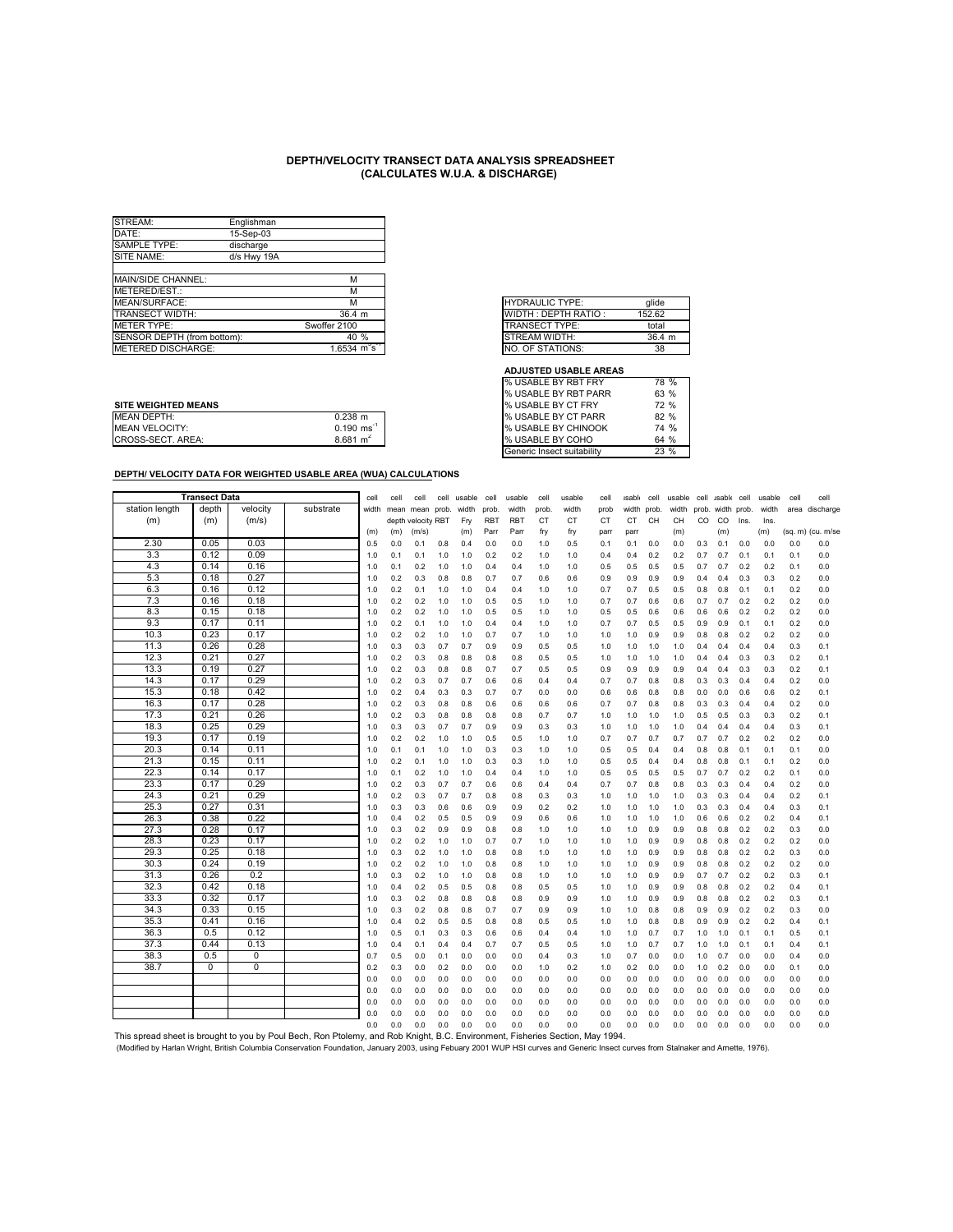| STREAM:                     | Englishman           |                    |
|-----------------------------|----------------------|--------------------|
| DATE:                       | 15-Sep-03            |                    |
| <b>SAMPLE TYPE:</b>         | discharge            |                    |
| SITE NAME:                  | d/s South Englishman |                    |
|                             |                      |                    |
| MAIN/SIDE CHANNEL:          |                      | М                  |
| IMETERED/EST.:              |                      | М                  |
| MEAN/SURFACE:               |                      | м                  |
| <b>TRANSECT WIDTH:</b>      |                      | 21.8 m             |
| <b>IMETER TYPE:</b>         |                      | Swoffer 2100       |
| SENSOR DEPTH (from bottom): |                      | 40%                |
| <b>IMETERED DISCHARGE:</b>  |                      | 1.5683 $m^3s^{-1}$ |

|   | <b>HYDRAULIC TYPE:</b> | alide  |
|---|------------------------|--------|
|   | WIDTH: DEPTH RATIO:    | 63.24  |
|   | <b>TRANSECT TYPE:</b>  | total  |
|   | STREAM WIDTH:          | 21.8 m |
| ন | NO. OF STATIONS:       |        |

#### **ADJUSTED USABLE AREAS**

|                            |                          |                              | .    |
|----------------------------|--------------------------|------------------------------|------|
| <b>SITE WEIGHTED MEANS</b> |                          | <b>I</b> % USABLE BY CT FRY  | 60 % |
| <b>MEAN DEPTH:</b>         | $0.345$ m                | <b>% USABLE BY CT PARR</b>   | 86 % |
| <b>MEAN VELOCITY:</b>      | $0.209$ ms <sup>-7</sup> | <b>I</b> % USABLE BY CHINOOK | 70 % |
| CROSS-SECT. AREA:          | $7.515 \text{ m}^2$      | <b>I</b> % USABLE BY COHO    | 64 % |
|                            |                          |                              |      |

| % USABLE BY RBT FRY        | 48 %   |
|----------------------------|--------|
| % USABLE BY RBT PARR       | 67 %   |
| % USABLE BY CT FRY         | 60%    |
| % USABLE BY CT PARR        | 86 %   |
| % USABLE BY CHINOOK        | 70 %   |
| % USABLE BY COHO           | 64 %   |
| Generic Insect suitabilitv | $20\%$ |
|                            |        |

|                                                                                                                                                                                   | <b>Transect Data</b> |              |           | cell       | cell       | cell               | cell       | usable     | cell       | usable     | cell       | usable     | cell       | <b>isable</b> | cell       | usable     | cell       | <b>usable</b> | cell       | usable     | cell       | cell              |
|-----------------------------------------------------------------------------------------------------------------------------------------------------------------------------------|----------------------|--------------|-----------|------------|------------|--------------------|------------|------------|------------|------------|------------|------------|------------|---------------|------------|------------|------------|---------------|------------|------------|------------|-------------------|
| station length                                                                                                                                                                    | depth                | velocity     | substrate | width      | mean       | mean               | prob.      | width      | prob.      | width      | prob.      | width      | prob       | width         | prob.      | width      | prob.      | width prob.   |            | width      |            | area discharge    |
| (m)                                                                                                                                                                               | (m)                  | (m/s)        |           |            |            | depth velocity RBT |            | Fry        | <b>RBT</b> | <b>RBT</b> | <b>CT</b>  | <b>CT</b>  | CT         | CT            | CH         | CH         | CO         | CO            | Ins.       | Ins.       |            |                   |
|                                                                                                                                                                                   |                      |              |           | (m)        | (m)        | (m/s)              |            | (m)        | Parr       | Parr       | fry        | fry        | parr       | parr          |            | (m)        |            | (m)           |            | (m)        |            | (sq. m) (cu. m/se |
| 1.70                                                                                                                                                                              | 0.07                 | 0.00         |           | 0.4        | 0.1        | 0.0                | 0.2        | 0.1        | 0.0        | 0.0        | 1.0        | 0.4        | 0.1        | 0.1           | 0.0        | 0.0        | 0.3        | 0.1           | 0.0        | 0.0        | 0.0        | 0.0               |
| 2.5                                                                                                                                                                               | 0.13                 | 0.00         |           | 0.9        | 0.1        | 0.0                | 0.2        | 0.2        | 0.0        | 0.0        | 1.0        | 0.9        | 0.4        | 0.3           | 0.0        | 0.0        | 0.7        | 0.7           | 0.0        | 0.0        | 0.1        | 0.0               |
| 3.5                                                                                                                                                                               | 0.23                 | 0.03         |           | 1.0        | 0.2        | 0.0                | 0.8        | 0.8        | 0.2        | 0.2        | 1.0        | 1.0        | 1.0        | 1.0           | 0.2        | 0.2        | 1.0        | 1.0           | 0.0        | 0.0        | 0.2        | 0.0               |
| 4.5                                                                                                                                                                               | 0.23                 | 0.05         |           | 1.0        | 0.2        | 0.1                | 0.9        | 0.9        | 0.3        | 0.3        | 1.0        | 1.0        | 1.0        | 1.0           | 0.4        | 0.4        | 1.0        | 1.0           | 0.1        | 0.1        | 0.2        | 0.0               |
| 5.5                                                                                                                                                                               | 0.35                 | 0.27         |           | 1.0        | 0.4        | 0.3                | 0.5        | 0.5        | 1.0        | 1.0        | 0.5        | 0.5        | 1.0        | 1.0           | 1.0        | 1.0        | 0.4        | 0.4           | 0.3        | 0.3        | 0.4        | 0.1               |
| 6.5                                                                                                                                                                               | 0.52                 | 0.30         |           | 1.0        | 0.5        | 0.3                | 0.2        | 0.2        | 1.0        | 1.0        | 0.1        | 0.1        | 1.0        | 1.0           | 1.0        | 1.0        | 0.3        | 0.3           | 0.4        | 0.4        | 0.5        | 0.2               |
| 7.5                                                                                                                                                                               | 0.54                 | 0.27         |           | 1.0        | 0.5        | 0.3                | 0.2        | 0.2        | 1.0        | 1.0        | 0.2        | 0.2        | 1.0        | 1.0           | 1.0        | 1.0        | 0.4        | 0.4           | 0.3        | 0.3        | 0.5        | 0.1               |
| 8.5                                                                                                                                                                               | 0.46                 | 0.29         |           | 1.0        | 0.5        | 0.3                | 0.3        | 0.3        | 1.0        | 1.0        | 0.1        | 0.1        | 1.0        | 1.0           | 1.0        | 1.0        | 0.4        | 0.4           | 0.4        | 0.4        | 0.5        | 0.1               |
| 9.5                                                                                                                                                                               | 0.46                 | 0.19         |           | 1.0        | 0.5        | 0.2                | 0.4        | 0.4        | 0.9        | 0.9        | 0.4        | 0.4        | 1.0        | 1.0           | 0.9        | 0.9        | 0.8        | 0.8           | 0.2        | 0.2        | 0.5        | 0.1               |
| 10.5                                                                                                                                                                              | 0.47                 | 0.25         |           | 1.0        | 0.5        | 0.3                | 0.3        | 0.3        | 1.0        | 1.0        | 0.3        | 0.3        | 1.0        | 1.0           | 1.0        | 1.0        | 0.5        | 0.5           | 0.3        | 0.3        | 0.5        | 0.1               |
| 11.5                                                                                                                                                                              | 0.46                 | 0.29         |           | 1.0        | 0.5        | 0.3                | 0.3        | 0.3        | 1.0        | 1.0        | 0.1        | 0.1        | 1.0        | 1.0           | 1.0        | 1.0        | 0.4        | 0.4           | 0.4        | 0.4        | 0.5        | 0.1               |
| 12.5                                                                                                                                                                              | 0.50                 | 0.20         |           | 1.0        | 0.5        | 0.2                | 0.3        | 0.3        | 0.9        | 0.9        | 0.4        | 0.4        | 1.0        | 1.0           | 0.9        | 0.9        | 0.7        | 0.7           | 0.2        | 0.2        | 0.5        | 0.1               |
| 13.5                                                                                                                                                                              | 0.43                 | 0.19         |           | 1.0        | 0.4        | 0.2                | 0.4        | 0.4        | 0.9        | 0.9        | 0.5        | 0.5        | 1.0        | 1.0           | 0.9        | 0.9        | 0.8        | 0.8           | 0.2        | 0.2        | 0.4        | 0.1               |
| 14.5                                                                                                                                                                              | 0.45                 | 0.25         |           | 1.0        | 0.5        | 0.3                | 0.3        | 0.3        | 1.0        | 1.0        | 0.4        | 0.4        | 1.0        | 1.0           | 1.0        | 1.0        | 0.5        | 0.5           | 0.3        | 0.3        | 0.5        | 0.1               |
| 15.5<br>16.5                                                                                                                                                                      | 0.48<br>0.43         | 0.24<br>0.26 |           | 1.0<br>1.0 | 0.5<br>0.4 | 0.2<br>0.3         | 0.3<br>0.4 | 0.3<br>0.4 | 1.0<br>1.0 | 1.0<br>1.0 | 0.4<br>0.4 | 0.4<br>0.4 | 1.0<br>1.0 | 1.0<br>1.0    | 1.0<br>1.0 | 1.0        | 0.6<br>0.5 | 0.6<br>0.5    | 0.3<br>0.3 | 0.3<br>0.3 | 0.5<br>0.4 | 0.1<br>0.1        |
| 17.5                                                                                                                                                                              | 0.38                 | 0.18         |           | 1.0        | 0.4        |                    | 0.6        | 0.6        |            | 0.8        |            | 0.7        | 1.0        | 1.0           | 0.9        | 1.0        | 0.8        |               | 0.2        |            |            | 0.1               |
| 18.5                                                                                                                                                                              | 0.27                 | 0.19         |           | 1.0        | 0.3        | 0.2<br>0.2         | 0.9        | 0.9        | 0.8<br>0.8 | 0.8        | 0.7<br>1.0 | 1.0        |            | 1.0           | 0.9        | 0.9        | 0.8        | 0.8<br>0.8    | 0.2        | 0.2<br>0.2 | 0.4<br>0.3 | 0.1               |
| 19.5                                                                                                                                                                              | 0.30                 | 0.04         |           | 1.0        | 0.3        | 0.0                | 0.7        | 0.7        | 0.2        | 0.2        | 1.0        | 1.0        | 1.0<br>1.0 | 1.0           | 0.3        | 0.9<br>0.3 | 1.0        | 1.0           | 0.0        | 0.0        | 0.3        | 0.0               |
| 20.5                                                                                                                                                                              | 0.18                 | 0.12         |           | 1.0        | 0.2        | 0.1                | 1.0        | 1.0        | 0.4        | 0.4        | 1.0        | 1.0        | 0.9        | 0.9           | 0.6        | 0.6        | 0.9        | 0.9           | 0.1        | 0.1        | 0.2        | 0.0               |
| 21.5                                                                                                                                                                              | 0.13                 | 0.05         |           | 1.0        | 0.1        | 0.1                | 0.9        | 0.9        | 0.1        | 0.1        | 1.0        | 1.0        | 0.4        | 0.4           | 0.2        | 0.2        | 0.7        | 0.7           | 0.0        | 0.0        | 0.1        | 0.0               |
| 22.5                                                                                                                                                                              | 0.08                 | 0.01         |           | 1.0        | 0.1        | 0.0                | 0.5        | 0.5        | 0.0        | 0.0        | 1.0        | 1.0        | 0.2        | 0.2           | 0.0        | 0.0        | 0.5        | 0.5           | 0.0        | 0.0        | 0.1        | 0.0               |
| 23.5                                                                                                                                                                              | 0.03                 | 0.00         |           | 0.5        | 0.1        | 0.0                | 0.2        | 0.1        | 0.0        | 0.0        | 1.0        | 0.5        | 0.1        | 0.1           | 0.0        | 0.0        | 0.3        | 0.2           | 0.0        | 0.0        | 0.0        | 0.0               |
|                                                                                                                                                                                   |                      |              |           | 0.0        | 0.0        | 0.0                | 0.0        | 0.0        | 0.0        | 0.0        | 0.0        | 0.0        | 0.0        | 0.0           | 0.0        | 0.0        | 0.0        | 0.0           | 0.0        | 0.0        | 0.0        | 0.0               |
|                                                                                                                                                                                   |                      |              |           | 0.0        | 0.0        | 0.0                | 0.0        | 0.0        | 0.0        | 0.0        | 0.0        | 0.0        | 0.0        | 0.0           | 0.0        | 0.0        | 0.0        | 0.0           | 0.0        | 0.0        | 0.0        | 0.0               |
|                                                                                                                                                                                   |                      |              |           | 0.0        | 0.0        | 0.0                | 0.0        | 0.0        | 0.0        | 0.0        | 0.0        | 0.0        | 0.0        | 0.0           | 0.0        | 0.0        | 0.0        | 0.0           | 0.0        | 0.0        | 0.0        | 0.0               |
|                                                                                                                                                                                   |                      |              |           | 0.0        | 0.0        | 0.0                | 0.0        | 0.0        | 0.0        | 0.0        | 0.0        | 0.0        | 0.0        | 0.0           | 0.0        | 0.0        | 0.0        | 0.0           | 0.0        | 0.0        | 0.0        | 0.0               |
|                                                                                                                                                                                   |                      |              |           | 0.0        | 0.0        | 0.0                | 0.0        | 0.0        | 0.0        | 0.0        | 0.0        | 0.0        | 0.0        | 0.0           | 0.0        | 0.0        | 0.0        | 0.0           | 0.0        | 0.0        | 0.0        | 0.0               |
|                                                                                                                                                                                   |                      |              |           | 0.0        | 0.0        | 0.0                | 0.0        | 0.0        | 0.0        | 0.0        | 0.0        | 0.0        | 0.0        | 0.0           | 0.0        | 0.0        | 0.0        | 0.0           | 0.0        | 0.0        | 0.0        | 0.0               |
|                                                                                                                                                                                   |                      |              |           | 0.0        | 0.0        | 0.0                | 0.0        | 0.0        | 0.0        | 0.0        | 0.0        | 0.0        | 0.0        | 0.0           | 0.0        | 0.0        | 0.0        | 0.0           | 0.0        | 0.0        | 0.0        | 0.0               |
|                                                                                                                                                                                   |                      |              |           | 0.0        | 0.0        | 0.0                | 0.0        | 0.0        | 0.0        | 0.0        | 0.0        | 0.0        | 0.0        | 0.0           | 0.0        | 0.0        | 0.0        | 0.0           | 0.0        | 0.0        | 0.0        | 0.0               |
|                                                                                                                                                                                   |                      |              |           | 0.0        | 0.0        | 0.0                | 0.0        | 0.0        | 0.0        | 0.0        | 0.0        | 0.0        | 0.0        | 0.0           | 0.0        | 0.0        | 0.0        | 0.0           | 0.0        | 0.0        | 0.0        | 0.0               |
|                                                                                                                                                                                   |                      |              |           | 0.0        | 0.0        | 0.0                | 0.0        | 0.0        | 0.0        | 0.0        | 0.0        | 0.0        | 0.0        | 0.0           | 0.0        | 0.0        | 0.0        | 0.0           | 0.0        | 0.0        | 0.0        | 0.0               |
|                                                                                                                                                                                   |                      |              |           | 0.0        | 0.0        | 0.0                | 0.0        | 0.0        | 0.0        | 0.0        | 0.0        | 0.0        | 0.0        | 0.0           | 0.0        | 0.0        | 0.0        | 0.0           | 0.0        | 0.0        | 0.0        | 0.0               |
|                                                                                                                                                                                   |                      |              |           | 0.0        | 0.0        | 0.0                | 0.0        | 0.0        | 0.0        | 0.0        | 0.0        | 0.0        | 0.0        | 0.0           | 0.0        | 0.0        | 0.0        | 0.0           | 0.0        | 0.0        | 0.0        | 0.0               |
|                                                                                                                                                                                   |                      |              |           | 0.0        | 0.0        | 0.0                | 0.0        | 0.0        | 0.0        | 0.0        | 0.0        | 0.0        | 0.0        | 0.0           | 0.0        | 0.0        | 0.0        | 0.0           | 0.0        | 0.0        | 0.0        | 0.0               |
|                                                                                                                                                                                   |                      |              |           | 0.0        | 0.0        | 0.0                | 0.0        | 0.0        | 0.0        | 0.0        | 0.0        | 0.0        | 0.0        | 0.0           | 0.0        | 0.0        | 0.0        | 0.0           | 0.0        | 0.0        | 0.0        | 0.0               |
|                                                                                                                                                                                   |                      |              |           | 0.0        | 0.0        | 0.0                | 0.0        | 0.0        | 0.0        | 0.0        | 0.0        | 0.0        | 0.0        | 0.0           | 0.0        | 0.0        | 0.0        | 0.0           | 0.0        | 0.0        | 0.0        | 0.0               |
|                                                                                                                                                                                   |                      |              |           | 0.0        | 0.0        | 0.0                | 0.0        | 0.0        | 0.0        | 0.0        | 0.0        | 0.0        | 0.0        | 0.0           | 0.0        | 0.0        | 0.0        | 0.0           | 0.0        | 0.0        | 0.0        | 0.0               |
|                                                                                                                                                                                   |                      |              |           | 0.0        | 0.0        | 0.0                | 0.0        | 0.0        | 0.0        | 0.0        | 0.0        | 0.0        | 0.0        | 0.0           | 0.0        | 0.0        | 0.0        | 0.0           | 0.0        | 0.0        | 0.0        | 0.0               |
|                                                                                                                                                                                   |                      |              |           | 0.0        | 0.0        | 0.0                | 0.0        | 0.0        | 0.0        | 0.0        | 0.0        | 0.0        | 0.0        | 0.0           | 0.0        | 0.0        | 0.0        | 0.0           | 0.0        | 0.0        | 0.0        | 0.0               |
|                                                                                                                                                                                   |                      |              |           | 0.0        | 0.0        | 0.0                | 0.0        | 0.0        | 0.0        | 0.0        | 0.0        | 0.0        | 0.0        | 0.0           | 0.0        | 0.0        | 0.0        | 0.0           | 0.0        | 0.0        | 0.0        | 0.0               |
|                                                                                                                                                                                   |                      |              |           | 0.0        | 0.0        | 0.0                | 0.0        | 0.0        | 0.0        | 0.0        | 0.0        | 0.0        | 0.0        | 0.0           | 0.0        | 0.0        | 0.0        | 0.0           | 0.0        | 0.0        | 0.0        | 0.0               |
| This spread sheet is brought to you by Poul Bech, Ron Ptolemy, and Rob Knight, B.C. Environment, Fisheries Section, May 1994                                                      |                      |              |           |            |            |                    |            |            |            |            |            |            |            |               |            |            |            |               |            |            |            |                   |
| (Modified by Harlan Wright, British Columbia Conservation Foundation, January 2003, using Febuary 2001 WUP HSI curves and Generic Insect curves from Stalnaker and Amette, 1976). |                      |              |           |            |            |                    |            |            |            |            |            |            |            |               |            |            |            |               |            |            |            |                   |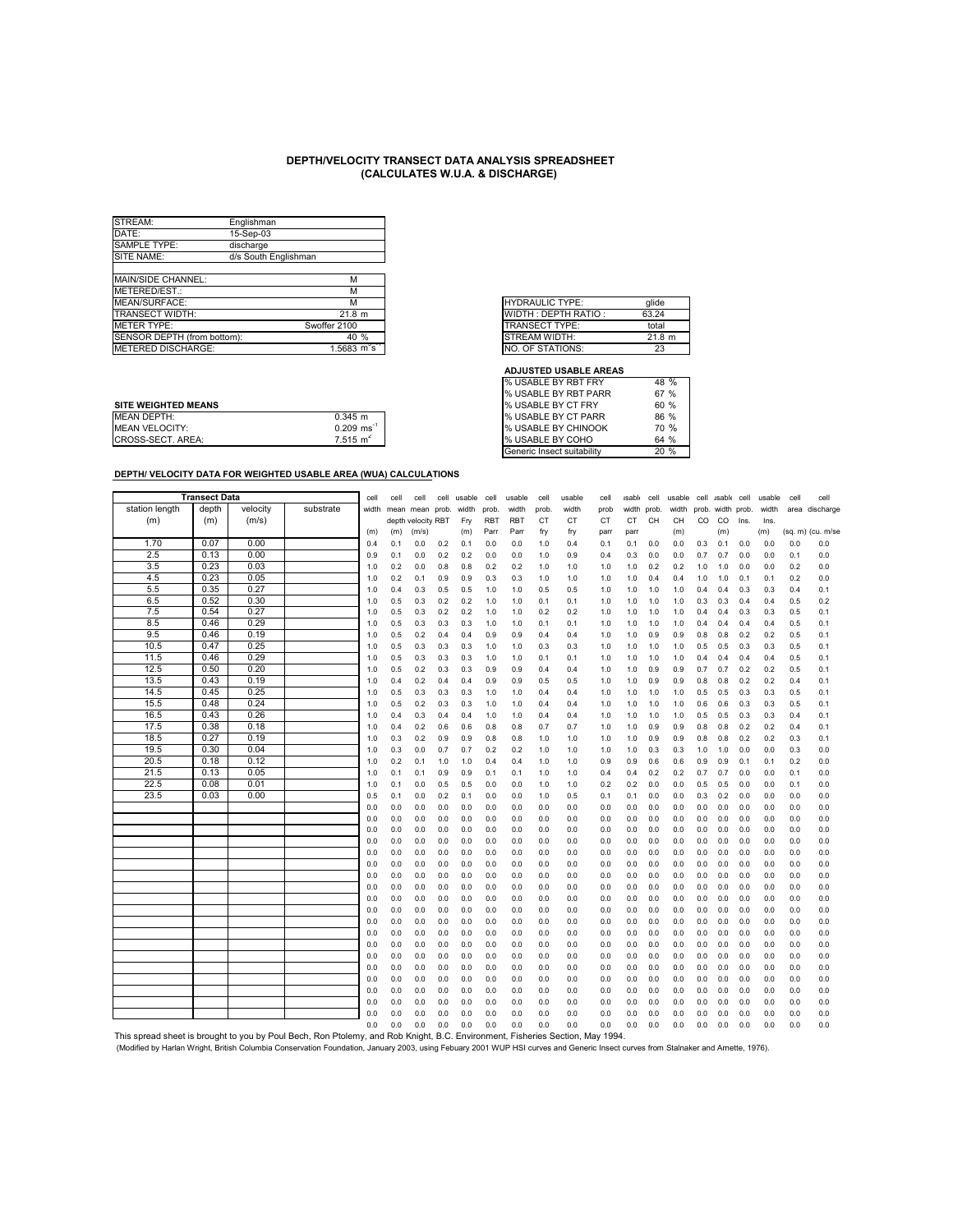| STREAM:                     | Englishman  |                                      |
|-----------------------------|-------------|--------------------------------------|
| DATE:                       | 25-Sep-03   |                                      |
| SAMPLE TYPE:                | discharge   |                                      |
| SITE NAME:                  | d/s Hwy 19A |                                      |
|                             |             |                                      |
| MAIN/SIDE CHANNEL:          |             | М                                    |
| METERED/EST.:               |             | м                                    |
| MEAN/SURFACE:               |             | м                                    |
| <b>TRANSECT WIDTH:</b>      |             | 35.5 <sub>m</sub>                    |
| METER TYPE:                 |             | Swoffer 2100                         |
| SENSOR DEPTH (from bottom): |             | 40%                                  |
| <b>IMETERED DISCHARGE:</b>  |             | 1.3638 $\mathrm{m}^3\mathrm{s}^{-1}$ |

|    | <b>HYDRAULIC TYPE:</b> | alide  |
|----|------------------------|--------|
|    | WIDTH: DEPTH RATIO:    | 130.75 |
|    | <b>TRANSECT TYPE:</b>  | total  |
|    | STREAM WIDTH:          | 35.5 m |
| -1 | NO. OF STATIONS:       | 26     |

#### **ADJUSTED USABLE AREAS**

|                            |                         | I 70 USADLL DI NDI FANN      | <b>UU 70</b> |
|----------------------------|-------------------------|------------------------------|--------------|
| <b>SITE WEIGHTED MEANS</b> |                         | <b>I</b> % USABLE BY CT FRY  | 82 %         |
| <b>MEAN DEPTH:</b>         | $0.272$ m               | <b>I</b> % USABLE BY CT PARR | 78 %         |
| <b>MEAN VELOCITY:</b>      | $0.141 \text{ ms}^{-1}$ | <b>I</b> % USABLE BY CHINOOK | 62 %         |
| CROSS-SECT. AREA:          | 9.639 $m2$              | <b>I</b> % USABLE BY COHO    | 79 %         |
|                            |                         |                              |              |

| % USABLE BY RBT FRY        | 72 %   |
|----------------------------|--------|
| % USABLE BY RBT PARR       | 53 %   |
| % USABLE BY CT FRY         | 82%    |
| % USABLE BY CT PARR        | 78 %   |
| % USABLE BY CHINOOK        | 62%    |
| % USABLE BY COHO           | 79 %   |
| Generic Insect suitability | $13\%$ |
|                            |        |

|                                                                                                                                                                                    | <b>Transect Data</b> |              |           | cell       | cell       | cell               | cell       | usable     | cell       | usable     | cell       | usable     | cell       | <b>Isable</b> | cell       | usable     | cell       | usable cell |            | usable     | cell       | cell              |
|------------------------------------------------------------------------------------------------------------------------------------------------------------------------------------|----------------------|--------------|-----------|------------|------------|--------------------|------------|------------|------------|------------|------------|------------|------------|---------------|------------|------------|------------|-------------|------------|------------|------------|-------------------|
| station length                                                                                                                                                                     | depth                | velocity     | substrate | width      | mean       | mean               | prob.      | width      | prob.      | width      | prob       | width      | prob       | width         | prob.      | width      | prob.      | width prob. |            | width      |            | area discharge    |
| (m)                                                                                                                                                                                | (m)                  | (m/s)        |           |            |            | depth velocity RBT |            | Fry        | <b>RBT</b> | <b>RBT</b> | CT         | <b>CT</b>  | <b>CT</b>  | <b>CT</b>     | CH         | CH         | CO.        | CO          | Ins.       | Ins.       |            |                   |
|                                                                                                                                                                                    |                      |              |           | (m)        | (m)        | (m/s)              |            | (m)        | Parr       | Parr       | fry        | fry        | parr       | parr          |            | (m)        |            | (m)         |            | (m)        |            | (sq. m) (cu. m/se |
| 0.30                                                                                                                                                                               | 0.00                 | 0.00         |           | 0.4        | 0.0        | 0.0                | 0.2        | 0.1        | 0.0        | 0.0        | 1.0        | 0.4        | 0.0        | 0.0           | 0.0        | 0.0        | 0.1        | 0.0         | 0.0        | 0.0        | 0.0        | 0.0               |
| 1.0                                                                                                                                                                                | 0.10                 | 0.02         |           | 1.1        | 0.1        | 0.0                | 0.7        | 0.8        | 0.0        | 0.0        | 1.0        | 1.1        | 0.3        | 0.3           | 0.0        | 0.0        | 0.6        | 0.7         | 0.0        | 0.0        | 0.1        | 0.0               |
| 2.5                                                                                                                                                                                | 0.13                 | 0.01         |           | 1.5        | 0.1        | 0.0                | 0.5        | 0.8        | 0.0        | 0.0        | 1.0        | 1.5        | 0.4        | 0.5           | 0.0        | 0.1        | 0.7        | 1.1         | 0.0        | 0.0        | 0.2        | 0.0               |
| 4.0                                                                                                                                                                                | 0.10                 | 0.06         |           | 1.5        | 0.1        | 0.1                | 1.0        | 1.4        | 0.1        | 0.2        | 1.0        | 1.5        | 0.3        | 0.4           | 0.1        | 0.2        | 0.6        | 0.9         | 0.0        | 0.1        | 0.2        | 0.0               |
| 5.5                                                                                                                                                                                | 0.12                 | 0.13         |           | 1.5        | 0.1        | 0.1                | 1.0        | 1.5        | 0.3        | 0.4        | 1.0        | 1.5        | 0.4        | 0.5           | 0.3        | 0.5        | 0.7        | 1.0         | 0.1        | 0.2        | 0.2        | 0.0               |
| 7.0                                                                                                                                                                                | 0.11                 | 0.17         |           | 1.5        | 0.1        | 0.2                | 1.0        | 1.5        | 0.3        | 0.4        | 1.0        | 1.5        | 0.3        | 0.4           | 0.3        | 0.5        | 0.6        | 0.8         | 0.1        | 0.2        | 0.2        | 0.0               |
| 8.5<br>10.0                                                                                                                                                                        | 0.15                 | 0.13<br>0.14 |           | 1.5        | 0.2        | 0.1                | 1.0        | 1.5        | 0.4        | 0.6        | 1.0        | 1.5        | 0.5        | 0.8           | 0.5        | 0.7        | 0.8        | 1.2         | 0.1        | 0.2        | 0.2        | 0.0               |
|                                                                                                                                                                                    | 0.15<br>0.15         | 0.18         |           | 1.5        | 0.2        | 0.1                | 1.0        | 1.5        | 0.4        | 0.6        | 1.0        | 1.5        | 0.5        | 0.8           | 0.5        | 0.7        | 0.8        | 1.1         | 0.1        | 0.2        | 0.2        | 0.0               |
| 11.5<br>13.0                                                                                                                                                                       | 0.22                 | 0.22         |           | 1.5        | 0.2<br>0.2 | 0.2<br>0.2         | 1.0<br>0.9 | 1.5<br>1.4 | 0.5<br>0.8 | 0.7<br>1.1 | 1.0<br>0.9 | 1.5<br>1.3 | 0.5        | 0.8           | 0.6<br>1.0 | 0.8        | 0.6        | 1.0<br>0.9  | 0.2<br>0.2 | 0.3<br>0.4 | 0.2<br>0.3 | 0.0               |
| 14.5                                                                                                                                                                               | 0.22                 | 0.21         |           | 1.5        |            |                    |            |            |            |            |            |            | 1.0        | 1.5           |            | 1.4        | 0.6        |             |            |            |            | 0.1               |
| 16.0                                                                                                                                                                               | 0.23                 | 0.18         |           | 1.5        | 0.2        | 0.2                | 1.0        | 1.5        | 0.7        | 1.1        | 0.9        | 1.3        | 1.0        | 1.5<br>1.5    | 1.0        | 1.4        | 0.7        | 1.0         | 0.2        | 0.3        | 0.3        | 0.1               |
| 17.5                                                                                                                                                                               | 0.26                 | 0.18         |           | 1.5<br>1.5 | 0.2<br>0.3 | 0.2<br>0.2         | 1.0<br>1.0 | 1.5<br>1.5 | 0.7<br>0.8 | 1.1<br>1.2 | 1.0<br>1.0 | 1.5<br>1.5 | 1.0<br>1.0 | 1.5           | 0.9<br>0.9 | 1.3<br>1.3 | 0.8<br>0.8 | 1.2<br>1.2  | 0.2<br>0.2 | 0.3<br>0.3 | 0.3<br>0.4 | 0.1<br>0.1        |
| 19.0                                                                                                                                                                               | 0.19                 | 0.15         |           | 1.5        | 0.2        | 0.2                | 1.0        | 1.5        | 0.5        | 0.8        | 1.0        | 1.5        | 0.9        | 1.3           | 0.7        | 1.1        | 0.8        | 1.3         | 0.2        | 0.2        | 0.3        | 0.0               |
| 20.5                                                                                                                                                                               | 0.27                 | 0.16         |           | 1.5        | 0.3        | 0.2                | 0.9        | 1.4        | 0.7        | 1.1        | 1.0        | 1.5        | 1.0        | 1.5           | 0.8        | 1.3        | 0.9        | 1.3         | 0.2        | 0.2        | 0.4        | 0.1               |
| 22.0                                                                                                                                                                               | 0.31                 | 0.18         |           | 1.5        | 0.3        | 0.2                | 0.8        | 1.2        | 0.8        | 1.2        | 0.9        | 1.3        | 1.0        | 1.5           | 0.9        | 1.3        | 0.8        | 1.2         | 0.2        | 0.3        | 0.5        | 0.1               |
| 23.5                                                                                                                                                                               | 0.35                 | 0.17         |           | 1.5        | 0.4        | 0.2                | 0.7        | 1.0        | 0.8        | 1.2        | 0.9        | 1.3        | 1.0        | 1.5           | 0.9        | 1.3        | 0.8        | 1.3         | 0.2        | 0.3        | 0.5        | 0.1               |
| 25.0                                                                                                                                                                               | 0.37                 | 0.15         |           | 1.5        | 0.4        | 0.2                | 0.6        | 0.9        | 0.8        | 1.1        | 0.7        | 1.0        | 1.0        | 1.5           | 0.8        | 1.2        | 0.9        | 1.4         | 0.2        | 0.2        | 0.6        | 0.1               |
| 26.5                                                                                                                                                                               | 0.44                 | 0.16         |           | 1.5        | 0.4        | 0.2                | 0.4        | 0.6        | 0.8        | 1.2        | 0.5        | 0.8        | 1.0        | 1.5           | 0.8        | 1.3        | 0.9        | 1.3         | 0.2        | 0.2        | 0.7        | 0.1               |
| 28.0                                                                                                                                                                               | 0.47                 | 0.09         |           | 1.5        | 0.5        | 0.1                | 0.3        | 0.5        | 0.5        | 0.8        | 0.4        | 0.6        | 1.0        | 1.5           | 0.6        | 0.9        | 1.0        | 1.5         | 0.1        | 0.1        | 0.7        | 0.1               |
| 29.5                                                                                                                                                                               | 0.40                 | 0.12         |           | 1.5        | 0.4        | 0.1                | 0.5        | 0.8        | 0.6        | 0.9        | 0.7        | 1.0        | 1.0        | 1.5           | 0.7        | 1.1        | 1.0        | 1.5         | 0.1        | 0.2        | 0.6        | 0.1               |
| 31.0                                                                                                                                                                               | 0.50                 | 0.12         |           | 1.5        | 0.5        | 0.1                | 0.3        | 0.4        | 0.6        | 0.9        | 0.4        | 0.6        | 1.0        | 1.5           | 0.7        | 1.1        | 1.0        | 1.5         | 0.1        | 0.2        | 0.8        | 0.1               |
| 32.5                                                                                                                                                                               | 0.45                 | 0.16         |           | 1.5        | 0.5        | 0.2                | 0.4        | 0.6        | 0.8        | 1.2        | 0.5        | 0.8        | 1.0        | 1.5           | 0.8        | 1.3        | 0.9        | 1.3         | 0.2        | 0.2        | 0.7        | 0.1               |
| 34.0                                                                                                                                                                               | 0.62                 | 0.13         |           | 1.5        | 0.6        | 0.1                | 0.1        | 0.2        | 0.7        | 1.0        | 0.2        | 0.2        | 1.0        | 1.5           | 0.7        | 1.1        | 1.0        | 1.4         | 0.1        | 0.2        | 0.9        | 0.1               |
| 35.5                                                                                                                                                                               | 0.21                 | 0.00         |           | 0.9        | 0.2        | 0.0                | 0.2        | 0.2        | 0.0        | 0.0        | 1.0        | 0.9        | 1.0        | 0.9           | 0.0        | 0.0        | 1.0        | 0.9         | 0.0        | 0.0        | 0.2        | 0.0               |
| 35.8                                                                                                                                                                               | 0.00                 | 0.00         |           | 0.1        | 0.1        | 0.0                | 0.2        | 0.0        | 0.0        | 0.0        | 1.0        | 0.1        | 0.3        | 0.0           | 0.0        | 0.0        | 0.6        | 0.1         | 0.0        | 0.0        | 0.0        | 0.0               |
|                                                                                                                                                                                    |                      |              |           | 0.0        | 0.0        | 0.0                | 0.0        | 0.0        | 0.0        | 0.0        | 0.0        | 0.0        | 0.0        | 0.0           | 0.0        | 0.0        | 0.0        | 0.0         | 0.0        | 0.0        | 0.0        | 0.0               |
|                                                                                                                                                                                    |                      |              |           | 0.0        | 0.0        | 0.0                | 0.0        | 0.0        | 0.0        | 0.0        | 0.0        | 0.0        | 0.0        | 0.0           | 0.0        | 0.0        | 0.0        | 0.0         | 0.0        | 0.0        | 0.0        | 0.0               |
|                                                                                                                                                                                    |                      |              |           | 0.0        | 0.0        | 0.0                | 0.0        | 0.0        | 0.0        | 0.0        | 0.0        | 0.0        | 0.0        | 0.0           | 0.0        | 0.0        | 0.0        | 0.0         | 0.0        | 0.0        | 0.0        | 0.0               |
|                                                                                                                                                                                    |                      |              |           | 0.0        | 0.0        | 0.0                | 0.0        | 0.0        | 0.0        | 0.0        | 0.0        | 0.0        | 0.0        | 0.0           | 0.0        | 0.0        | 0.0        | 0.0         | 0.0        | 0.0        | 0.0        | 0.0               |
|                                                                                                                                                                                    |                      |              |           | 0.0        | 0.0        | 0.0                | 0.0        | 0.0        | 0.0        | 0.0        | 0.0        | 0.0        | 0.0        | 0.0           | 0.0        | 0.0        | 0.0        | 0.0         | 0.0        | 0.0        | 0.0        | 0.0               |
|                                                                                                                                                                                    |                      |              |           | 0.0        | 0.0        | 0.0                | 0.0        | 0.0        | 0.0        | 0.0        | 0.0        | 0.0        | 0.0        | 0.0           | 0.0        | 0.0        | 0.0        | 0.0         | 0.0        | 0.0        | 0.0        | 0.0               |
|                                                                                                                                                                                    |                      |              |           | 0.0        | 0.0        | 0.0                | 0.0        | 0.0        | 0.0        | 0.0        | 0.0        | 0.0        | 0.0        | 0.0           | 0.0        | 0.0        | 0.0        | 0.0         | 0.0        | 0.0        | 0.0        | 0.0               |
|                                                                                                                                                                                    |                      |              |           | 0.0        | 0.0        | 0.0                | 0.0        | 0.0        | 0.0        | 0.0        | 0.0        | 0.0        | 0.0        | 0.0           | 0.0        | 0.0        | 0.0        | 0.0         | 0.0        | 0.0        | 0.0        | 0.0               |
|                                                                                                                                                                                    |                      |              |           | 0.0        | 0.0        | 0.0                | 0.0        | 0.0        | 0.0        | 0.0        | 0.0        | 0.0        | 0.0        | 0.0           | 0.0        | 0.0        | 0.0        | 0.0         | 0.0        | 0.0        | 0.0        | 0.0               |
|                                                                                                                                                                                    |                      |              |           | 0.0        | 0.0        | 0.0                | 0.0        | 0.0        | 0.0        | 0.0        | 0.0        | 0.0        | 0.0        | 0.0           | 0.0        | 0.0        | 0.0        | 0.0         | 0.0        | 0.0        | 0.0        | 0.0               |
|                                                                                                                                                                                    |                      |              |           | 0.0        | 0.0        | 0.0                | 0.0        | 0.0        | 0.0        | 0.0        | 0.0        | 0.0        | 0.0        | 0.0           | 0.0        | 0.0        | 0.0        | 0.0         | 0.0        | 0.0        | 0.0        | 0.0               |
|                                                                                                                                                                                    |                      |              |           | 0.0        | 0.0        | 0.0                | 0.0        | 0.0        | 0.0        | 0.0        | 0.0        | 0.0        | 0.0        | 0.0           | 0.0        | 0.0        | 0.0        | 0.0         | 0.0        | 0.0        | 0.0        | 0.0               |
|                                                                                                                                                                                    |                      |              |           | 0.0        | 0.0        | 0.0                | 0.0        | 0.0        | 0.0        | 0.0        | 0.0        | 0.0        | 0.0        | 0.0           | 0.0        | 0.0        | 0.0        | 0.0         | 0.0        | 0.0        | 0.0        | 0.0               |
|                                                                                                                                                                                    |                      |              |           | 0.0        | 0.0        | 0.0                | 0.0        | 0.0        | 0.0        | 0.0        | 0.0        | 0.0        | 0.0        | 0.0           | 0.0        | 0.0        | 0.0        | 0.0         | 0.0        | 0.0        | 0.0        | 0.0               |
|                                                                                                                                                                                    |                      |              |           | 0.0        | 0.0        | 0.0                | 0.0        | 0.0        | 0.0        | 0.0        | 0.0        | 0.0        | 0.0        | 0.0           | 0.0        | 0.0        | 0.0        | 0.0         | 0.0        | 0.0        | 0.0        | 0.0               |
|                                                                                                                                                                                    |                      |              |           | 0.0        | 0.0        | 0.0                | 0.0        | 0.0        | 0.0        | 0.0        | 0.0        | 0.0        | 0.0        | 0.0           | 0.0        | 0.0        | 0.0        | 0.0         | 0.0        | 0.0        | 0.0        | 0.0               |
|                                                                                                                                                                                    |                      |              |           | 0.0        | 0.0        | 0.0                | 0.0        | 0.0        | 0.0        | 0.0        | 0.0        | 0.0        | 0.0        | 0.0           | 0.0        | 0.0        | 0.0        | 0.0         | 0.0        | 0.0        | 0.0        | 0.0               |
| This spread sheet is brought to you by Poul Bech, Ron Ptolemy, and Rob Knight, B.C. Environment, Fisheries Section, May 1994.                                                      |                      |              |           |            |            |                    |            |            |            |            |            |            |            |               |            |            |            |             |            |            |            |                   |
| (Modified by Harlan Wright, British Columbia Conservation Foundation, January 2003, using Febuary 2001 WUP HSI curves and Generic Insect curves from Stalnaker and Arnette, 1976). |                      |              |           |            |            |                    |            |            |            |            |            |            |            |               |            |            |            |             |            |            |            |                   |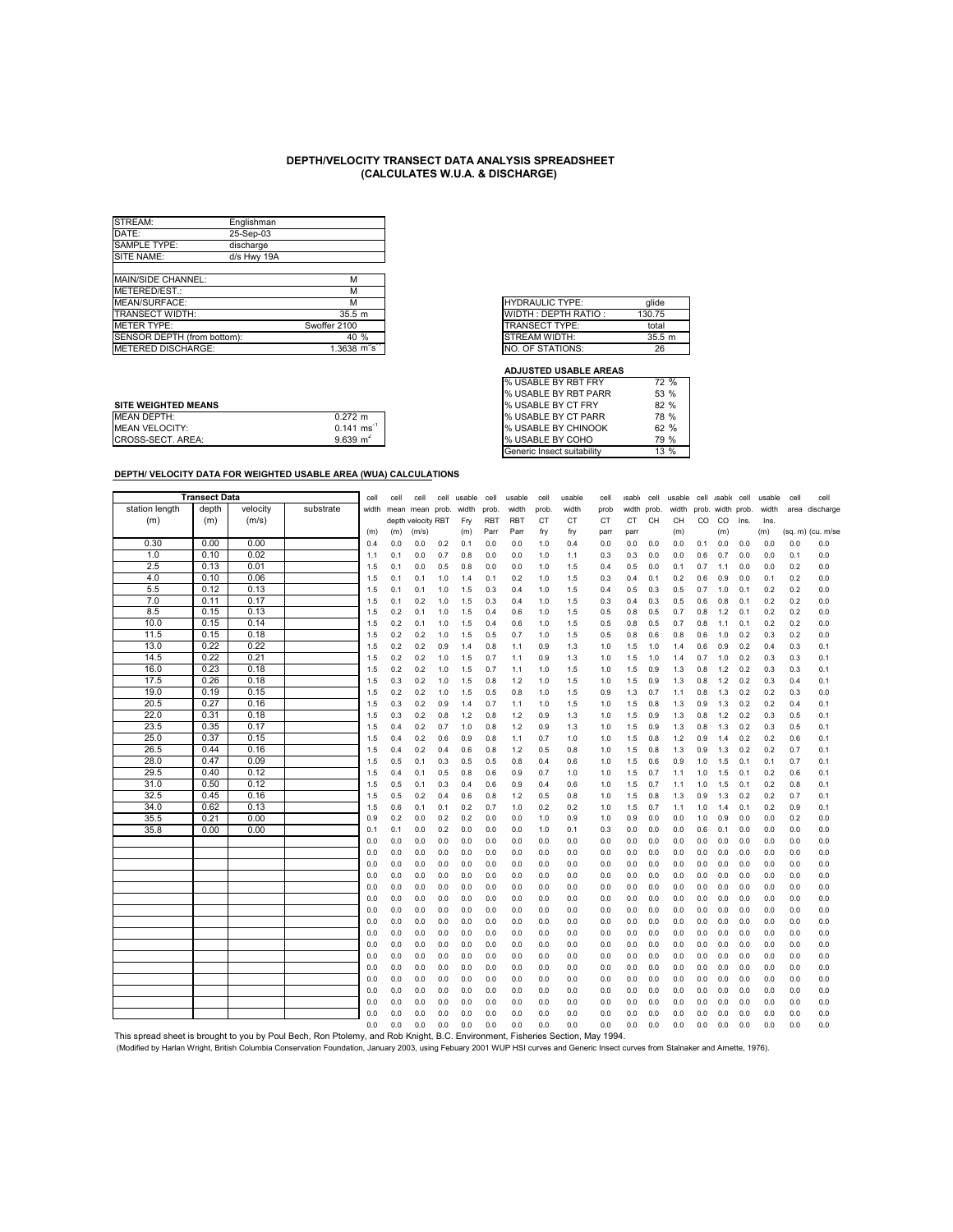| STREAM:                     | Englishman           |                                     |
|-----------------------------|----------------------|-------------------------------------|
| DATE:                       | 25-Sep-03            |                                     |
| <b>SAMPLE TYPE:</b>         | discharge            |                                     |
| SITE NAME:                  | d/s South Englishman |                                     |
|                             |                      |                                     |
| MAIN/SIDE CHANNEL:          |                      | М                                   |
| IMETERED/EST.:              |                      | М                                   |
| MEAN/SURFACE:               |                      | м                                   |
| <b>TRANSECT WIDTH:</b>      |                      | 22.4 m                              |
| <b>IMETER TYPE:</b>         |                      | Swoffer 2100                        |
| SENSOR DEPTH (from bottom): |                      | 40%                                 |
| <b>IMETERED DISCHARGE:</b>  |                      | $1.2600 \, \text{m}^3\text{s}^{-1}$ |

|   | <b>HYDRAULIC TYPE:</b> | alide  |
|---|------------------------|--------|
|   | WIDTH: DEPTH RATIO:    | 73.04  |
|   | TRANSECT TYPE:         | total  |
|   | <b>STREAM WIDTH:</b>   | 22.4 m |
| ন | NO. OF STATIONS:       | 24     |
|   |                        |        |

#### **ADJUSTED USABLE AREAS**

|                            |                         | I% USABLE BY RBT PARR        | $60\%$        |
|----------------------------|-------------------------|------------------------------|---------------|
| <b>SITE WEIGHTED MEANS</b> |                         | <b>I</b> % USABLE BY CT FRY  | 68 %          |
| <b>MEAN DEPTH:</b>         | $0.307$ m               | <b>% USABLE BY CT PARR</b>   | 80 %          |
| <b>MEAN VELOCITY:</b>      | $0.183 \text{ ms}^{-1}$ | <b>I</b> % USABLE BY CHINOOK | 64 %          |
| CROSS-SECT. AREA:          | $6.870 \; \text{m}^2$   | <b>I</b> % USABLE BY COHO    | 68 %          |
|                            |                         | .                            | $\sim$ $\sim$ |

| % USABLE BY RBT FRY        | 51 %    |
|----------------------------|---------|
| % USABLE BY RBT PARR       | 60%     |
| % USABLE BY CT FRY         | 68 %    |
| % USABLE BY CT PARR        | 80%     |
| % USABLE BY CHINOOK        | $64 \%$ |
| % USABLE BY COHO           | 68 %    |
| Generic Insect suitability | $17\%$  |
|                            |         |

|                                                                                                                                                                                    | <b>Transect Data</b> |              |           | cell       | cell       | cell               | cell       | usable     | cell       | usable     | cell       | usable     | cell       | <b>isable</b> | cell       | usable     | cell       | <b>usable</b> | cell       | usable     | cell       | cell              |
|------------------------------------------------------------------------------------------------------------------------------------------------------------------------------------|----------------------|--------------|-----------|------------|------------|--------------------|------------|------------|------------|------------|------------|------------|------------|---------------|------------|------------|------------|---------------|------------|------------|------------|-------------------|
| station length                                                                                                                                                                     | depth                | velocity     | substrate | width      | mean       | mean               | prob.      | width      | prob.      | width      | prob.      | width      | prob       | width         | prob.      | width      | prob.      | width prob.   |            | width      |            | area discharge    |
| (m)                                                                                                                                                                                | (m)                  | (m/s)        |           |            |            | depth velocity RBT |            | Fry        | <b>RBT</b> | <b>RBT</b> | <b>CT</b>  | <b>CT</b>  | <b>CT</b>  | <b>CT</b>     | CH         | CH         | CO.        | <sub>CO</sub> | Ins.       | Ins.       |            |                   |
|                                                                                                                                                                                    |                      |              |           | (m)        | (m)        | (m/s)              |            | (m)        | Parr       | Parr       | fry        | fry        | parr       | parr          |            | (m)        |            | (m)           |            | (m)        |            | (sq. m) (cu. m/se |
| 0.60                                                                                                                                                                               | 0.00                 | 0.00         | bc        | 0.5        | 0.0        | 0.0                | 0.1        | 0.1        | 0.0        | 0.0        | 1.0        | 0.5        | 0.0        | 0.0           | 0.0        | 0.0        | 0.2        | 0.1           | 0.0        | 0.0        | 0.0        | 0.0               |
| 1.5                                                                                                                                                                                | 0.12                 | 0.00         | bc        | 1.0        | 0.1        | 0.0                | 0.2        | 0.2        | 0.0        | 0.0        | 1.0        | 1.0        | 0.4        | 0.3           | 0.0        | 0.0        | 0.7        | 0.7           | 0.0        | 0.0        | 0.1        | 0.0               |
| 2.5                                                                                                                                                                                | 0.14                 | 0.01         | bc        | 1.0        | 0.1        | 0.0                | 0.5        | 0.5        | 0.0        | 0.0        | 1.0        | 1.0        | 0.5        | 0.5           | 0.0        | 0.0        | 0.8        | 0.8           | 0.0        | 0.0        | 0.1        | 0.0               |
| 3.5                                                                                                                                                                                | 0.21                 | 0.11         | bc        | 1.0        | 0.2        | 0.1                | 1.0        | 1.0        | 0.5        | 0.5        | 1.0        | 1.0        | 1.0        | 1.0           | 0.7        | 0.7        | 1.0        | 1.0           | 0.1        | 0.1        | 0.2        | 0.0               |
| 4.5                                                                                                                                                                                | 0.33                 | 0.13         | bc        | 1.0        | 0.3        | 0.1                | 0.8        | 0.8        | 0.7        | 0.7        | 0.9        | 0.9        | 1.0        | 1.0           | 0.7        | 0.7        | 1.0        | 1.0           | 0.1        | 0.1        | 0.3        | 0.0               |
| 5.5                                                                                                                                                                                | 0.50                 | 0.17         | bc        | 1.0        | 0.5        | 0.2                | 0.3        | 0.3        | 0.8        | 0.8        | 0.4        | 0.4        | 1.0        | 1.0           | 0.9        | 0.9        | 0.8        | 0.8           | 0.2        | 0.2        | 0.5        | 0.1               |
| 6.5                                                                                                                                                                                | 0.45                 | 0.18         | bc        | 1.0        | 0.5        | 0.2                | 0.4        | 0.4        | 0.8        | 0.8        | 0.5        | 0.5        | 1.0        | 1.0           | 0.9        | 0.9        | 0.8        | 0.8           | 0.2        | 0.2        | 0.5        | 0.1               |
| 7.5                                                                                                                                                                                | 0.41                 | 0.29         | bc        | 1.0        | 0.4        | 0.3                | 0.3        | 0.3        | 1.0        | 1.0        | 0.2        | 0.2        | 1.0        | 1.0           | 1.0        | 1.0        | 0.4        | 0.4           | 0.4        | 0.4        | 0.4        | 0.1               |
| 8.5                                                                                                                                                                                | 0.47                 | 0.26         | cb        | 1.0        | 0.5        | 0.3                | 0.3        | 0.3        | 1.0        | 1.0        | 0.3        | 0.3        | 1.0        | 1.0           | 1.0        | 1.0        | 0.5        | 0.5           | 0.3        | 0.3        | 0.5        | 0.1               |
| 9.5                                                                                                                                                                                | 0.42                 | 0.20         | bc        | 1.0        | 0.4        | 0.2                | 0.5        | 0.5        | 0.9        | 0.9        | 0.5        | 0.5        | 1.0        | 1.0           | 0.9        | 0.9        | 0.7        | 0.7           | 0.2        | 0.2        | 0.4        | 0.1               |
| 10.5                                                                                                                                                                               | 0.43                 | 0.28         | bg        | 1.0        | 0.4        | 0.3                | 0.3        | 0.3        | 1.0        | 1.0        | 0.3        | 0.3        | 1.0        | 1.0           | 1.0        | 1.0        | 0.4        | 0.4           | 0.4        | 0.4        | 0.4        | 0.1               |
| 11.5                                                                                                                                                                               | 0.42                 | 0.26         | bg        | 1.0        | 0.4        | 0.3                | 0.4        | 0.4        | 1.0        | 1.0        | 0.4        | 0.4        | 1.0        | 1.0           | 1.0        | 1.0        | 0.5        | 0.5           | 0.3        | 0.3        | 0.4        | 0.1               |
| 12.5<br>13.5                                                                                                                                                                       | 0.35<br>0.38         | 0.24<br>0.24 | cb        | 1.0        | 0.4        | 0.2                | 0.6        | 0.6        | 1.0        | 1.0        | 0.8        | 0.8        | 1.0        | 1.0           | 1.0        | 1.0        | 0.6        | 0.6           | 0.3        | 0.3        | 0.4        | 0.1               |
| 14.5                                                                                                                                                                               | 0.47                 | 0.19         | bc<br>bc  | 1.0        | 0.4        | 0.2                | 0.5        | 0.5        | 1.0        | 1.0        | 0.6        | 0.6        | 1.0        | 1.0           | 1.0        | 1.0        | 0.6        | 0.6           | 0.3        | 0.3        | 0.4        | 0.1               |
| 15.5                                                                                                                                                                               | 0.41                 | 0.20         |           | 1.0<br>1.0 | 0.5<br>0.4 | 0.2<br>0.2         | 0.3<br>0.5 | 0.3<br>0.5 | 0.9<br>0.9 | 0.9<br>0.9 | 0.4<br>0.5 | 0.4<br>0.5 | 1.0<br>1.0 | 1.0<br>1.0    | 0.9<br>0.9 | 0.9<br>0.9 | 0.8<br>0.7 | 0.8<br>0.7    | 0.2<br>0.2 | 0.2<br>0.2 | 0.5<br>0.4 | 0.1<br>0.1        |
| 16.5                                                                                                                                                                               | 0.49                 | 0.10         | cg<br>bc  | 1.0        | 0.5        | 0.1                | 0.3        | 0.3        | 0.6        | 0.6        | 0.4        | 0.4        | 1.0        | 1.0           | 0.6        | 0.6        | 1.0        | 1.0           | 0.1        | 0.1        | 0.5        | 0.0               |
| 17.5                                                                                                                                                                               | 0.13                 | 0.24         | cb        | 1.0        | 0.1        | 0.2                | 0.9        | 0.9        | 0.5        | 0.5        | 0.9        | 0.9        | 0.4        | 0.4           | 0.5        | 0.5        | 0.4        | 0.4           | 0.3        | 0.3        | 0.1        | 0.0               |
| 18.5                                                                                                                                                                               | 0.13                 | 0.09         | gc        | 1.0        | 0.1        | 0.1                | 1.0        | 1.0        | 0.2        | 0.2        | 1.0        | 1.0        | 0.4        | 0.4           | 0.3        | 0.3        | 0.7        | 0.7           | 0.1        | 0.1        | 0.1        | 0.0               |
| 19.5                                                                                                                                                                               | 0.23                 | 0.10         | bc        | 1.0        | 0.2        | 0.1                | 1.0        | 1.0        | 0.5        | 0.5        | 1.0        | 1.0        | 1.0        | 1.0           | 0.6        | 0.6        | 1.0        | 1.0           | 0.1        | 0.1        | 0.2        | 0.0               |
| 20.5                                                                                                                                                                               | 0.21                 | 0.05         | bc        | 1.0        | 0.2        | 0.1                | 0.9        | 0.9        | 0.2        | 0.2        | 1.0        | 1.0        | 1.0        | 1.0           | 0.3        | 0.3        | 1.0        | 1.0           | 0.1        | 0.1        | 0.2        | 0.0               |
| 21.5                                                                                                                                                                               | 0.11                 | 0.00         | bc        | 1.0        | 0.1        | 0.0                | 0.2        | 0.2        | 0.0        | 0.0        | 1.0        | 1.0        | 0.3        | 0.3           | 0.0        | 0.0        | 0.7        | 0.7           | 0.0        | 0.0        | 0.1        | 0.0               |
| 22.5                                                                                                                                                                               | 0.06                 | 0.00         |           | 0.8        | 0.1        | 0.0                | 0.2        | 0.2        | 0.0        | 0.0        | 1.0        | 0.8        | 0.1        | 0.1           | 0.0        | 0.0        | 0.4        | 0.3           | 0.0        | 0.0        | 0.0        | 0.0               |
| 23.0                                                                                                                                                                               | 0.00                 | 0.00         |           | 0.3        | 0.0        | 0.0                | 0.1        | 0.0        | 0.0        | 0.0        | 1.0        | 0.3        | 0.0        | 0.0           | 0.0        | 0.0        | 0.2        | 0.1           | 0.0        | 0.0        | 0.0        | 0.0               |
|                                                                                                                                                                                    |                      |              |           | 0.0        | 0.0        | 0.0                | 0.0        | 0.0        | 0.0        | 0.0        | 0.0        | 0.0        | 0.0        | 0.0           | 0.0        | 0.0        | 0.0        | 0.0           | 0.0        | 0.0        | 0.0        | 0.0               |
|                                                                                                                                                                                    |                      |              |           | 0.0        | 0.0        | 0.0                | 0.0        | 0.0        | 0.0        | 0.0        | 0.0        | 0.0        | 0.0        | 0.0           | 0.0        | 0.0        | 0.0        | 0.0           | 0.0        | 0.0        | 0.0        | 0.0               |
|                                                                                                                                                                                    |                      |              |           | 0.0        | 0.0        | 0.0                | 0.0        | 0.0        | 0.0        | 0.0        | 0.0        | 0.0        | 0.0        | 0.0           | 0.0        | 0.0        | 0.0        | 0.0           | 0.0        | 0.0        | 0.0        | 0.0               |
|                                                                                                                                                                                    |                      |              |           | 0.0        | 0.0        | 0.0                | 0.0        | 0.0        | 0.0        | 0.0        | 0.0        | 0.0        | 0.0        | 0.0           | 0.0        | 0.0        | 0.0        | 0.0           | 0.0        | 0.0        | 0.0        | 0.0               |
|                                                                                                                                                                                    |                      |              |           | 0.0        | 0.0        | 0.0                | 0.0        | 0.0        | 0.0        | 0.0        | 0.0        | 0.0        | 0.0        | 0.0           | 0.0        | 0.0        | 0.0        | 0.0           | 0.0        | 0.0        | 0.0        | 0.0               |
|                                                                                                                                                                                    |                      |              |           | 0.0        | 0.0        | 0.0                | 0.0        | 0.0        | 0.0        | 0.0        | 0.0        | 0.0        | 0.0        | 0.0           | 0.0        | 0.0        | 0.0        | 0.0           | 0.0        | 0.0        | 0.0        | 0.0               |
|                                                                                                                                                                                    |                      |              |           | 0.0        | 0.0        | 0.0                | 0.0        | 0.0        | 0.0        | 0.0        | 0.0        | 0.0        | 0.0        | 0.0           | 0.0        | 0.0        | 0.0        | 0.0           | 0.0        | 0.0        | 0.0        | 0.0               |
|                                                                                                                                                                                    |                      |              |           | 0.0        | 0.0        | 0.0                | 0.0        | 0.0        | 0.0        | 0.0        | 0.0        | 0.0        | 0.0        | 0.0           | 0.0        | 0.0        | 0.0        | 0.0           | 0.0        | 0.0        | 0.0        | 0.0               |
|                                                                                                                                                                                    |                      |              |           | 0.0        | 0.0        | 0.0                | 0.0        | 0.0        | 0.0        | 0.0        | 0.0        | 0.0        | 0.0        | 0.0           | 0.0        | 0.0        | 0.0        | 0.0           | 0.0        | 0.0        | 0.0        | 0.0               |
|                                                                                                                                                                                    |                      |              |           | 0.0        | 0.0        | 0.0                | 0.0        | 0.0        | 0.0        | 0.0        | 0.0        | 0.0        | 0.0        | 0.0           | 0.0        | 0.0        | 0.0        | 0.0           | 0.0        | 0.0        | 0.0        | 0.0               |
|                                                                                                                                                                                    |                      |              |           | 0.0        | 0.0        | 0.0                | 0.0        | 0.0        | 0.0        | 0.0        | 0.0        | 0.0        | 0.0        | 0.0           | 0.0        | 0.0        | 0.0        | 0.0           | 0.0        | 0.0        | 0.0        | 0.0               |
|                                                                                                                                                                                    |                      |              |           | 0.0        | 0.0        | 0.0                | 0.0        | 0.0        | 0.0        | 0.0        | 0.0        | 0.0        | 0.0        | 0.0           | 0.0        | 0.0        | 0.0        | 0.0           | 0.0        | 0.0        | 0.0        | 0.0               |
|                                                                                                                                                                                    |                      |              |           | 0.0        | 0.0        | 0.0                | 0.0        | 0.0        | 0.0        | 0.0        | 0.0        | 0.0        | 0.0        | 0.0           | 0.0        | 0.0        | 0.0        | 0.0           | 0.0        | 0.0        | 0.0        | 0.0               |
|                                                                                                                                                                                    |                      |              |           | 0.0        | 0.0        | 0.0                | 0.0        | 0.0        | 0.0        | 0.0        | 0.0        | 0.0        | 0.0        | 0.0           | 0.0        | 0.0        | 0.0        | 0.0           | 0.0        | 0.0        | 0.0        | 0.0               |
|                                                                                                                                                                                    |                      |              |           | 0.0        | 0.0        | 0.0                | 0.0        | 0.0        | 0.0        | 0.0        | 0.0        | 0.0        | 0.0        | 0.0           | 0.0        | 0.0        | 0.0        | 0.0           | 0.0        | 0.0        | 0.0        | 0.0               |
|                                                                                                                                                                                    |                      |              |           | 0.0        | 0.0        | 0.0                | 0.0        | 0.0        | 0.0        | 0.0        | 0.0        | 0.0        | 0.0        | 0.0           | 0.0        | 0.0        | 0.0        | 0.0           | 0.0        | 0.0        | 0.0        | 0.0               |
|                                                                                                                                                                                    |                      |              |           | 0.0        | 0.0        | 0.0                | 0.0        | 0.0        | 0.0        | 0.0        | 0.0        | 0.0        | 0.0        | 0.0           | 0.0        | 0.0        | 0.0        | 0.0           | 0.0        | 0.0        | 0.0        | 0.0               |
|                                                                                                                                                                                    |                      |              |           | 0.0        | 0.0        | 0.0                | 0.0        | 0.0        | 0.0        | 0.0        | 0.0        | 0.0        | 0.0        | 0.0           | 0.0        | 0.0        | 0.0        | 0.0           | 0.0        | 0.0        | 0.0        | 0.0               |
|                                                                                                                                                                                    |                      |              |           | 0.0        | 0.0        | 0.0                | 0.0        | 0.0        | 0.0        | 0.0        | 0.0        | 0.0        | 0.0        | 0.0           | 0.0        | 0.0        | 0.0        | 0.0           | 0.0        | 0.0        | 0.0        | 0.0               |
| This spread sheet is brought to you by Poul Bech, Ron Ptolemy, and Rob Knight, B.C. Environment, Fisheries Section, May 1994                                                       |                      |              |           |            |            |                    |            |            |            |            |            |            |            |               |            |            |            |               |            |            |            |                   |
| (Modified by Harlan Wright, British Columbia Conservation Foundation, January 2003, using Febuary 2001 WUP HSI curves and Generic Insect curves from Stalnaker and Arnette, 1976). |                      |              |           |            |            |                    |            |            |            |            |            |            |            |               |            |            |            |               |            |            |            |                   |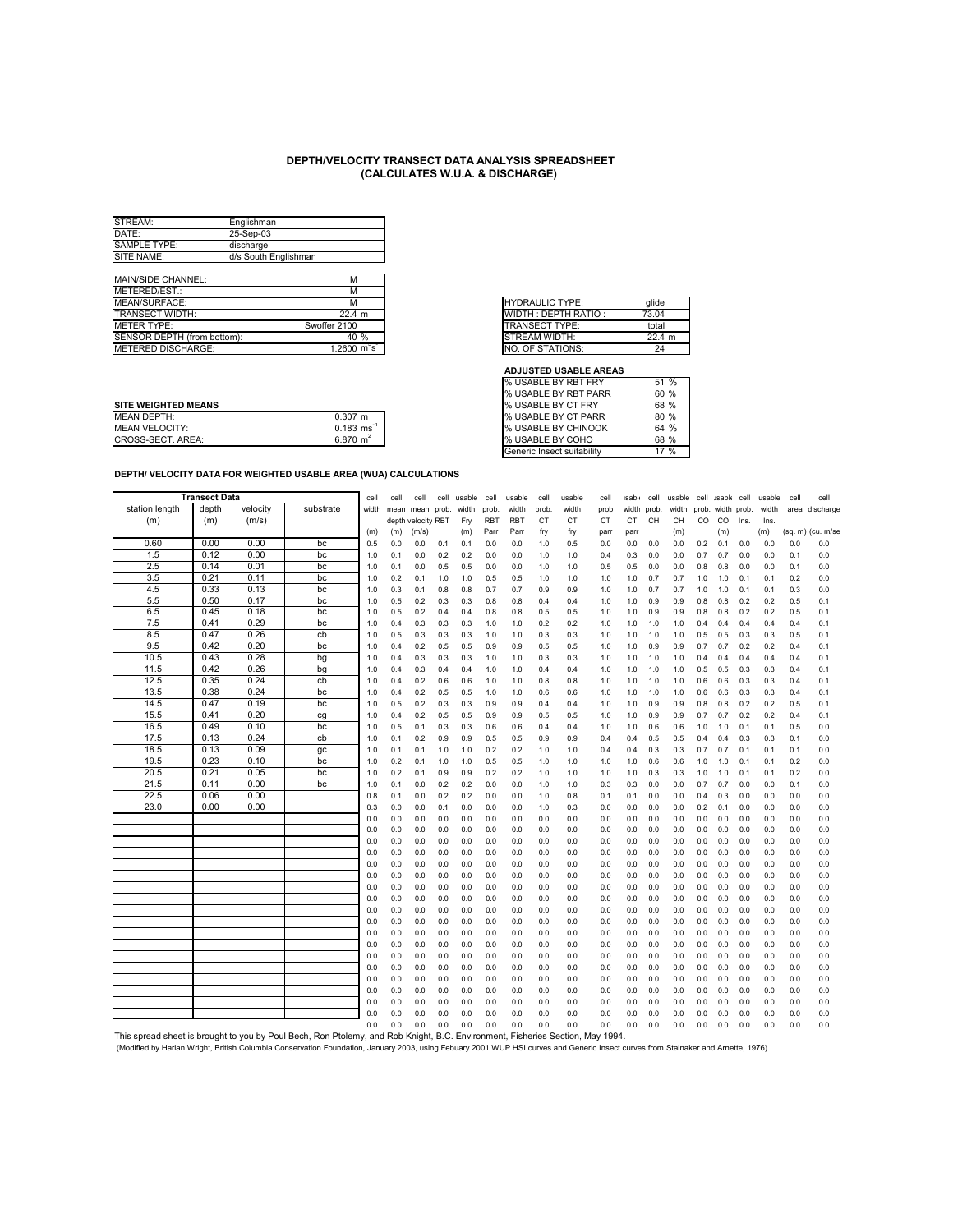# **Appendix B**

**Stage/discharge relationship for Morison Creek semi-permanent flow station.**